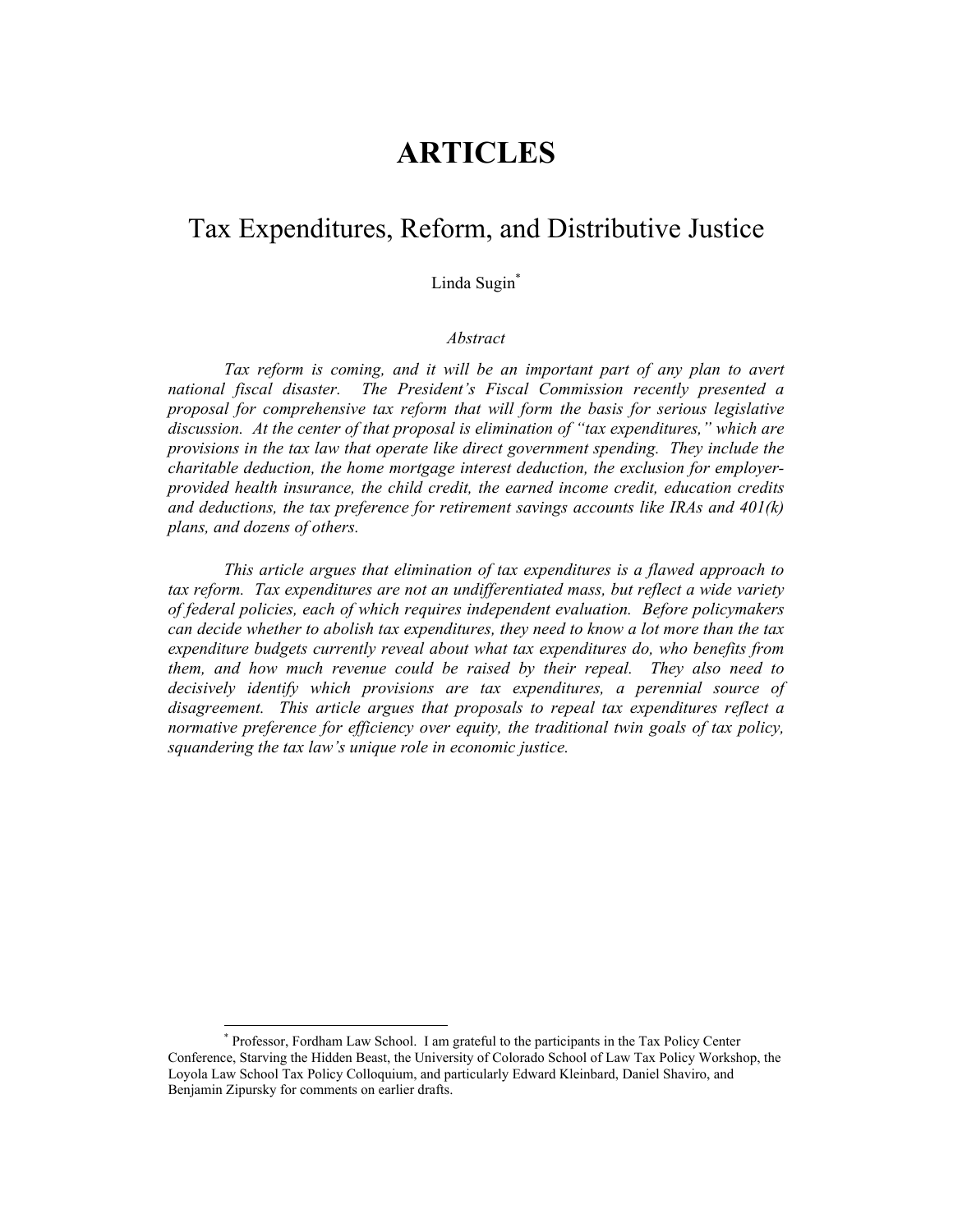|   |                                                               | A. Tax Expenditures and Reform Were Always Linked, but Now We Really Need |    |  |
|---|---------------------------------------------------------------|---------------------------------------------------------------------------|----|--|
|   |                                                               |                                                                           |    |  |
|   |                                                               |                                                                           |    |  |
|   |                                                               |                                                                           |    |  |
| Ш |                                                               | WHO REALLY BENEFITS FROM TAX EXPENDITURES?  17                            |    |  |
|   |                                                               | A. We Are Ignorant About Who Really Benefits from Tax Expenditures 17     |    |  |
|   |                                                               | $l_{-}$                                                                   |    |  |
|   |                                                               | 2.                                                                        |    |  |
|   |                                                               | 3 <sub>l</sub>                                                            |    |  |
|   |                                                               |                                                                           |    |  |
|   |                                                               | C. The Distributional Effects of Tax Expenditures Have Changed  28        |    |  |
|   | IV. THE TAX EXPENDITURE BUDGET CANNOT BEAR THE RESPONSIBILITY |                                                                           |    |  |
|   |                                                               | <b>FOR REFORM</b>                                                         | 31 |  |
|   |                                                               |                                                                           |    |  |
|   |                                                               |                                                                           |    |  |
|   |                                                               |                                                                           |    |  |
|   |                                                               |                                                                           |    |  |
|   |                                                               | VI. REFORM MUST HEED THE LESSON OF TAX EXPENDITURE ANALYSIS  40           |    |  |
|   | 42                                                            |                                                                           |    |  |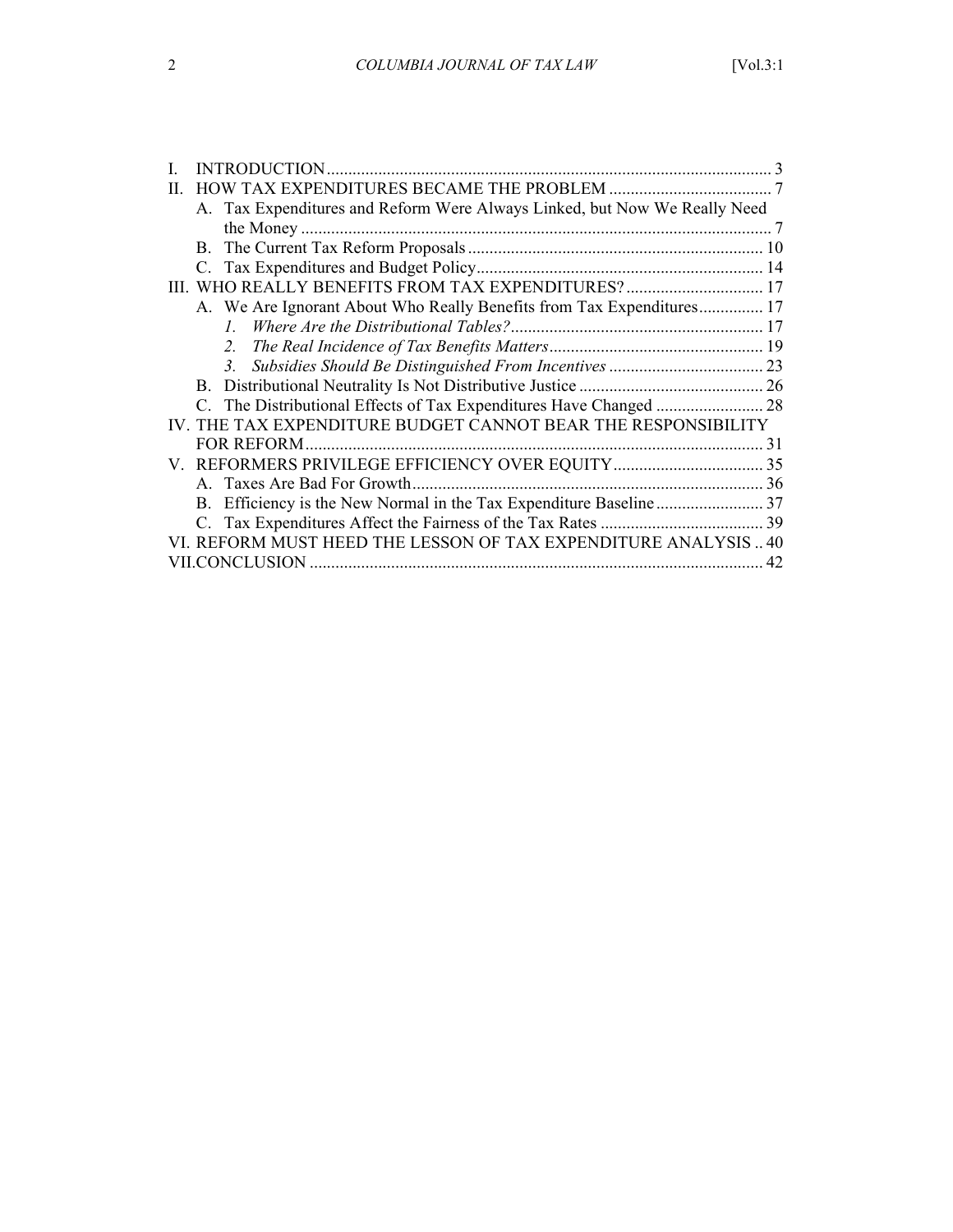#### I. INTRODUCTION

A ballooning federal deficit and growing populist hostility to taxation has lawmakers talking seriously about tax reform. Today's Internal Revenue Code<sup>1</sup> is dizzyingly complex, unfair, and impedes economic prosperity. It also fails to raise sufficient revenue to avert fiscal disaster.<sup>2</sup> Serious proposals for tax reform are on the table, and they share a simple, fundamental approach to reshaping the law: strip the Code of the myriad special deductions, credits and exclusions that allow individuals and corporations to reduce their tax liability. Without these preferences for particular types of income or expenditure, taxable income and tax payments would be higher for many taxpayers. These provisions, known as "tax expenditures,"<sup>3</sup> include many provisions that taxpayers have become accustomed to taking for granted. They include the charitable contribution deduction, the home mortgage interest deduction, the exclusion for employer-provided health insurance, the child credit, the earned income credit, education credits and deductions, and the tax preference for retirement savings accounts like IRAs and  $401(k)$  plans.<sup>4</sup>

They are called "tax expenditures" because they achieve the same objectives as direct federal spending, but they are administered through the tax law. They are unlike "real" tax provisions that are necessary to accurately measure taxpayer income; without them, the tax law could still carry out its revenue collection function. Only the mechanism for administration distinguishes tax expenditures from direct expenditures instead of the government allocating funds for particular programs, tax expenditures allow taxpayers to reduce their tax payments by participating in various activities.

Tax expenditure provisions were adopted to incentivize particular activities or to reduce the burden on certain individuals, families or businesses. For example, the home mortgage interest deduction was added to the Code in order to encourage homeownership. It operates as a federal subsidy for home mortgages because the deduction reduces the tax liability of mortgage holders. On account of the deduction, an individual's mortgage interest burden is reduced by an amount equal to the mortgage holder's interest payment multiplied by his marginal rate of tax.<sup>5</sup>

In total, the government estimates that tax expenditures are responsible for over one trillion dollars of revenue loss each year.<sup>6</sup> To help put that number in perspective, it

 $\frac{1}{1}$  $<sup>1</sup>$  I.R.C. (West Supp. 2010).</sup>

<sup>&</sup>lt;sup>2</sup> CONGRESSIONAL BUDGET OFFICE, PUB. NO. 4212, REDUCING THE DEFICIT: SPENDING AND REVENUE OPTIONS 1 (2011).

<sup>3</sup> *See* Congressional Budget Act of 1974, Pub. L. No. 93-344, § 3, 88 Stat. 297, 299. This act mandated the preparation of a tax expenditure budget and defined tax expenditures as "revenue losses attributable to provisions of the Federal tax laws which allow a special exclusion, exemption, or deduction from gross income or which provide a special credit, a preferential rate of tax, or a deferral of tax liability." <sup>4</sup>

<sup>&</sup>lt;sup>4</sup> The list of tax expenditures also includes numerous tax preferences for businesses, such as capital expensing, research credits, and deferral of certain types of income. This article is primarily concerned with the effects of tax expenditures on individuals.

 $5$  To illustrate, consider a taxpayer with an annual mortgage interest payment of \$20,000. If his marginal rate of tax is 35%, the deduction saves him \$7,000 in tax. If the government sent him a check for \$7,000 and increased his tax liability by \$7,000, he would be in the same economic position as he is with the deduction. A 20% marginal rate taxpayer would save only \$4,000, but the analysis would remain the same.<br><sup>6</sup> THOMAS HUNGERFORD, CONG. RESEARCH SERV., RL34622, TAX EXPENDITURES AND THE FEDERAL

BUDGET 13 (May 26, 2010) ("In 2009, it was estimated that tax expenditures amounted to about \$1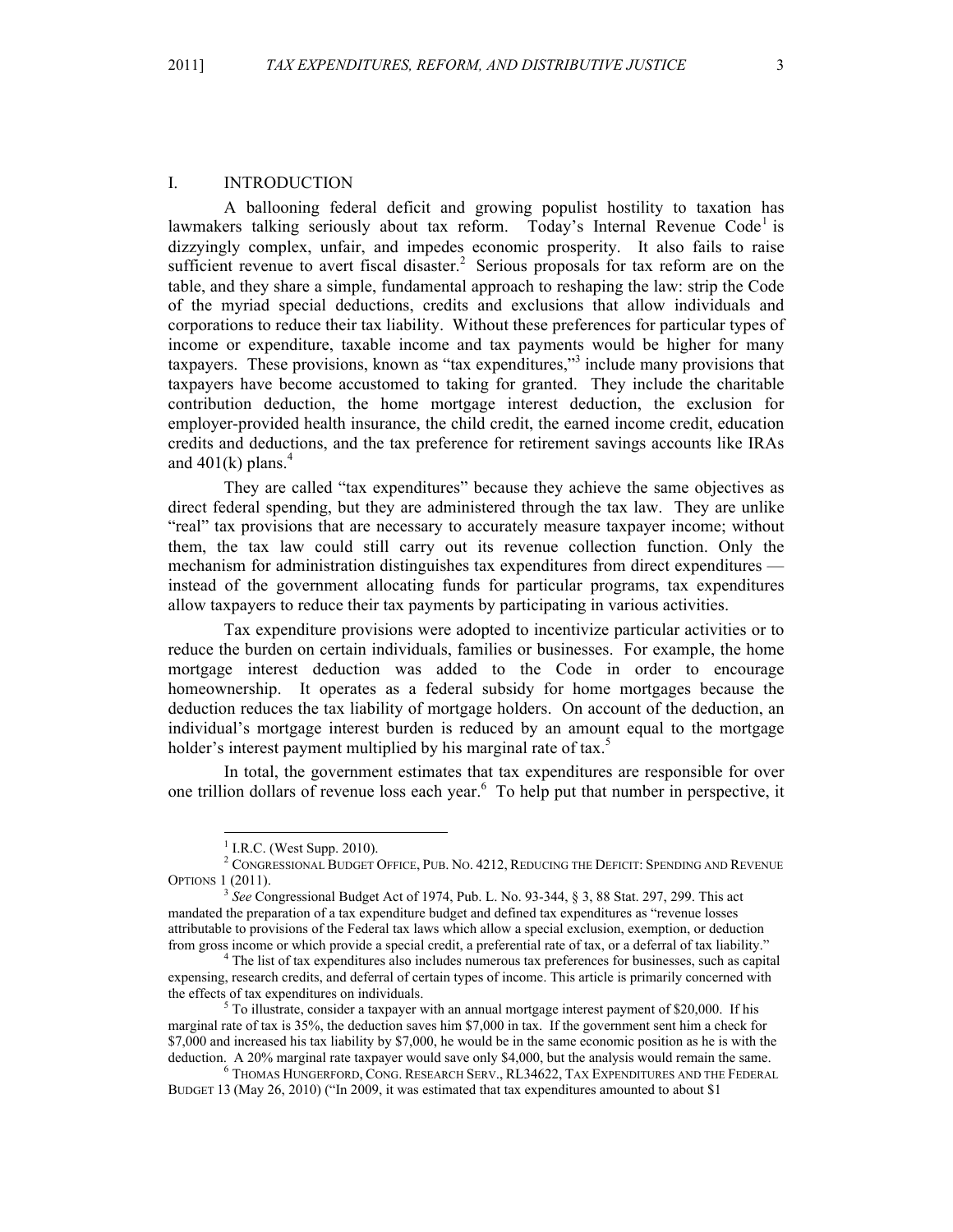exceeds the total amount that the federal government spends through direct discretionary appropriations. 7 Tax expenditures not only operate to reduce tax liabilities of taxpayers, they sometimes entitle individuals to transfer payments through the tax administrative apparatus.<sup>8</sup> Because they are the equivalent of direct spending programs, reductions in  $\overrightarrow{ax}$  due to tax expenditures increase the size of government.<sup>9</sup> They are essentially public programs that are managed by the Internal Revenue Service. This is in contrast with reductions in tax rates, which shrink the extent of government involvement in the private sector.

Tax reform has become virtually synonymous with simplification, understood as (1) broadening the tax base by repealing tax expenditures, and (2) lowering the statutory rates. Because they are better conceptualized as spending than taxing, reformers treat tax expenditures as extraneous to the fundamental purposes of the tax law: accurately measuring income and collecting revenue. Two important proposals reflecting this fundamental idea have been released in the last few months, and they will lay the framework for future discussions of tax reform in Congress.<sup>10</sup> The President's Fiscal Commission, led by Erskine Bowles and Alan Simpson, $<sup>11</sup>$  embraced the approach most</sup> enthusiastically: it proposed drastic reductions in the statutory rates and repeal of all tax expenditures in the Code.<sup>12</sup> In fact, the Fiscal Commission's proposed simplification was so sweeping that it did not identify the numerous individual tax expenditure provisions to be repealed, but instead erased them all with a single stroke. It named the proposal the "zero plan,"<sup>13</sup> and its main tax reform objective was elimination of all tax expenditures. Similarly, the Bipartisan Policy Center's Debt Reduction Task Force, led by Pete Domenici and Alice Rivlin, followed the same basic approach of lowering rates and repealing tax expenditures.<sup>14</sup> Although it does not propose to lower rates as much as the Fiscal Commission's proposal, according to the Bipartisan Policy Center's plan, cutting tax expenditures will finance 38% of the plan's debt reduction by 2020. 15

trillion…."); *see* STAFF OF JOINT COMM. ON TAX'N, 111TH CONG., ESTIMATES OF FEDERAL TAX EXPENDITURES FOR FISCAL YEARS 2009-2013 (Joint Comm. Print 2010). <sup>7</sup> *See* OFFICE OF MGMT. & BUDGET, EXEC. OFFICE OF THE PRESIDENT, FISCAL YEAR 2012:

HISTORICAL TABLES 167 tbl.8.7, 346 tbl.15.4 (2010). <sup>8</sup>

 $\beta$  Approximately 40% of filers paid no income tax in 2009. The "refundable" credits authorize the government to send them checks through the tax system. *See* Roberton Williams, *Who Pays No Income Tax*, 123 TAX NOTES 1583, 1583 (2009). 9

 $D$  Donald Marron  $\&$  Eric Toder, Measuring Leviathan: How Big is the Federal Government?, Presentation at Loyola Law School: Starving the Hidden Beast: New Approaches to Tax Expenditure Reform (Jan. 14, 2011), http://events.lls.edu/taxpolicy/documents/PANEL2MarronToderSizeofGovernment-<br>presentationFinal01-06-11.pdf (analyzing the role of tax expenditures in measuring the size of government).

<sup>&</sup>lt;sup>10</sup> See infra Part II.B for an analysis of these two plans in greater detail.<br><sup>11</sup> It was bipartisan in that the members are associated with both Republicans and Democrats.

<sup>&</sup>lt;sup>12</sup> NAT'L COMM'N ON FISCAL RESP. & REFORM, THE MOMENT OF TRUTH 29 (2010). The proposal does contemplate the possibility of retaining the earned income tax credit, a child credit, and some tax

preferences for mortgage interest, health insurance, charitable giving and retirement savings. *See id.* at 30.<br><sup>13</sup> *Id.* at 29.<br><sup>14</sup> BIPARTISAN POL'Y CTR., RESTORING AMERICA'S FUTURE 31 (2010). The recommendation

differed importantly in proposing a value-added tax to supplement the much simplified income tax in the

proposal. <sup>15</sup> *See id.* at 15. Nine percent of debt reduction is projected to come from new revenues, and 54% from spending cuts. Of course, if tax expenditures are treated as government spending, 92% of the total projected debt reduction comes from spending cuts.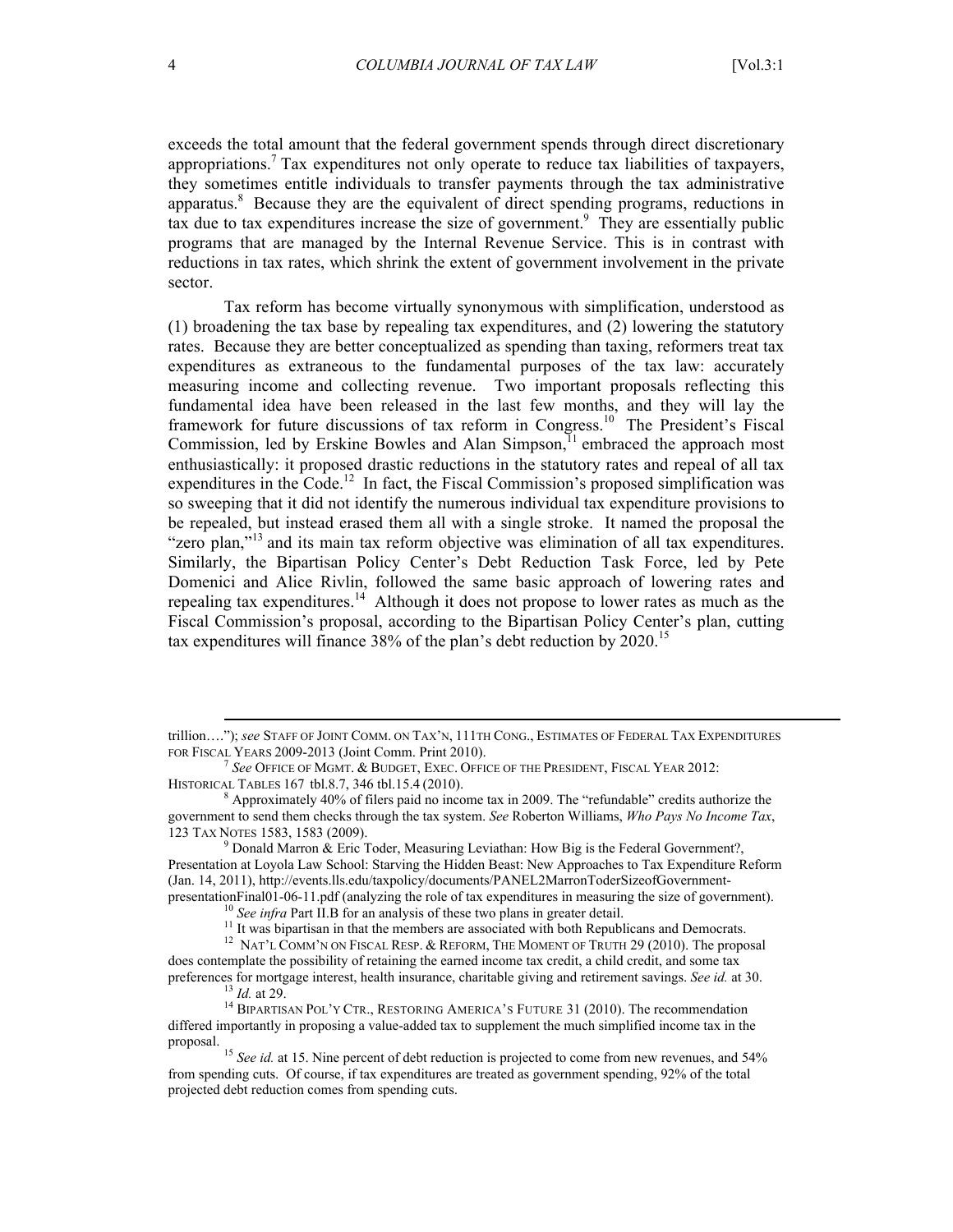The Tax Reform Act of 1986,<sup>16</sup> which followed the recommendations of the Treasury Department's comprehensive study, <sup>17</sup> exemplified this base-broadening conception of tax reform. Nevertheless, in the 1986 round of reform, the middle class's most beloved tax expenditures, such as the charitable deduction and the home mortgage interest deduction, were never seriously on the cutting block. Today's attack on tax expenditures is more radical than 1986's because tax reform must achieve more today than it did in 1986, when the sole goal of tax reform was improvement in the tax law. Tax reform was purposely separated from deficit reduction—the parameters for the 1986 legislation included a requirement that the new law raise the same amount of revenue as the prior law. To the contrary, tax reform today is inextricably linked to deficit reduction, so overhauling the tax system is only partially about improving the efficiency and fairness of the tax law, and more prominently about addressing the country's long-term fiscal challenges by increasing total revenue and reducing total expenditures.

There are only two ways to increase revenue within the constraints of the current tax system's design: broaden the base by including more in the determination of what is taxed, or increase rates. 18 The tax base and the tax rates are the only moving parts in the system that we have. The 1986 tax reform was devoted entirely to reducing rates, slashing them almost by half.<sup>19</sup> The current combination tax reform/deficit reduction proposals *reduce* rates, rather than increase them to raise revenue. Consequently, the reform proposals need to offer a drastic expansion of the tax base as a way to finance both increased revenue demands and a rate reduction. Compared to current law, repealing all tax expenditures enormously expands the universe of what gets taxed. Without tax expenditures, there are no tax-free fringe benefits,<sup>20</sup> no tax deferral for retirement savings,  $^{21}$  no child credits,  $^{22}$  no capital-investment expensing,  $^{23}$  and no preferential rates for capital gains and dividends.<sup>24</sup> All of these provisions, and many dozens of others, are included in the list of tax expenditures compiled by the Joint Committee on Taxation.<sup>25</sup>

Other more radical proposals for tax reform discussed since 1986 have recommended a much broader tax base accompanied by historically low rates,<sup>26</sup> including

<sup>&</sup>lt;sup>16</sup> Tax Reform Act of 1986, Pub. L. No. 99-514, 100 Stat. 2085.<br><sup>17</sup> Office of the Secretary Department of the Treasury, Tax Reform for Fairness, SIMPLICITY, AND ECONOMIC GROWTH, at xi (1984). There have been other excellent tax reform reports over the years. *See, e.g.*, PRESIDENT GEORGE W. BUSH'S 2005 ADVISORY PANEL ON FED. TAX REFORM, SIMPLE, FAIR AND PRO-GROWTH: PROPOSALS TO FIX AMERICA'S TAX SYSTEM (2005) (proposing significant simplification of the tax system, and consequently, reduction of tax expenditures, but not to the extent of the current proposals). <sup>18</sup> Beyond the constraints of the current system's design is the introduction of new taxes, such as a

national retail sales tax or value-added tax. This is what the Bipartisan Policy Center has suggested. *See* 

<sup>&</sup>lt;sup>19</sup> The highest individual statutory rate immediately after that reform was 28%, although actual marginal rates were as high as 33% for some taxpayers. Prior to the reform, the highest statutory rate was

<sup>50%.</sup> The highest rate today is 35%.<br>
<sup>20</sup> See I.R.C. § 132 (West Supp. 2010).<br>
<sup>21</sup> See I.R.C. § 401 (West Supp. 2010).<br>
<sup>22</sup> See I.R.C. § 24 (West Supp. 2010).<br>
<sup>23</sup> See I.R.C. § 179 (West Supp. 2010).<br>
<sup>24</sup> See I.R.C. §

 $^{26}$  Compared to a generation ago, rates are historically low now. When Congress mandated a tax expenditure budget in 1974, the highest marginal rate was 70%. Marginal rates have been as high as 92%.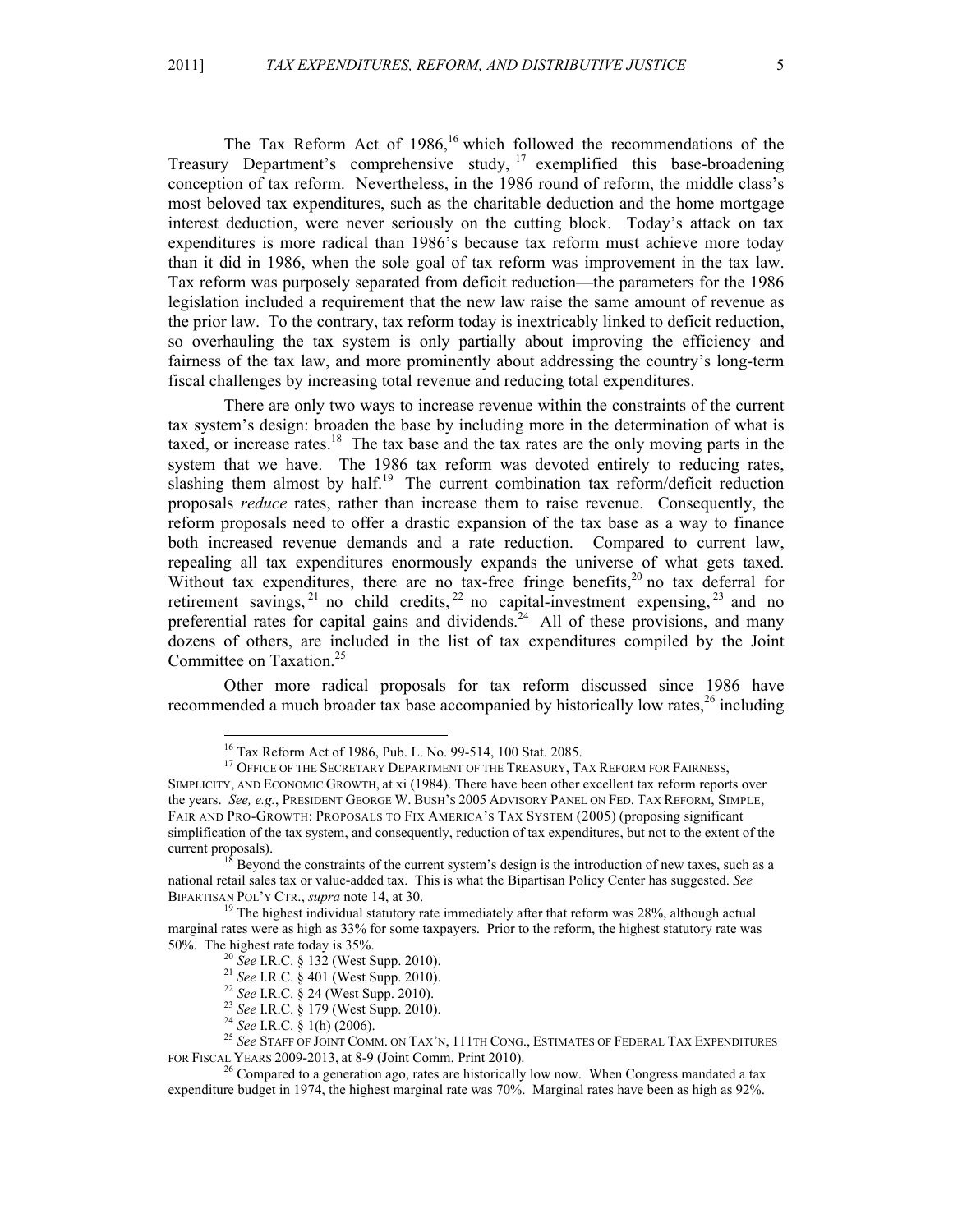replacing the current system with some form of a consumption tax,  $^{27}$  but they have never been enacted. Tax returns filed on a postcard have intrigued the public imagination, and would leave no physical space for special deductions or credits. Repealing tax expenditures is not the unique agenda of either the political left or right; rather, there is a call for a simpler tax system across the political spectrum. Thus, a consensus seems to be developing that tax expenditures are the stumbling block preventing sensible taxation and are responsible for uncontrollable government spending.<sup>28</sup>

A broad effort to rein in tax expenditures is undoubtedly a good idea. Nevertheless, this article advocates moderation, and argues that those who support a "zero plan" for tax reform have too simplistic an understanding of tax expenditures, and too naïve an approach to tax reform.<sup>29</sup> First, the conception of reform that eliminates tax expenditures erroneously treats them as an undifferentiated mass, and ignores the important role that some of them play in federal policy. Not all tax expenditures are giveaways to rent-seeking special interests and bad federal policy. Congress must pay as much attention to the purposes and effectiveness of individual tax expenditures, and evaluate them on a program-by-program basis, as they do in making decisions about whether to discontinue direct spending programs. Some tax expenditures may be worth their costs, if they achieve important policy goals. As part of that critique, this article argues that we know precious little about what tax expenditures do and how they affect individuals. The data that the government provides about tax expenditures sheds too little light on the issues that are important in deciding whether they are desirable elements of the law. Today's tax reform debate needs a new kind of tax expenditure budget<sup>30</sup> that would better inform policymakers about the nature of the benefits that individuals obtain from tax expenditures, who really enjoys benefits, and who would bear the economic loss that would follow their repeal.

Second, in this round of reform, revenue is central. To that end, this article challenges the assumption implicit in the tax expenditure budgets about how much revenue would be raised if all tax expenditures were eliminated. The revenue loss data that the government compiles do not sufficiently acknowledge that taxpayers would change their behavior to avoid paying tax, frustrating revenue-raising efforts after tax expenditure repeal.

Third, any legislative effort that relies on the distinction between tax expenditures and structural provisions in the law is bound to get lost in the morass over the definition of a tax expenditure. Ever since the term "tax expenditure" was coined,

l

*See Federal Individual Income Tax Rates History: Income Years 1913-2010*, TAX FOUNDATION (Dec. 22,

<sup>&</sup>lt;sup>27</sup> See, e.g., ROBERT HALL & ALVIN RABUSHKA, THE FLAT TAX, at xiv (2nd ed. 1995); NEAL BOORTZ & JOHN LINDER, THE FAIRTAX BOOK 70-71 (2005). *See also* PRESIDENT'S ADVISORY PANEL ON FED. TAX REFORM, *supra* note 17, at xiv.<br><sup>28</sup> See NAT'L COMM'N ON FISCAL RESP. & REFORM, *supra* note 12, at 28.<br><sup>29</sup> Entitlement spending, particularly health-care spending, is more important to the long-term fiscal

challenge than are tax expenditures. The Fiscal Commission acknowledged this in its report: "Federal health care spending represents our single largest fiscal challenge over the long-run. As the baby boomers retire and overall health care costs continue to grow faster than the economy, federal health spending threatens to balloon. Under its extended-baseline scenario, CBO projects that federal health care spending for Medicare, Medicaid, the Children's Health Insurance Program (CHIP), and the health insurance exchange subsidies will grow from nearly 6 percent of GDP in 2010 to about 10 percent in 2035, and continue to grow thereafter." *See id.* at 36. <sup>30</sup> The tax expenditure budgets compiled currently provide revenue loss information for a list of tax

expenditures and very limited other data. *See infra* Section II.C.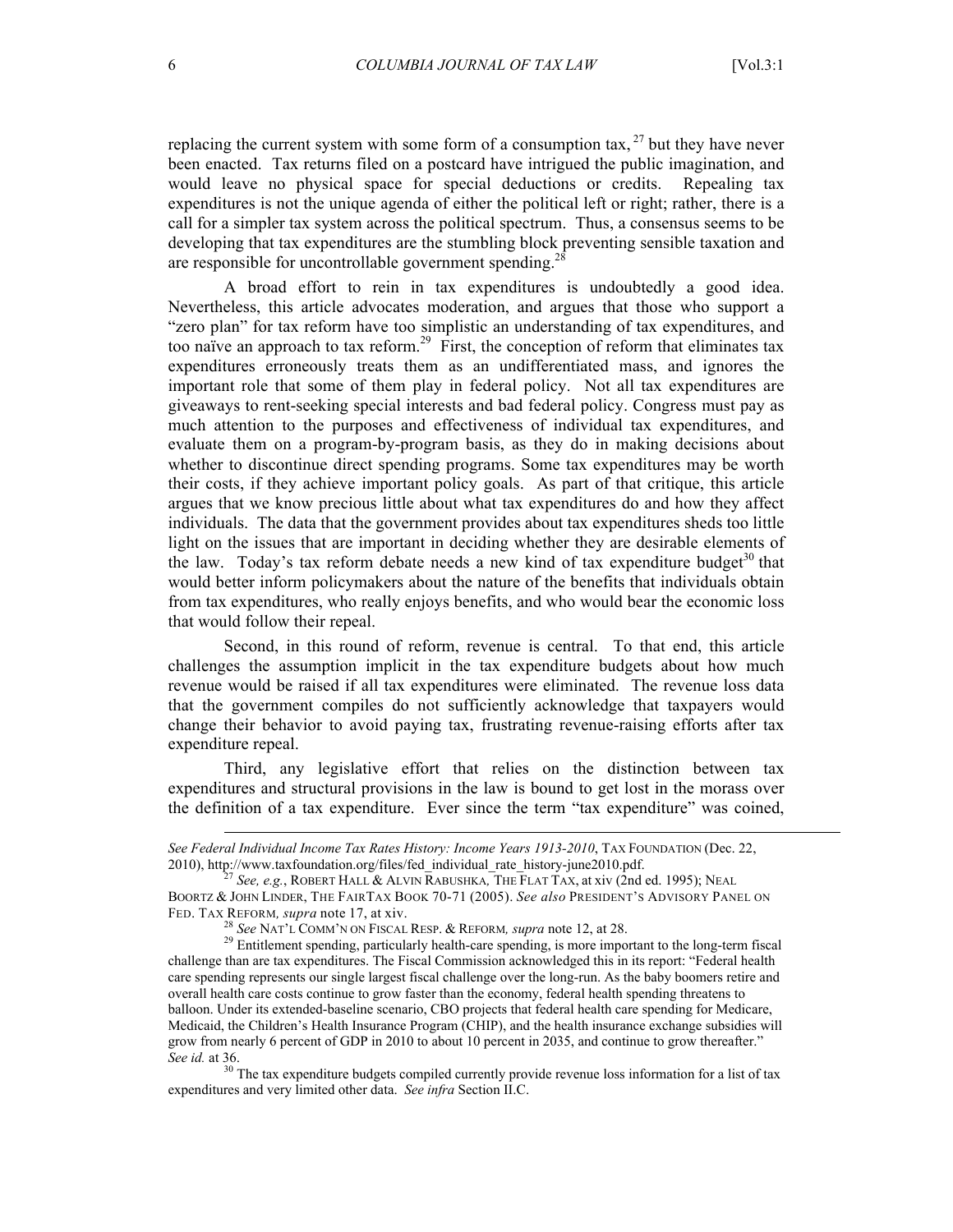there has been disagreement about which provisions count as tax expenditures.<sup>31</sup> The two government compilers of tax expenditure budgets, the Joint Committee on Taxation and the Treasury Department, disagree about the provisions to include in the list. Any version of tax reform that relies on this distinction places more pressure on the definition than it can bear. The tax expenditure budget was not designed to be the final arbiter of desirable law; it was meant to be an informational tool for Congress, the President, and other interested observers. It is a mistake to make it the critical source for tax reform because as an informational tool, it lacks a normative foundation.

Finally, this article questions the unstated normative position of the tax reform proposals. While the proposals acknowledge the need for revenue and the desirability of improving efficiency and economic growth, the tax law's role in promoting equity is largely ignored. This is an unfortunate oversight because taxation is uniquely suited to promote economic justice. Particularly where other aspects of the law aim for efficiency, the tax law's role in fostering a fair distribution of wealth and income is particularly important. Policymakers may need to balance efficiency losses against equity gains, and tax expenditures that promote equity may be worth retaining despite the costs in revenue and economic distortion.

The article proceeds as follows. The next section, Part II, provides background that explains the relevant history of tax expenditure analysis and the recent proposals for reform that rely so heavily on repealing tax expenditures. Part III critiques the tax reform proposals in particular, and the status quo concerning tax expenditures more generally. The serious problems that have long been present in the tax expenditure budget are illuminated by the tax reform debate, but the critiques developed here about the dearth of information concerning tax expenditures transcend that debate. If we are to continue compiling tax expenditure budgets, we need to start collecting a lot more data about who benefits from tax expenditures and whether they are effective in achieving their purposes. Part IV explains why the tax expenditure budget lacks the vigor to support tax reform, and Part V explores whether efficiency has overshadowed equity in the debate about tax expenditures and reform. The article concludes with a return to the basic principles of tax expenditure analysis, and considers how policymakers might use those principles in the tax reform process.

# II. HOW TAX EXPENDITURES BECAME THE PROBLEM

A. Tax Expenditures and Reform Were Always Linked, but Now We Really Need the Money

Tax expenditures, such as the charitable deduction and the exclusion for employee fringe benefits, have been part of the income tax since its earliest days, but they were not identified as such until 1967 when then-Assistant Secretary of the Treasury for Tax Policy, Stanley Surrey, introduced the term in a speech.<sup>32</sup> Over the course of the next few years, Surrey developed the idea in a series of articles and a book, which he

 <sup>31</sup> *See, e.g.*, Douglas A. Kahn, *Accelerated Depreciation – Tax Expenditure or Proper Allowance for Measuring Net Income?*, 78 MICH. L. REV. 1, 12 (1979) (accelerated depreciation); Renee Judith Sobel, *U.S. Taxation of Its Citizens Abroad*, 38 VAND. L. REV. 101, 102-103 (1985) (special treatment of foreign earned income); Edward A. Zelinsky, *Tax Policy v. Revenue Policy: Qualified Plans, Tax Expenditures and the Flat, Plan Level Tax*, 13 VA. TAX REV. 591, 592-593 (1994) (pension taxation); Douglas A. Kahn & Jeffrey S. Lehman, *Tax Expenditure Budgets: A Critical View*, 54 TAX NOTES 1661, 1663-4 (1992) (lower

<sup>&</sup>lt;sup>32</sup> See STANLEY S. SURREY, PATHWAYS TO TAX REFORM: THE CONCEPT OF TAX EXPENDITURES, at vii (1973).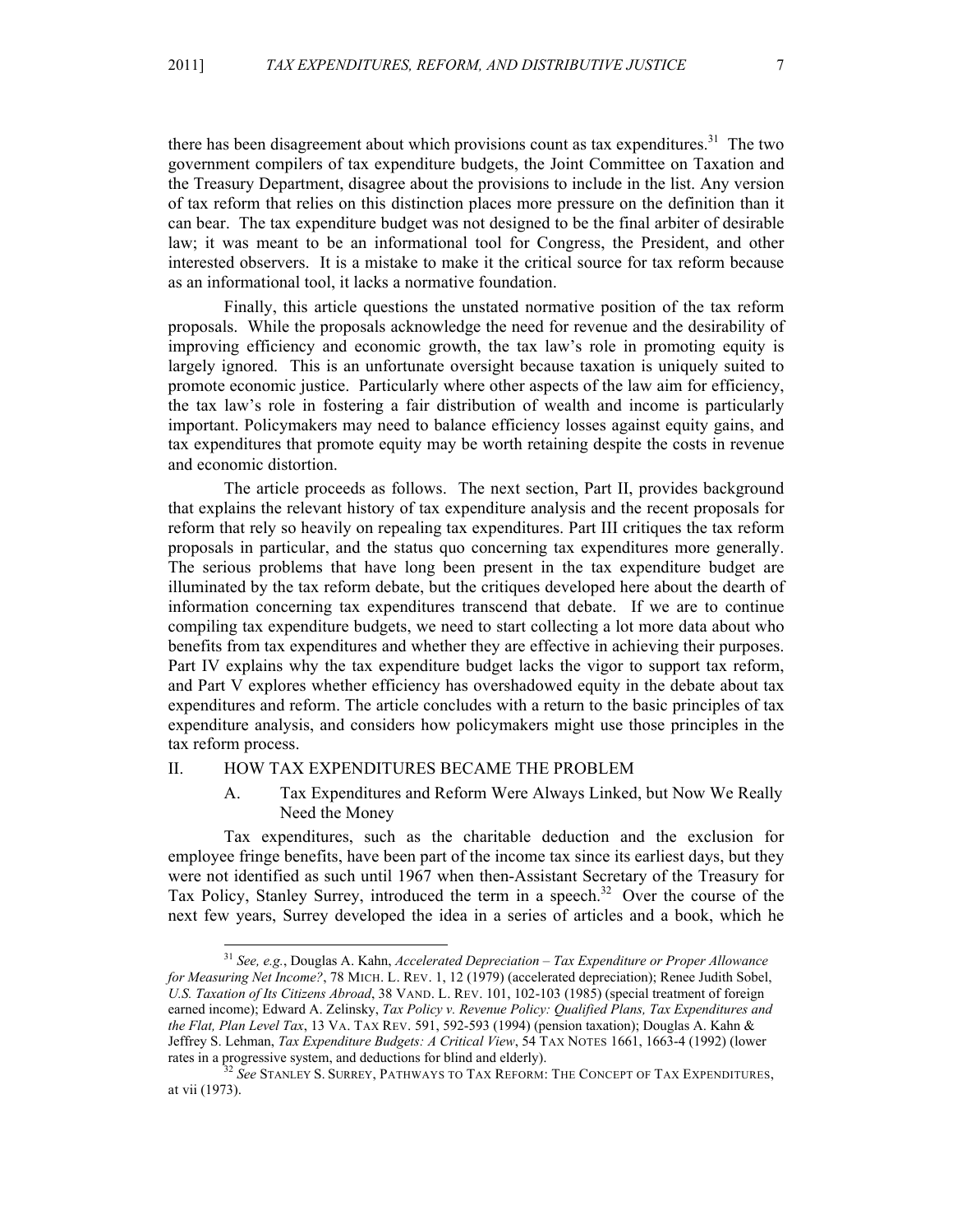called *Pathways to Tax Reform*, linking tax expenditures and tax reform together in the minds of all observers from the beginning. Surrey's purpose was to reveal provisions of the tax law as expenditures rather than taxes, so that Congressional analysis of expenditure policy would also include these tax provisions. In order to enable lawmakers to consider tax expenditures along with direct expenditures, a list of provisions that qualified as tax expenditures needed to be compiled, and in 1968, Surrey's Treasury Department created the first tax expenditure budget. A few years later, Congress mandated that tax expenditure budgets be prepared along with the regular budget, and it has since been prepared annually by both the Treasury Department as part of the President's annual budget<sup>33</sup> and the Joint Committee on Taxation.<sup>34</sup> The analysis developed as part of the tax expenditure concept demanded that a tax provision that operates like a spending provision be analyzed as a spending provision, and subject to the same scrutiny as direct allocations.

It is no coincidence that the concept was developed in conjunction with a commitment to reforming the tax law, and the tax expenditure concept was an important part of the Tax Reform Act of 1976, the first major tax legislation following the mandated preparation of tax expenditure budgets. Surrey was skeptical of these provisions, and his Treasury was opposed to using the tax law to implement social policy, believing that direct programs were a better alternative.<sup>35</sup> Surrey was particularly concerned about the unfair effects of tax expenditures. In *Pathways for Tax Reform*, he wrote:

It is clear, then, that most tax incentives have decidedly adverse effects on equity as between taxpayers at the same income level, and also, with respect to the individual income tax, between taxpayers at different income levels. As a consequence of these inequitable effects, many tax incentives look, and are, highly irrational when phrased as direct expenditure programs structured the same way. Indeed, it is doubtful that most of our existing tax incentives would ever have been introduced, let alone accepted, if so structured, and many would be laughed out of Congress.<sup>36</sup>

Surrey was thus concerned about both the horizontal inequity and vertical inequity caused by tax expenditures. The horizontal inequity involved unfairness between taxpayers in the same economic position where one taxpayer could reduce tax by using incentive provisions and the other could not. The vertical inequity arose from the treatment of taxpayers at different economic levels; higher-income taxpayers enjoyed greater benefits from deductions than did low-income taxpayers because the value of their deductions were higher on account of their higher tax rate. This produced an "upside-down effect" in which higher-income taxpayers received more subsidy than lower-income taxpayers engaged in the same level of the same activity.<sup>37</sup> Taxpayers too

 <sup>33</sup> *See* OFFICE OF MGMT. & BUDGET, EXEC. OFFICE OF THE PRESIDENT, ANALYTICAL PERSPECTIVES, BUDGET OF THE UNITED STATES, FISCAL YEAR 2012 (2011), *available at* 

http://www.whitehouse.gov/omb/budget/analytical\_perspectives.<br><sup>34</sup> The Joint Committee prepares its tax expenditure budget as a stand-alone document.<br><sup>35</sup> See STANLEY SURREY & PAUL MCDANIEL, TAX EXPENDITURES 2 (1985).<br><sup>36</sup> bracket has an after-tax cost of only 65 cents on the dollar, while a taxpayer in the 15% bracket has an aftertax cost of 85 cents on the dollar. A deduction operates to reduce tax at the taxpayer's marginal rate. It is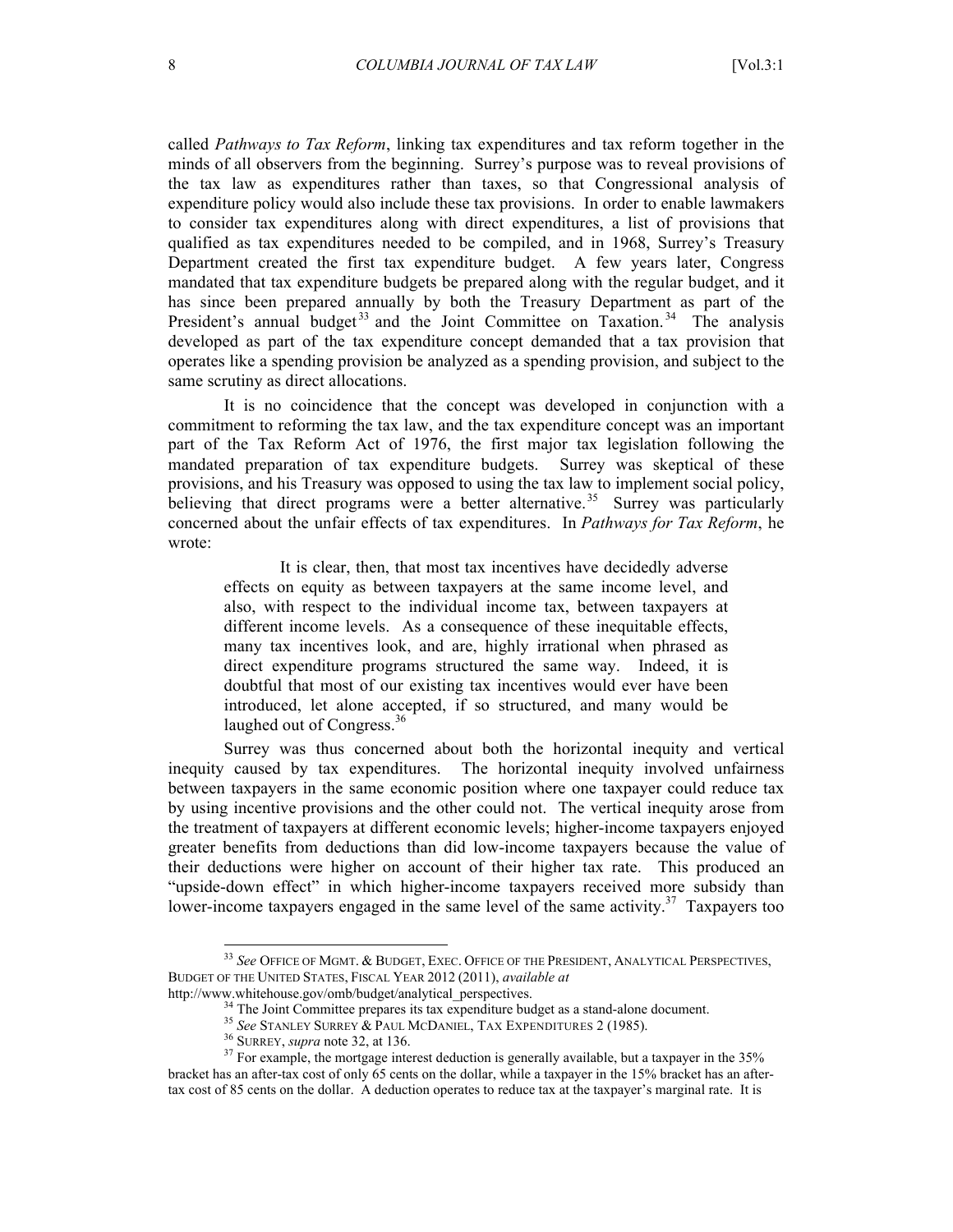poor to pay any tax were left out of the benefits provided through the tax system because they could not avail themselves of any tax incentives.<sup>38</sup> On account of these issues, Surrey was quite critical of tax expenditures overall.

Congress has, to some extent, taken Surrey's criticisms of the design of tax expenditures to heart. Under current law, there are some tax expenditures that are designed as credits rather than deductions. This design addresses the "upside-down" effect<sup>39</sup> of deductions—benefitting high-income taxpayers more than low-income taxpayers—that concerned Surrey. A credit reduces tax by a dollar amount so that the value of a credit is not dependent on one's marginal rate of tax. For example, the Child Tax Credit<sup>40</sup> is worth \$1000 to every taxpayer with a child. Some credits under current law also ameliorate the non-taxpayer problem that troubled Surrey, allowing individuals who are too poor to have any tax liability to receive government subsidy through the tax system. For example, the American Opportunity Tax Credit<sup>41</sup> provides a credit for college expenses that is "refundable," $42$  which means that the government will send taxpayers checks, even if they have no tax liability. The term "refundable" is slightly misleading because, in these cases, there is nothing to refund; the government simply funds the expenditure. However, Congress has been quite stingy in authorizing refundable credits. 43

At the same time, Congress has embraced tax expenditures and increased their number. The Treasury Department included 165 tax expenditure items in its 2010 list,<sup>44</sup> while the earliest budgets had less than a third that many.<sup>45</sup> As a percentage of GDP, tax expenditures were almost 6% of GDP when the government started measuring them, and are now over 7%. 46 As a percentage of GDP, they declined significantly for a few years following the Tax Reform of 1986, but have inched up since then.<sup> $47$ </sup> In 2009, they constituted 22.5% of total federal expenditures.<sup>48</sup> That's a lot, considering that 46.9% of spending was mandatory.<sup>49</sup> Discretionary defense spending was 14.1% and discretionary non-defense spending was a mere 12.5% of total spending.<sup>50</sup>

Unemployment Insurance Reauthorization and Job Creation Act of 2010, Pub. L. No. 111-312, § 103, 124

<sup>42</sup> I.R.C. § 25A(i)(6) (West Supp. 2009). The maximum credit is \$3,000, but only 40% of it is refundable.43 *See infra* Section III.C for a fuller discussion of refundable credits. <sup>44</sup> *See* OFFICE OF MGMT. & BUDGET, EXEC. OFFICE OF THE PRESIDENT, ANALYTICAL PERSPECTIVES,

BUDGET OF THE UNITED STATES, FISCAL YEAR 2010, at 303-306 (2009), *available at*

http://www.gpoaccess.gov/usbudget/fy10/pdf/spec.pdf.<br><sup>45</sup> There were fifty-four in the 1972 budget prepared jointly by the Treasury Department and the Joint Committee on Taxation. *See* STAFF OF JOINT COMM. ON INTERNAL REVENUE TAX'N, 92D CONG.,

ESTIMATES OF FED. TAX EXPENDITURES 4-5 (Joint Comm. Print 1972).<br>
<sup>46</sup> See HUNGERFORD, *supra* note 6, at 4 fig.2.<br>
<sup>47</sup> Id. at 5 fig.3.<br>
<sup>49</sup> Mandatory spending includes entitlement programs like Social Security, Medicare which accounted for 29.6% of total spending in 2009. *Id.* at 5*.* 50 *Id.* at 5 fig.3.

upside-down for tax expenditures intended to operate as subsidies because the low-rate taxpayer is presumably more needy, on account of lower income, than is the high-rate taxpayer.<br>
<sup>38</sup> See SURREY, *supra* note 32, at 136.<br>
<sup>39</sup> See SURREY & McDANIEL, *supra* note 35, at 71.<br>
<sup>40</sup> I.R.C. § 24 (West Supp. 2010).<br>
<sup>41</sup>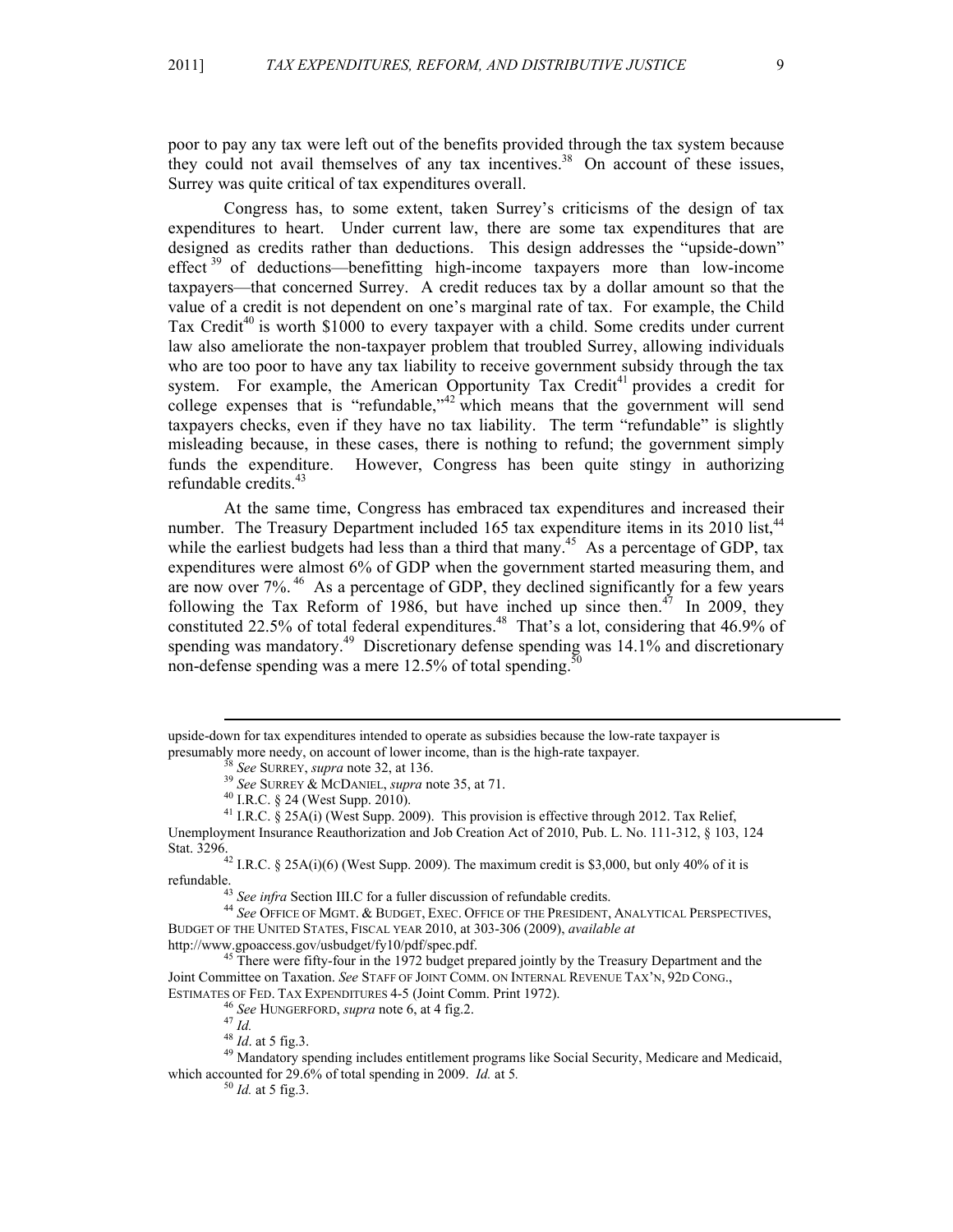These numbers illustrate why tax expenditures have become the focus of tax reform in a tax reform climate that is inseparable from the pressure of deficit reduction. Surrey's project was successful in convincing people that tax expenditures are really spending programs that are placed in the tax law, so tax expenditures are an irresistible source of funds. But some tax expenditures are effective and efficient spending programs, and alternative direct spending programs would be inferior institutional choices. For example, the Earned Income Tax Credit piggybacks on the core functions of the tax system, delivers its benefits with little cost, and reaches more intended recipients than an alternative program would. It is a program that may be more effectively administered through the tax system than through a direct spending program, so the Code may be the ideal place for that federal policy.<sup>51</sup> If tax reform is focused on improving the tax law for its own sake, tax expenditures that are well designed and effectively implemented in the tax system are desirable. But if tax reform is in service of revenue, tax expenditures become an easy target. It is not surprising that the deficit reduction/tax reform proposals are covetous of the 22.5% of total federal spending that has been loosely buried in the Code.

#### B. The Current Tax Reform Proposals

The Fiscal Commission's proposal for tax reform is part of its larger vision to invest where necessary to stay competitive, maintain a national safety net, and cut all excess spending.<sup>52</sup> Its overarching project was to determine how to get the national fiscal house in order, and deal with what it identified as the problem of a "crushing debt burden."53 The Commission's formidable goals were (1) deficit reduction, (2) reducing the size of the public sector,  $5^4$  (3) stabilizing debt levels, (4) ensuring social security solvency, and  $(5)$  reducing tax rates. The plan it presented was most ambitious, including discretionary spending cuts, entitlement reform, and budget process reform, in addition to tax reform.

The Commission's plan was quite specific in some of its recommendations. For example, in its proposal to cut discretionary federal spending, it suggested reducing federal travel budgets and freezing the pay of members of Congress.<sup>55</sup> In its treatment of health-care savings, it proposed a specific reform of the Medicare cost-sharing rules and cuts in payments to hospitals for medical education.<sup>56</sup> It also included recommendations about payments to states for abandoned mines and FCC spectrum auctions—pretty detailed stuff for such a big report.<sup>57</sup> But in other ways, the recommendations were quite vague, such as suggesting honest budgeting for catastrophes, and requiring the President to propose annual limits on war spending. $58$ 

The recommendations for tax reform were somewhat inconsistent with the goals of the project overall. The first goal for tax reform was "sharply reduc[ing] tax rates,"<sup>59</sup> even though lower tax rates make it harder to raise the revenue required to address the

 <sup>51</sup> *See* David A. Weisbach and Jacob Nussim, *The Integration of Tax and Spending Programs*, 113 YALE L.J. 955, 961 (2004).<br><sup>52</sup> NAT'L COMM. ON FISCAL RESP. & REFORM, *supra* note 12, at 12.

 $53$  *Id.* at 6.  $54$  The report proposes to cap revenue at 21% of GDP and bring spending to that level. *Id.* at 14. In 2010, outlays were at 23.8% of GDP. *Id.* at 16. But revenues were only 15%. *Id.* at 10.  $^{55}$  *Id.* at 26.  $^{56}$  *Id.* at 37-38.  $^{57}$  *Id.* at 46.  $^{58}$  *Id.* at 22-23.  $^{59}$  *Id.* at 14.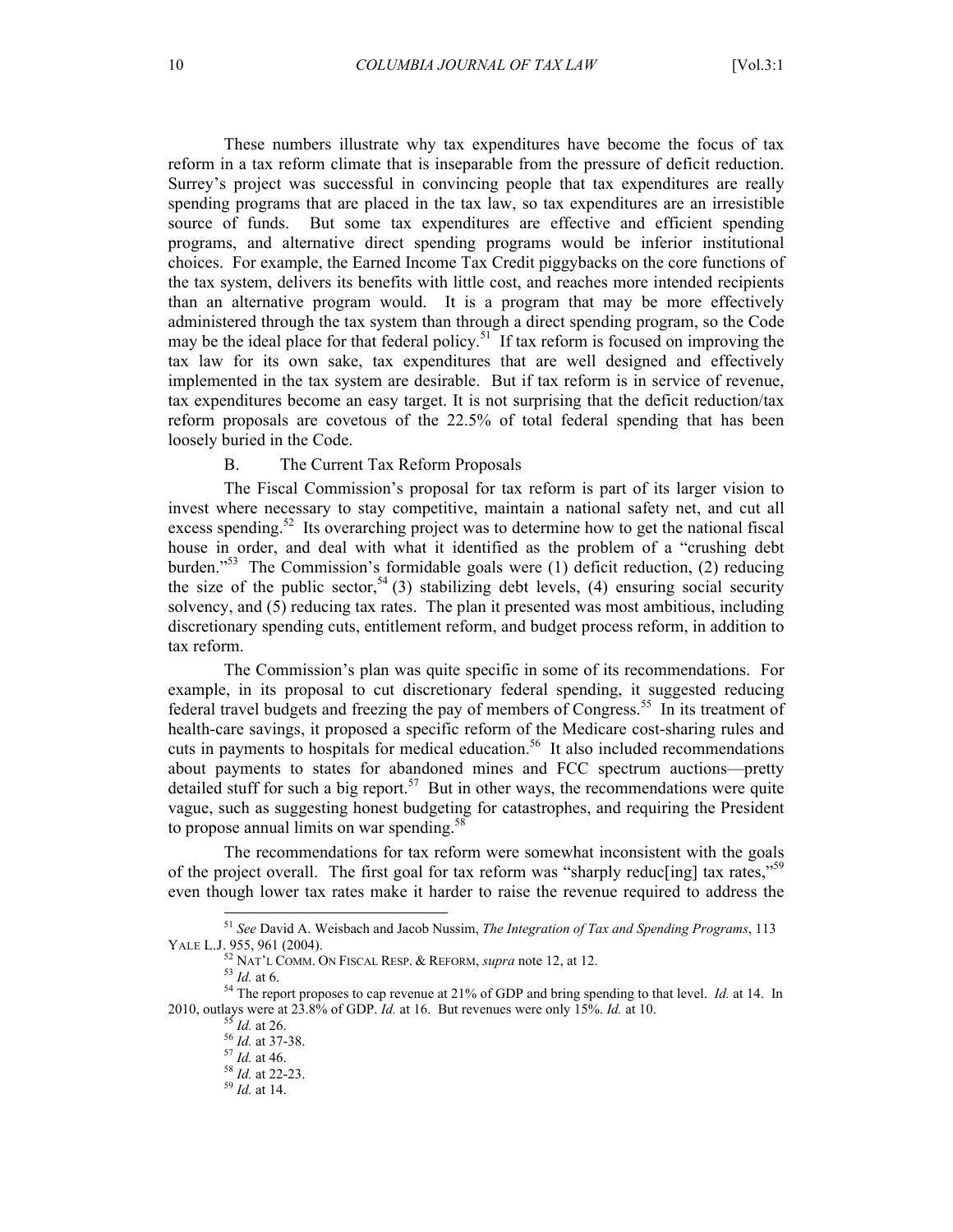current debt burden and reduce the deficit that we face. The report acknowledges that more revenue and less spending are both necessary parts of a responsible fiscal plan. However, reducing rates narrows the policy choices for increasing revenue–the only place to find increased revenue (without introducing other taxes) is in including more in the tax base. Consequently, the report recommends broadening the tax base.<sup>60</sup> Unfortunately, the pressure placed on the base is extraordinary when the objectives include both lowering rates and raising significant amounts of revenue. This explains why the Commission's recommendation starts by proposing the repeal of all tax expenditures in the Code;<sup>61</sup> the broader the base, the more revenue collected. Without any tax expenditures, the Fiscal Commission concluded that rates could be 8%, 14%, and  $23\%$ , and still raise \$80 billion for deficit reduction.<sup>62</sup> That represents a very substantial rate cut compared to the current law rates of 10%, 15%, 25%, 28%, 33%, and 35%.<sup>63</sup>

The report failed to explain how it determined the amount of revenue that the broader tax base raises, and the Commission may be too optimistic about how much revenue the government can raise solely from base broadening. Tax expenditures are incentives. If they successfully encourage taxpayers to do things they would not otherwise do, then they are effective incentives. If they are, we might expect that removal of an incentive would discourage a taxpayer from continuing the behavior that was previously encouraged. Consider, for example, the charitable contribution deduction. It may encourage taxpayers to give to charity. A taxpayer in the 35% bracket who donates \$100 to charity saves \$35 in taxes. The tax expenditure budget includes that \$35 as revenue loss to the federal treasury because the Congressional Budget Act of 1974 defined tax expenditures as "revenue losses." 64 However, the tax expenditure budget itself makes clear that the estimates of revenue loss included in the budget would "not necessarily equal the increase in Federal revenues (or the change in the budget balance) that would result from repealing these special provisions." 65 If that is the case, then it is important to know how the Fiscal Commission determined the amount of revenue that would be increased on account of tax expenditure repeal. The actual revenue raised could be much less than projected, depending on the effectiveness of the incentives and the post-reform rates. John Buckley recently suggested that "[individual] tax expenditure estimates grossly overstate the potential revenue" associated with their repeal, while corporate tax expenditure estimates may underestimate the revenue that could be raised by their repeal.<sup>66</sup>

In addition, the proposal to repeal all tax expenditures is inconsistent with the Commission's more nuanced approach to discretionary spending. Discretionary spending and tax expenditures are policy alternatives. As Surrey pointed out, tax expenditures are not part of the "structural provisions necessary to implement the income tax" but are "Governmental financial assistance programs carried out through special tax provisions rather than through direct Government expenditures."<sup>67</sup> While the Fiscal Commission explicitly supported investments in education, infrastructure, and research and

<sup>&</sup>lt;sup>60</sup> *Id.* at 28.<br>
<sup>61</sup> *Id.* at 29-30.<br>
<sup>62</sup> *Id.* at 29-30.<br>
<sup>63</sup> See supra note 3.<br>
<sup>64</sup> See supra note 3.<br>
<sup>65</sup> OFFICE OF MGMT. & BUDGET, *supra* note 44, at 298.<br>
<sup>65</sup> John L. Buckley, *Tax Expenditure Reform: Some C* 255, 259 (2011). <sup>67</sup> SURREY, *supra* note 32, at 6.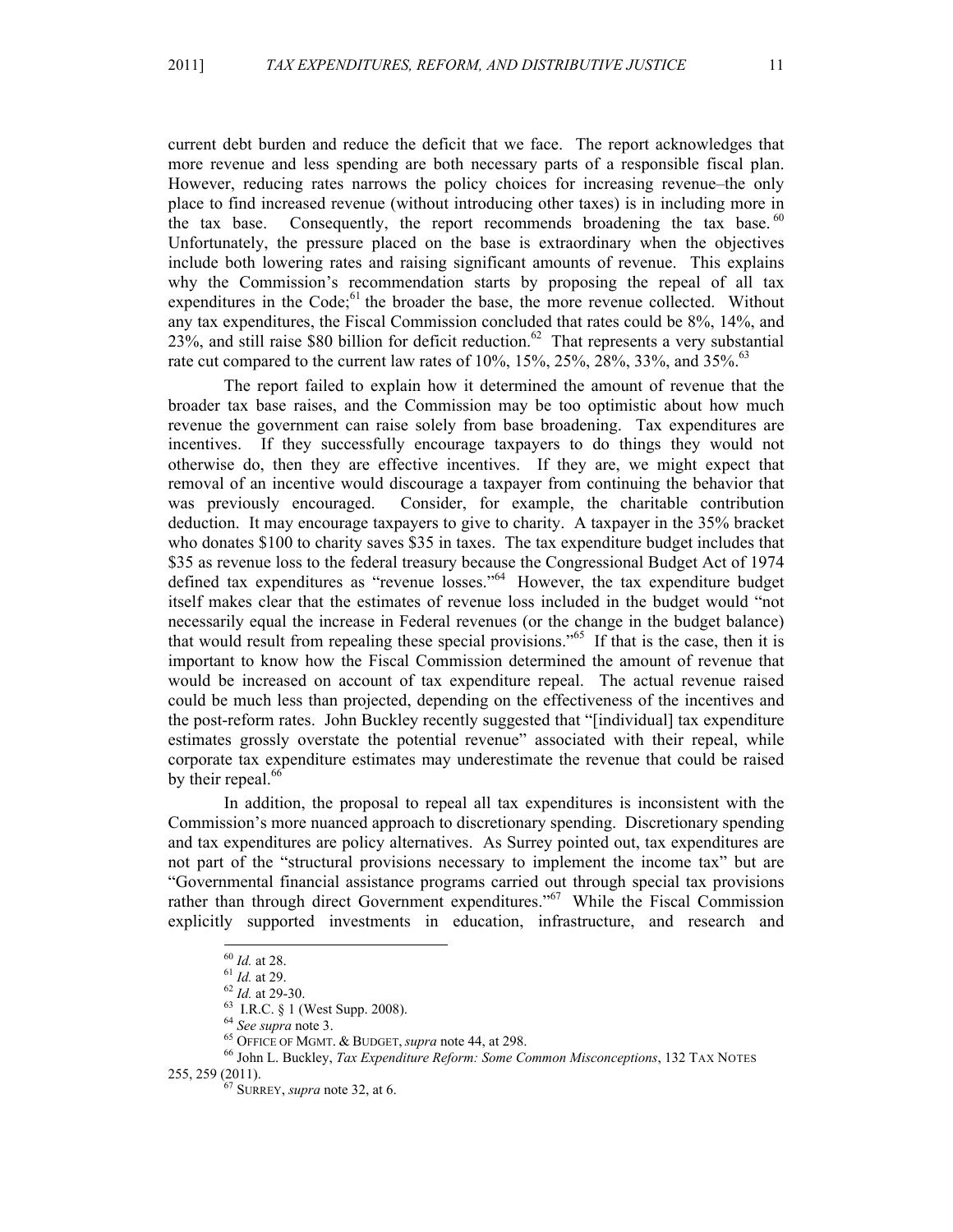development,<sup>68</sup> it failed to notice that this type of investment is subsidized through tax expenditures that the plan would repeal.<sup>69</sup>

The Fiscal Commission offered an "illustrative" tax reform plan that would retain a few tax expenditures and finance them with rates of 12%, 22% and 28%. The plan would retain the earned income tax credit and the child tax credit as they are under current law, and pared down tax expenditures for mortgage interest, charitable giving, employer-provided health insurance, and retirement savings. These retentions follow the Commission's stated principle to protect the truly disadvantaged;<sup>70</sup> the earned income tax credit operates to increase the take-home pay of low-income taxpayers who work. However, it is not clear how the other retained tax expenditures further the Commission's central goals. The exclusion for employer-provided health insurance is the single most costly tax expenditure, so its repeal would contribute significantly to revenue.<sup>71</sup> While this article demurs in endorsing specific tax expenditures, it offers a process for analyzing which to retain by emphasizing incidence and equity.

The Bipartisan Policy Center's report is quite similar to the Fiscal Commission's. Like the Fiscal Commission, the Bipartisan Policy Center considered restraining the federal debt as the major challenge to be addressed.<sup>72</sup> Its mission was equally ambitious, balancing the budget, fixing social security, addressing rising healthcare costs, and containing discretionary spending. Its tax reform proposal resembles the Fiscal Commission's in many ways. Most important for purposes of this article, the cornerstone of its tax reform is repeal of almost all tax expenditures. The report blames tax expenditures for excessive complexity, reducing productivity, making the tax system unfair, and encouraging fraud.<sup>73</sup> Its tax reform plan sets rates at 15% and 27%, somewhat higher than the zero option plan, but in the range of the Fiscal Commission's illustrative plan. Like the illustrative plan, it also retains income support for low-income taxpayers, pared down benefits for home mortgages, charitable contributions, and retirement savings, and taxes capital gains and dividends at ordinary rates.<sup>74</sup>

Some elements of the Bipartisan Policy Center's plan are innovative. For example, the subsidy for charitable contributions would be paid directly to charities, rather than to taxpayers, as under current law.<sup>75</sup> This approach would provide a federal subsidy for all charitable giving, unlike current law, which requires taxpayers to itemize deductions (instead of claiming the standard deduction) in order to claim charitable contribution deductions. 76 The Bipartisan Policy Center plan would repeal the standard deduction and the personal exemptions, but in their place, it would provide an earnings

III.A.3.

<sup>68</sup> NAT'L COMM. ON FISCAL RESP. & REFORM, *supra* note 12, at 12. 69 For example, education subsidies are in various provisions of the Code. *See* I.R.C. § 25A (West Supp. 2010); I.R.C. § 117 (2006); I.R.C. § 221 (2006); I.R.C. § 222 (West Supp. 2010); I.R.C. § 529 (West Supp. 2009); I.R.C. § 530 (West Supp. 2008). There is a tax credit for research and development. *See* I.R.C. § 41 (West Supp. 2010). <sup>70</sup> NAT'L COMM'N ON FISCAL RESP. & REFORM, *supra* note 12, at 12. <sup>71</sup> *See* OFFICE OF MGMT. & BUDGET,*supra* note 33, at 252. That tax expenditure alone is projected

to cost over a trillion dollars over the five-year budget window in the most recent estimate, 2012-16.<br>
<sup>72</sup> See BIPARTISAN POL'Y CTR., *supra* note 14, at 2.<br>
<sup>73</sup> See id. at 31.<br>
<sup>74</sup> Id. at 128. The report includes a c

at 130. <sup>75</sup> *Id.* at 34. 76 It would not, however, solve the problem of capture of the benefit by donors. *See infra* Part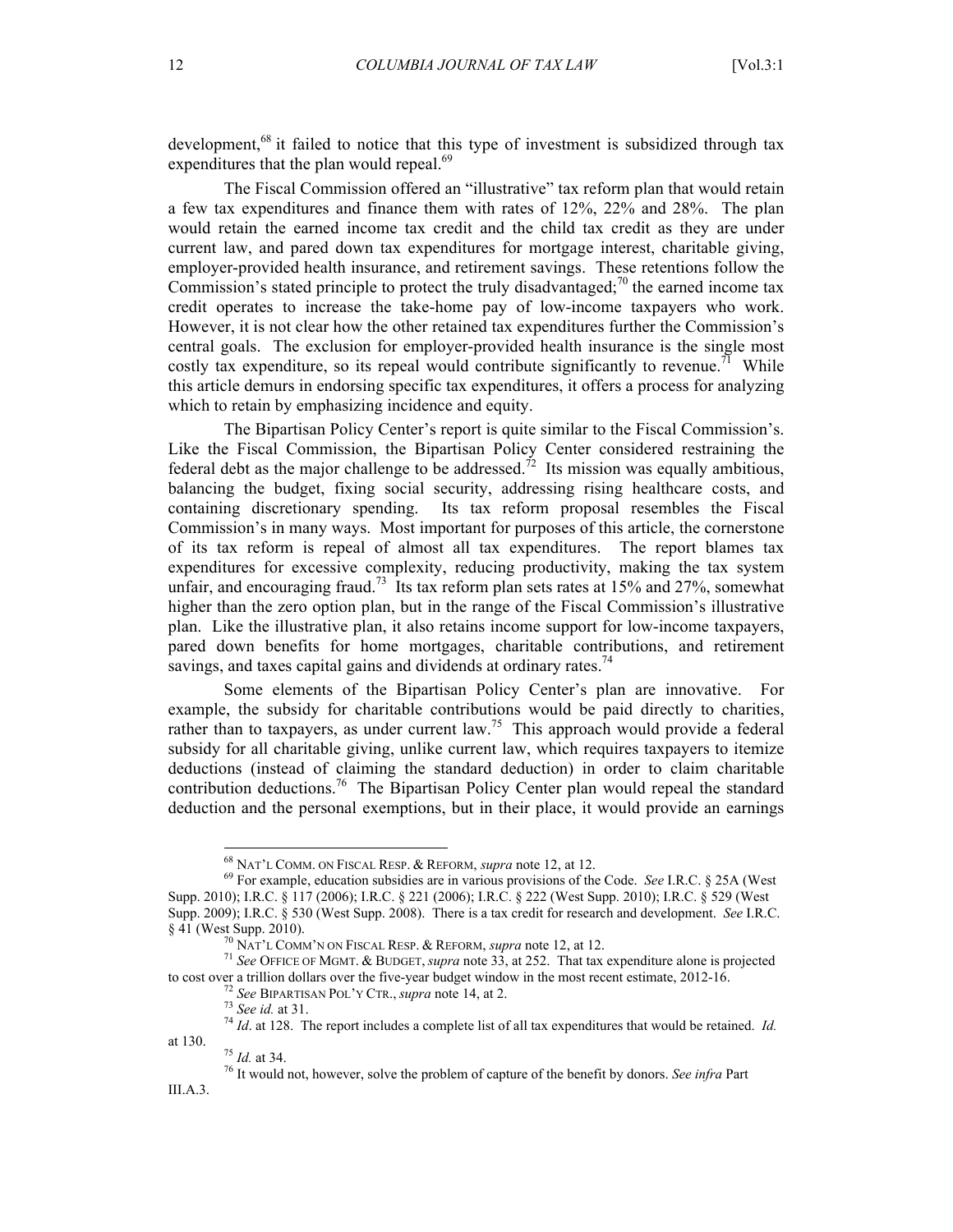credit for all wage earners<sup>77</sup> that would prevent a low-income taxpayer from owing tax on his first dollar of earnings. Most importantly, the plan proposes that a new "Debt Reduction Sales Tax" be adopted to raise revenue.<sup>78</sup> Its design closely resembles the value added taxes currently in use in all OECD countries, and would be imposed at a rate of 6.5% starting in 2013. While the report is highly critical of tax expenditures, the DRST alleviates some of the pressure on tax expenditures to do all the work.

The Bipartisan Policy Center presented its plan as a combination of spending cuts, tax expenditure cuts, and new revenues. A chart included in the report appears to show that approximately half the money comes from the spending side and half the money comes from the tax side. In 2020, 9% of the debt reduction is from new revenues (offset by rate cuts), 38% is from tax expenditure cuts, and 54% is from spending cuts.<sup>79</sup> However, clear understanding of tax expenditures makes it apparent that only 9% is really from new sources of revenue and the rest is from cuts in spending, whether from the discretionary side of the direct budget or the tax expenditure side of the tax system. It is important to know whether the revenue comes from cutting programs or from raising taxes because the individuals affected are likely to be different. The recent Congressional insistence on reducing spending, but not raising taxes, as a condition to raising the debt ceiling, severely limited the government's choice for sources of funds, and will require significant cuts to government programs.<sup>80</sup> But there seems to be an insurmountable political opposition to tax increases. $81$ 

The Fiscal Commission's tax reform plan included the goal of maintaining or increasing progressivity.<sup>82</sup> In order to achieve that goal, while also reducing rates, capital gains and dividends would have to be taxed at ordinary rates, which the illustrative plan does.83 Retention of the earned income tax credit is also imperative in the proposed tax reform to conform with the Commission's distributional goals. The Bipartisan Policy Center did not include progressivity as one of its prime objectives, but it did state, in its summary of recommendations, that its proposed reforms would make the tax system more progressive,<sup>84</sup> and its plan also taxes capital gains and dividends at the same rate as ordinary income. The Tax Policy Center has done a distributional analysis of both plans, under various baselines and with a variety of statutory reforms.<sup>85</sup> Compared to current policy, the Fiscal Commission's plan reduces after-tax income at every income level,<sup>86</sup> but the share of federal taxes goes down slightly for higher income taxpayers and goes up

<sup>&</sup>lt;sup>77</sup> BIPARTISAN POL'Y CTR., *supra* note 14, at 35.<br><sup>78</sup> *Id.* at 38-39.<br><sup>79</sup> *Id.* at 15.<br><sup>80</sup> Congressional Budget Control Act of 2011, Pub. L. No. 112-25, § 251(b)(2)(A), 125 Stat. 239, 241 (2011). This act committed to reducing the federal deficit by \$2.1 trillion over 10 years, but much of the detail is left to be determined by a joint congressional committee.<br>
<sup>81</sup> See, e.g., Editorial, *Ideology Trumps Economics*, N.Y. TIMES, July 12, 2011, at A22.<br>
<sup>82</sup> NAT'L COMM. ON FISCAL RESP. & REFORM, *supra* note 12,

capital gains and dividends is a tax expenditure. The Joint Committee includes it in its list, but the Treasury does not on the grounds that the preferential rates are offset by the double taxation of corporate income.

<sup>&</sup>lt;sup>84</sup> BIPARTISAN POL'Y CTR., *supra* note 14, at 17.<br><sup>85</sup> *See* TAX POL'Y CTR., DEFICIT REDUCTION PROPOSALS (2010), *available at* http://www.taxpolicycenter.org/taxtopics/Deficit-Reduction-Proposals.cfm.

 $^{86}$  See Tax Pol'y Ctr., "Chairmen's mark" Option 1: The Zero Plan Variant Retaining the CHILD TAX CREDIT AND EARNED INCOME TAX CREDIT TABLE T10-0252 (2010), *available at* http://taxpolicycenter.org/numbers/Content/PDF/T10-0252.pdf.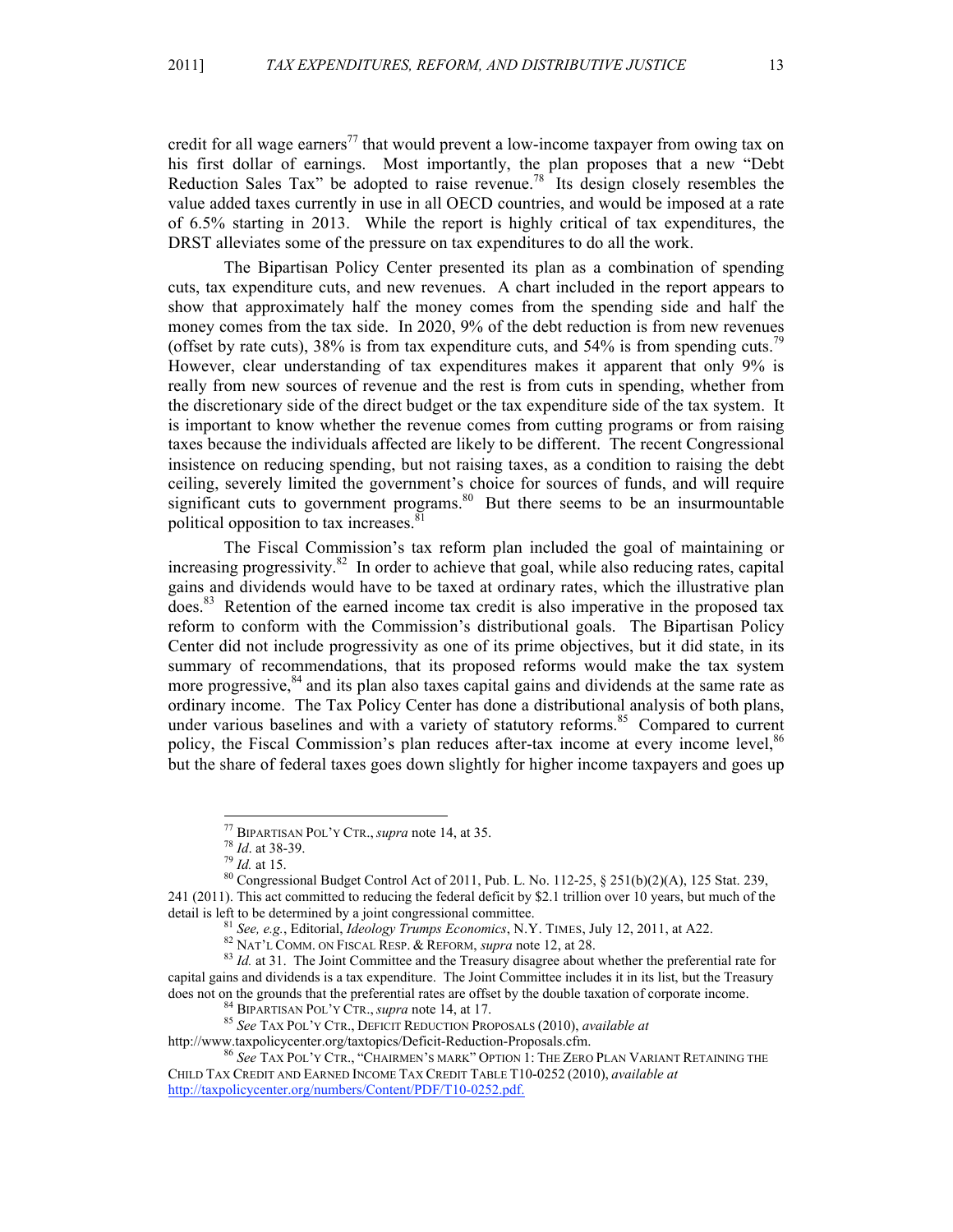for lower income taxpayers. $87$  This is a reduction in progressivity as measured by one of the standard definitions under which progressivity increases only if tax shares for higher income taxpayers increase. 88 An alternative approach to measuring changes in progressivity looks at relative changes in after-tax income, rather than tax shares.<sup>89</sup> According to the distributional tables prepared by the Tax Policy Center, after-tax income goes down for everyone, but in a somewhat inconsistent way, with the fourth (second highest) quintile seeing the smallest percentage reduction.<sup>50</sup> The Bipartisan Policy Center's proposal appears to be more progressive than the Fiscal Commission's. Only the top quintile would see an increase in its percentage share of federal taxes paid under their proposal.<sup>91</sup> Additionally, after tax-income would not be reduced at all for the bottom quintile, but would be reduced by an increasing proportion in each quintile as income goes up, increasing progressivity compared to the baseline.<sup>92</sup>

# C. Tax Expenditures and Budget Policy

The approach to tax reform that repeals all (or almost all) tax expenditures in the name of deficit reduction is consistent with the traditional approach to the tax expenditure budget—as a tool of budget policy. Repealing all tax expenditures helps achieve the goals of those concerned that tax expenditures are an invisible, illegitimate, and unchecked hemorrhaging of federal funds. It treats tax expenditures as a source of funds to be garnered for proper federal goals.

This was the way that Surrey imagined the tax expenditure budget would function when he first advocated it, <sup>93</sup> and the budget itself reflects that approach. The design of the tax expenditure budget mimics that of the larger federal budget, organized by administrative function, and detailing revenue loss on account of each item.<sup>94</sup> It allows tax benefits to be readily compared to direct spending. Congress can study the budgets, evaluate the efficacy of the spending, and decide when to replace a tax provision with a direct spending provision or repeal it altogether. Tax expenditure analysis—the

<sup>&</sup>lt;sup>87</sup> See id. The tables do not explain their results, but the overall effect of the changes is complex, with reduced rates offsetting greater income inclusion. The Tax Policy Center did not run distributional analyses for the most extreme version of reform presented in the report, the pure zero option. However, the Tax Policy Center's analysis shows variations depending on the treatment of payroll taxes, in addition to income taxes. *See* TAX POL'Y CTR., FINAL REPORT'S "ILLUSTRATIVE TAX REFORM PLAN" (2010), *available at*  http://www.taxpolicycenter.org/taxtopics/Fiscal\_Commission\_Table\_Guide.cfm. <sup>88</sup> *See* Martin Sullivan, *How to Read Tax Distribution Tables*, 90 TAX NOTES 1747, 1749 (2001)

<sup>(</sup>describing distributionally neutral tax cuts as proportionate to tax burden). 89 William Gale & Peter Orszag, *Bush Administration Tax Policy: Distributional Effects,* 104 TAX

NOTES 1559, 1560 (2004) (describing a distributionally neutral change as one that gives everyone the same percentage change in take-home income).

<sup>&</sup>lt;sup>90</sup> *See* Tax Pol'y Ctr., *supra* note 86. <sup>91</sup> Tax Policy Center Tax Reform Plan Against Current Policy <sup>91</sup> Tax Pol'y Ctr., BIPARTISAN POLICY CENTER TAX REFORM PLAN AGAINST CURRENT POLICY BASELINE, TABLE T10-0249 (2010), *available at* http://taxpolicycenter.org/numbers/Content/PDF/T10-0249.pdf.

<sup>&</sup>lt;sup>93</sup> See Stanley Surrey & Paul McDaniel. *The Tax Expenditure Concept and the Budget Reform Act of 1974*, 17 B.C. INDUS. & COM. L. REV 679, 679 (1976) ("[T]ax subsidies constitute a form of government spending and thus are essentially linked to the methods of government spending traditionally covered in budget documents."). <sup>94</sup> Both the Joint Committee on Taxation and the Treasury Department follow this design. Thus,

the budget includes a heading, for example, of "national defense" and lists therein the tax expenditures for national defense and the estimated revenue cost of each specific provision. The Treasury also includes a list of the largest tax expenditures, in descending order, which is a more useful organization for those interested in tax reform.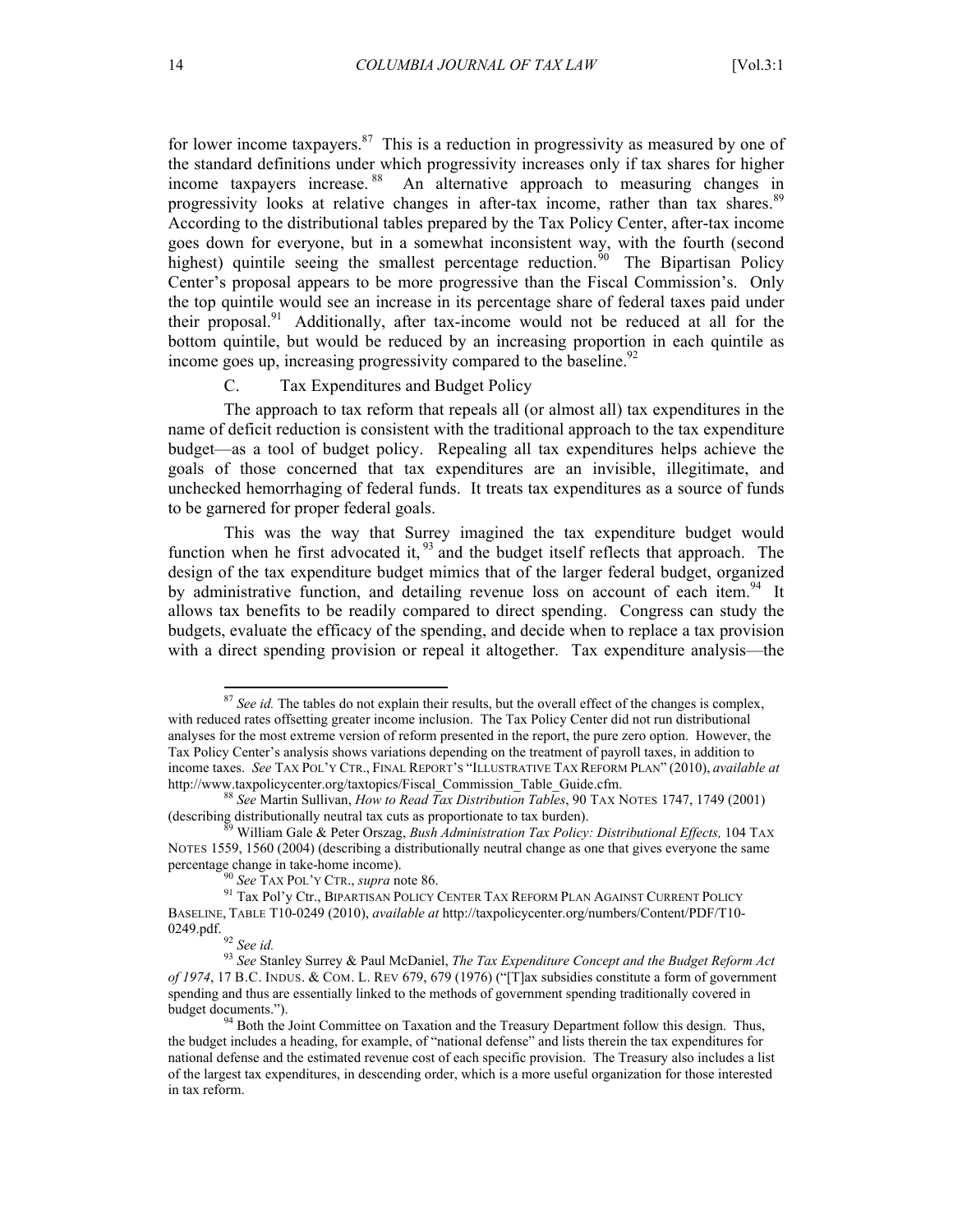exercise of evaluating a tax program by reference to spending goals—was intended to be the mechanism by which policymakers could decide whether a tax-based spending program was desirable.<sup>95</sup> Inclusion in the list of tax expenditures provided the signal that a provision required scrutiny as spending. Surrey clearly expected that application of tax expenditure analysis to many provisions included in the list would lead policymakers to decide that the provision was not an appropriate way to spend federal funds.<sup>96</sup> As a matter of budget policy, the challenge presented by tax expenditure analysis was to justify individual provisions of the Code as legitimate spending of federal funds.

The initial roadblock to the budget-policy approach was convincing people that these provisions should be analyzed the same way as direct spending, rather than as simple tax reductions.<sup>97</sup> Eventually, the equivalence between tax expenditures and direct spending became widely accepted, and the debate shifted to how tax expenditures should be integrated into budget policy—who should decide about tax-based spending, and the level of review to which tax expenditures should be regularly subjected.<sup>98</sup> Unfortunately, the vision for integrating tax expenditure review into the budget process never came to pass in any substantial way, and the proliferation of tax expenditures is a by-product of that failure. Instead of fostering cooperation between the substantive Congressional committees and the tax-writing committees, the tax-writing committees have become "a Congress within the Congress,<sup>799</sup> legislating on all matters of federal policy and spending federal funds without coordinating with appropriating committees.

From the perspective of budget policy, tax expenditure analysis has been a complete failure, and wiping the slate clean seems like an appropriate response. Wholesale repeal is a quick and effective way to remove the power of the tax-writing committees over federal spending—it effectively returns power to the substantive committees over their areas of expertise. But it is not a permanent solution standing alone. While repeal slows down the work of the tax committees, without significant legislative change governing the procedures for adopting and reviewing tax expenditures, the tax committees can be expected to return to their old ways.<sup>100</sup> From a budget policy perspective, the new provisions adopted might better reflect current priorities, and the overall gains might be worthwhile, but repeal might simply create new opportunities for lobbyists and the legislators who love them.<sup>101</sup>

<sup>&</sup>lt;sup>95</sup> See SURREY & MCDANIEL, *supra* note 35, at 99-117.<br><sup>96</sup> See SURREY, *supra* note 32, at 234-35 (discussing the upside-down subsidy of the home-<br>mortgage interest deduction).

<sup>&</sup>lt;sup>97</sup> Even the Treasury Department was skeptical a decade after Surrey's introduction of it. *See* OFFICE OF MGMT. & BUDGET, EXEC. OFFICE OF THE PRESIDENT, SPECIAL ANALYSIS G, BUDGET OF THE UNITED STATES GOVERNMENT 3 (1983) (embracing the notion that the tax expenditure idea implies that the government has a claim to 100% of a taxpayer's resources). <sup>98</sup> *See, e.g.*, Linda Sugin, *Tax Expenditure Analysis and Constitutional Decisions*, 50 HASTINGS

L.J. 407 (1999) (arguing against constitutionalizing the tax expenditure concept).<br><sup>99</sup> Edward Kleinbard, *The Congress Within the Congress: How Tax Expenditures Distort Our*<br>*Budget and Our Political Processes*, 36 OHIO N

<sup>&</sup>lt;sup>100</sup> This is why Professor Kleinbard has proposed framework legislation for tax expenditures. *See* Edward Kleinbard, *Tax Expenditure Framework Legislation*, 63 NAT'L TAX J. 353, 378-379 (2010). <sup>101</sup> *See, e.g.*, Richard Doernberg & Fred McChesney, *Doing Good or Doing Well?: Congress and* 

*the Tax Reform Act of 1986*, 62 N.Y.U. L. REV. 891 (1987); Edward McCaffery & Linda Cohen, *Shakedown at Gucci Gulch: The New Logic of Collective Action*, 84 N.C. L. REV. 1159 (2006); Edward Zelinsky, *James Madison and Public Choice at Gucci Gulch: A Procedural Defense of Tax Expenditures and Tax Institutions*, 102 YALE L.J. 1165 (1993).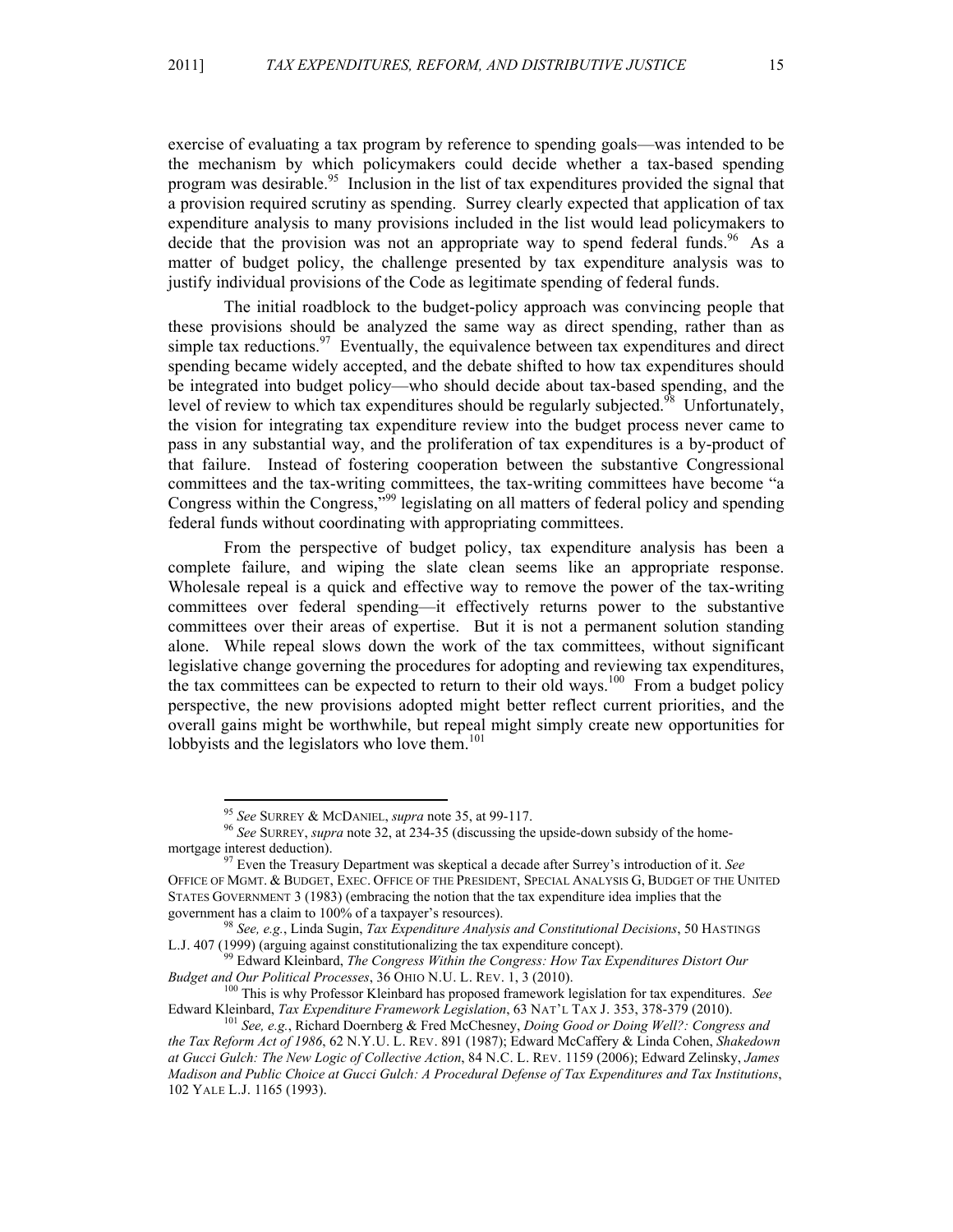Contrary to the views of those concerned that tax expenditures undermine budget policy, this article takes the position that tax expenditures are more important in tax policy than in budget policy. Specifically, tax expenditures can and must play a key role in affecting the distribution of the benefits and burdens of government.<sup>102</sup> Achieving distributional fairness was long thought to be a central normative function of tax policy, 103 and tax expenditures play an important part in the fairness of the tax system overall. Even if there were complete consensus on the exact amount of revenue to be raised from the tax system, there would still be a lively tax policy discussion about where that revenue should come from. Tax policy is important because it contains the discussion about who pays; it reflects our judgments about who is entitled to the rewards of society and how much individuals owe one another. Consequently, it is troubling that the current discussion of tax reform pays virtually no attention to how the tax expenditures that are primed for repeal affect the distribution of the tax burden or the benefits from government. The call for repeal of tax expenditures is driven primarily by efficiency and increasing simplicity.<sup>104</sup>

From the perspective of distributive justice, tax expenditures are an important component in the institutional structure of government levies and outlays. Tax expenditures provide an important bridge between the distributional analysis of taxes and the distributional analysis of spending. From this perspective, any proposal to summarily repeal all tax expenditures is unintelligible because it fails to acknowledge that the distributional effects of tax expenditures are not simply a by-product of budget policy, but part of their purpose.<sup>105</sup> Shifting the tax reform debate to questions of equity will be difficult because equity in taxation is often treated as an underappreciated value. Because of that, we currently lack the basic tools to measure the distributional effects of the tax system.

If tax expenditures are to be the major focus of tax reform—as they seem to be it is imperative that policymakers better understand what tax expenditures do and for whom. The distributional effects of tax expenditures are not part of the tax reform debate because the issues that we treat as relevant to tax reform have ignored the question of who really benefits from tax expenditures. But before Congress simply repeals all tax expenditures, it must identify the winners and losers from each and every one. It must also evaluate the effects of each provision relative to its purpose to determine whether a provision is effective in carrying out a desirable federal policy. Evaluation on these grounds is necessary for deliberative decision making about tax expenditures. Revenue effects are important, but they are only one piece of the tax reform analysis. With the information available today, it is impossible to make any intelligent decision about repealing tax expenditures.

 <sup>102</sup> This is the issue for distributive justice as understood by liberal political theory. *See generally*

Linda Sugin, *A Philosophical Objection to the Optimal Tax Model*, 64 TAX L. REV. 229 (2011).<br><sup>103</sup> JOHN STUART MILL, PRINCIPLES OF POLITICAL ECONOMY 917-24 (Batoche Books 2001)<br>(1848).

<sup>&</sup>lt;sup>104</sup> See David Kocieniewski, *I.R.S. Watchdog Calls for Tax Code Overhaul*, N.Y. TIMES, Jan. 6, 2011, at B3 (noting that the I.R.S.'s taxpayer advocate recommends simplification but acknowledges that tax expenditures benefit everyone).<br><sup>105</sup> The Fiscal Commission's "zero plan" eliminates all tax expenditures, including the earned

income tax credit and the child tax credit and proposes rates of 8%, 14% and 23%. NAT'L COMM'N ON FISCAL RESP. & REFORM,*supra* note 12, at 29.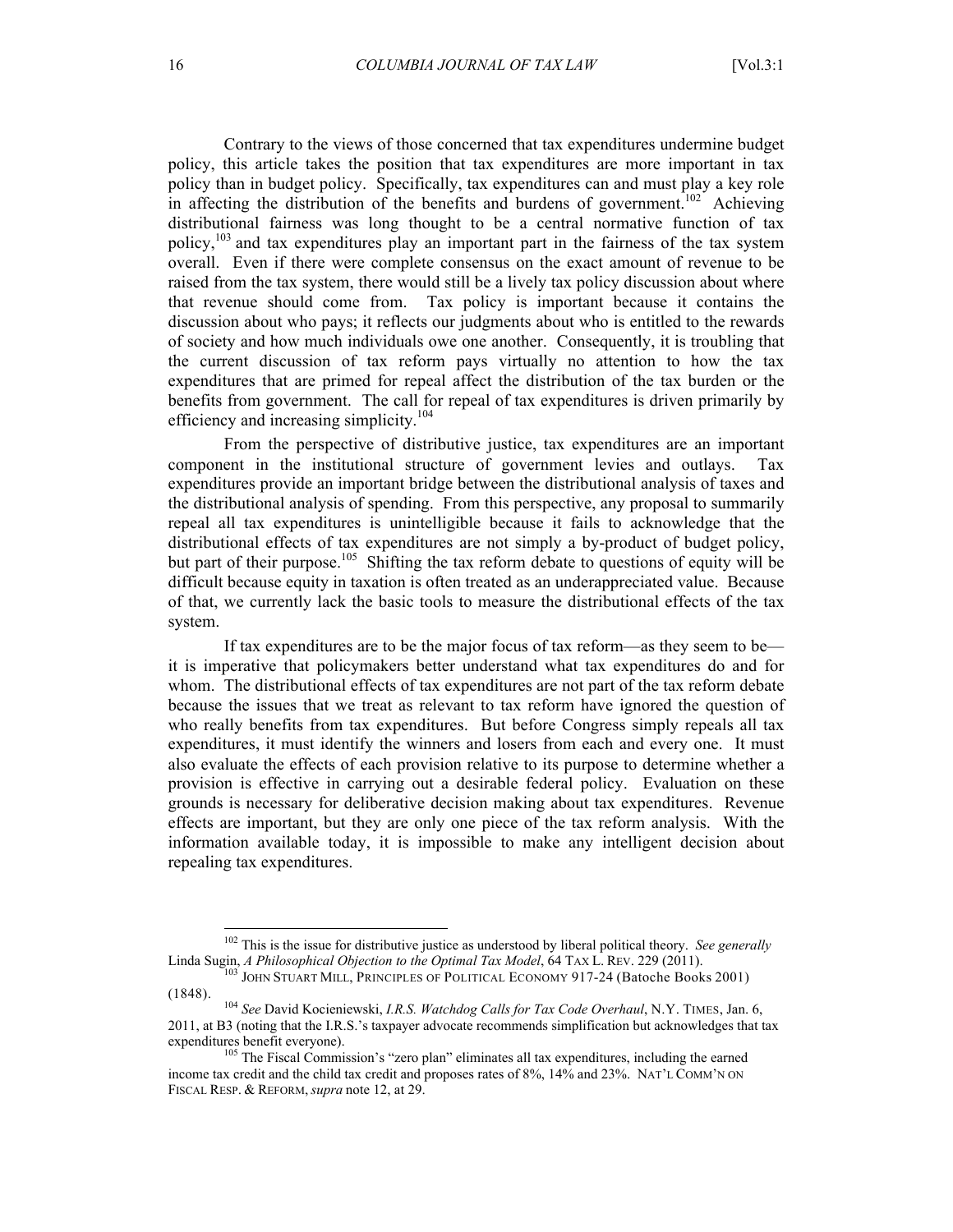# III. WHO REALLY BENEFITS FROM TAX EXPENDITURES?

We need to know a lot more about tax expenditures before deciding whether it's a good idea to eliminate them. The distributional effects of tax expenditures have not been part of the tax reform debate because the issues that we treat as relevant to tax reform—revenue, economic growth, and efficiency—ignore the question of who benefits from tax expenditures. It is time to change that and take the role of tax expenditures in the distribution of government benefits and burdens more seriously. Tax expenditures have become indispensible to understanding federal policy, but their distributional analysis has not improved, despite their increasing importance to public spending.

Public fairness depends on both taxing and spending because it is the sum total of these government activities that define the relationship of individual contributions and public entitlements. Similarly, the level of effective progressivity depends on income shares, tax shares, and public benefit shares.<sup>106</sup> Tax expenditures are equivalent to both government spending programs and reductions in taxes that individuals owe, so they are relevant to both parts of the necessary inquiry into overall public fairness. To measure the real total level of progressivity, both government benefits and tax burdens must be taken into account, and changes to current law must be evaluated by measuring the consequences to individuals of tax cuts or increases as well as changes in public benefits of every type.

A. We Are Ignorant About Who Really Benefits from Tax Expenditures

#### *1. Where Are the Distributional Tables?*

Distributional tables present data about households in different income groups. They may show the effective rate of tax applicable to households at different income levels or the percentage share of total tax payments made by households in different categories. More narrowly, they may show how many households at different income levels claim the standard deduction or the dollars claimed as deductions for mortgage interest or charitable contributions. Distributional tables are often organized by quintile, so that 20% of all households are aggregated, and data about their tax liability displayed. The Tax Policy Center's analysis of the tax reform proposals<sup>107</sup> breaks out the highest quintile into smaller categories because the top  $1\%$  is a very different population from the top 20%; data about the top 20% might not present an accurate picture of the situation for the very top earners. Distribution tables are important because they show how the law affects taxpayers at different points along the income spectrum, and consequently how progressive aspects of the system are.

Distributional tables for tax expenditures could show various things. The purpose of distributional tables for tax expenditures would be to indicate how much taxpayers in different income classes claim in tax expenditure benefits. Most simply, distributional tables could show the dollar value of deductions, exclusions, and other preferences claimed by taxpayers in different income classes. Alternatively, they could indicate the relative shares of total deductions, exclusions or other preferences, the relationship of total income to tax expenditures claimed, or any other data that might be relevant when comparing how the tax system affects taxpayers at different income levels.

 <sup>106</sup> Eugene Steuerle, *Can the Progressivity of Tax Changes Be Measured in Isolation?*, 100 TAX NOTES 1187, 1187-88 (2003). <sup>107</sup> *See supra* notes 85-91.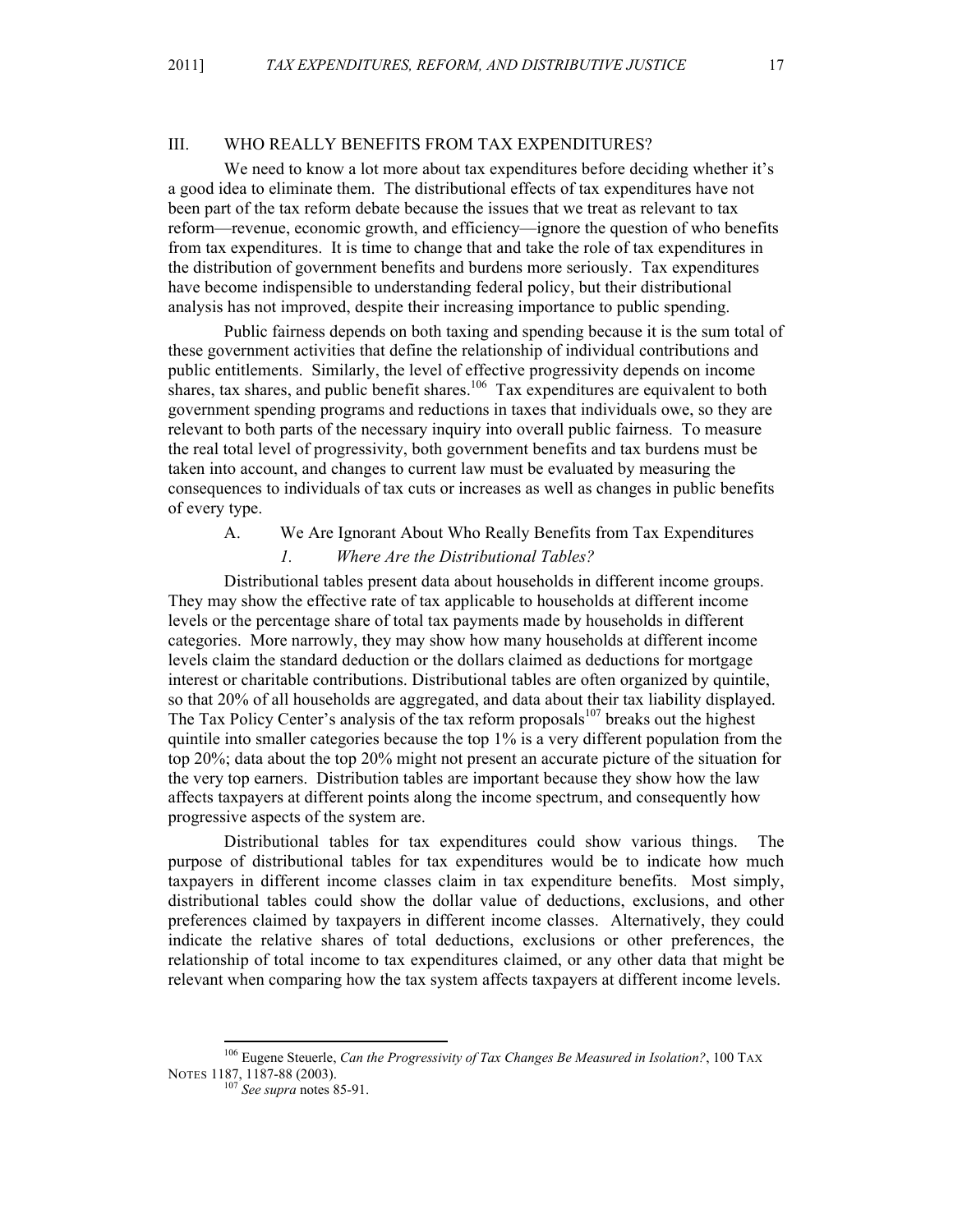The Treasury version of the tax expenditure budget provides no distributional data, and the Joint Committee's report includes data on only a handful of provisions. The most comprehensive recent analysis of individual income tax expenditures concluded that all income groups benefit from tax expenditures.<sup>108</sup> High-income taxpayers benefit more than low-income taxpayers in both dollar amounts and as a percentage of their income.<sup>109</sup> However, low-income taxpayers benefit more in relation to the taxes they pay.<sup>110</sup> The study, conducted by the Tax Policy Center, provided significantly more information than any government source, but still did not include business tax expenditures, which would have increased the distribution of benefits to high-income taxpayers.<sup>111</sup>

 The government was more forthcoming with distributional data in the early tax expenditure budgets than it is today. In the first budget, prepared jointly by the Joint Committee and the Treasury, there were forty-three distributional estimates included in the presentation. The next budget included forty-five items in the distributional tables. In 1975, the Joint Committee/Treasury included no distribution numbers, apparently because the drafters of the report had insufficient time to compile them.<sup>112</sup> But a few months later, the 1976 compendium prepared for the Senate Budget Committee included fifty distribution tables.<sup>113</sup> Distributional data was provided for virtually all of the individual provisions included in the tax expenditure budget; corporate provisions were excluded to avoid making assumptions about which individuals to assign the benefits in the corporate tax.<sup>114</sup> Although these early budgets included distribution data for so many items, the informational value of that data was somewhat limited because the reports did not include income distribution data that would help to evaluate the data provided on the tax expenditures. The data included the total revenue loss to taxpayers in different income classes as well as the percentage of taxable returns in each income class, but it did not include the total income in each class or nontaxable returns.<sup>115</sup> Total revenue loss is not an accurate measure of benefit.<sup>116</sup> Nevertheless, it is clear from the early budgets that high-income taxpayers disproportionally benefited from tax expenditures, and tax expenditures connected to investment income were more skewed to high-income taxpayers than other tax expenditure provisions.<sup>117</sup> According to the Tax Policy Center study, it is still true that investment preferences are most beneficial to high-income taxpayers.<sup>118</sup> For 2007, the preferential rates on capital gains and dividends were enjoyed by the "top 1 percent of taxpayers and provide<sup>[d]</sup> little income gain for anyone else."<sup>119</sup>

 <sup>108</sup> Leonard Burman, Christopher Geissler & Eric Toder, *How Big Are Total Individual Income Tax*  Expenditures and Who Benefits from Them?, 98 AM. ECON. REV. 79, 82 (2008) (analyzing 2007 data).<br>
<sup>109</sup> Id.<br>
<sup>110</sup> Id.<br>
<sup>111</sup> Id. at 79, 80 n.2.<br>
<sup>112</sup> STAFF OF JOINT COMM. ON TAX'N, 94TH CONG., ESTIMATES OF FEDERAL TAX E

<sup>(</sup>Joint Comm. Print 1975).<br>
<sup>113</sup> Staff of S. Budget Comm., 94th Cong., Tax Expenditures Compendium of Background<br>
Material and Individual Provisions 4 (Comm. Print 1976).<br>
<sup>114</sup> *Id.* 

<sup>&</sup>lt;sup>115</sup> Unlike today, in those years, the Tax Policy Center did not supplement the government's data with additional distribution tables.<br><sup>116</sup> *See* STAFF OF JOINT COMM. ON TAX'N, 103D CONG., METHODOLOGY AND ISSUES IN MEASURING

CHANGES IN THE DISTRIBUTION OF TAX BURDENS 3 (Joint Comm. Print 1993).<br><sup>117</sup> *See id.* <sup>118</sup> Burman et al., *supra* note 108, at 79-80. <sup>119</sup> *Id.* at 82.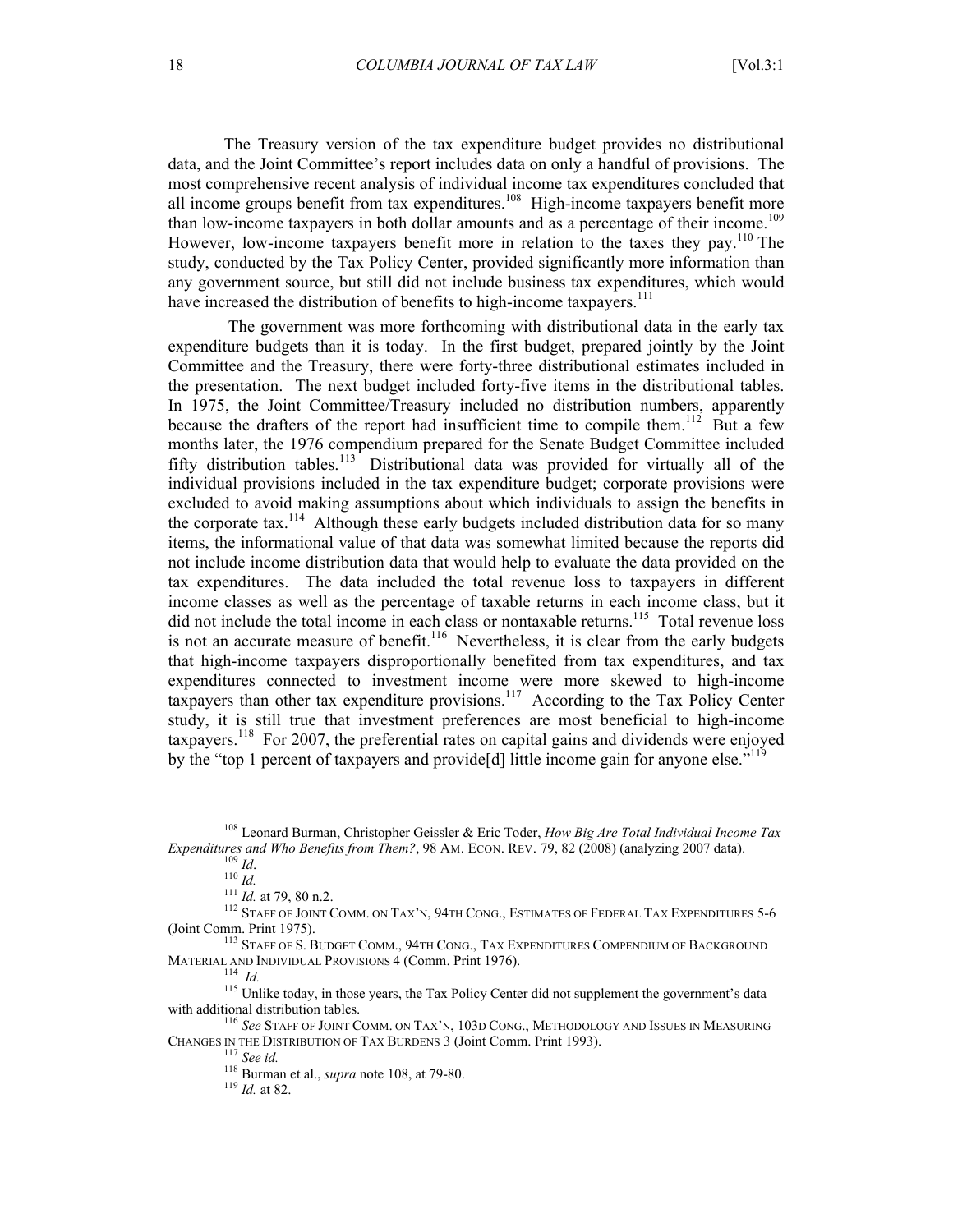The Joint Committee has long included about a dozen distribution tables in its analysis.<sup>120</sup> But the items that are included in the recent tables and appear most favorable to the rich, such as the mortgage interest deduction, are not the ones that appeared most favorable to the rich in the early budgets. In 1981, consistent with the Tax Policy Center's analysis for 2007, the Joint Committee's analysis showed that the preference for capital gains provided an enormous benefit for high-income taxpayers.<sup>[21</sup>] The most recent budget included no distribution table for any investment-related tax expenditure,<sup>122</sup> and the Treasury no longer treats the preference for capital gains as a tax expenditure.<sup>123</sup> The Joint Committee's choice to include distribution tables for more social-policy flavored tax expenditures, but not for investment preferences, clearly skews the distribution tables so that current tax expenditures appear more favorable to lowerincome taxpayers than is warranted. A more extensive distributional analysis of investment provisions would provide a more balanced impression of the distribution of tax expenditures overall. A more detailed set of information would be helpful to policymakers in evaluating who benefits from tax expenditures. In addition, an integrated distributional analysis of taxes and spending would give a more complete picture of the benefits and burdens of government.<sup>124</sup>

# *2. The Real Incidence of Tax Benefits Matters*

While distributional tables are helpful, they can also be misleading because they measure dollars claimed on tax returns. The person who reduces her tax on account of a tax expenditure provision may not actually be any better off than she would have been without the tax expenditure. We need to know the real incidence of the benefits — who is actually made better off on account of the tax provision. There are no distributional tables prepared by anyone that provides this information, but it is crucial to understanding the true effect of tax expenditures on individuals.

Consider this example. The tax law might allow a deduction for installing energy-saving windows. Such a provision would constitute a tax expenditure. Assume that prior to such a deduction being adopted into law, energy saving windows cost \$1,000

 <sup>120</sup> In 1981, there were 12 provisions in the tables, and in 2010, there were still 12. *See infra* notes

<sup>121-122.&</sup>lt;br>
<sup>121</sup> Staff of Joint Comm. on Tax'n, 97th Cong., Estimates of Federal Tax Expenditures for<br>
Fiscal Years 1981-1986, at 19 (Joint Comm. Print 1981).

 $^{122}$  Staff of Joint Comm. on Tax'n, 111th Cong., Estimates of Federal Tax Expenditures FOR FISCAL YEARS 2009-2013, at 49-54 (Joint Comm. Print 2010). The items included in the 2010 distribution tables are: medical deduction, real estate tax deduction, SALT deduction, charitable deduction, child care credit, EITC, Social Security exclusion, child credit, education credits, student loan interest deduction, mortgage interest deduction, and the negative tax expenditure for phase out of the personal exemption.<br><sup>123</sup> In 2004, the Treasury stopped treating the preferential rates for capital gains and dividend as tax

expenditures, even though they had been designated that way since the first budget was prepared in 1972 (in fact, in the first budget, the capital gains preference was the largest single item). In changing the treatment, the administration explained that the double taxation of corporate income under a system with a separate corporate tax was being offset by the reduced taxation of capital gains and dividends, making the preference an integral part of that structure, rather than a tax expenditure that provided a special rate for income from particular sources. OFFICE OF MGMT. & BUDGET, EXEC. OFFICE OF THE PRESIDENT, ANALYTICAL PERSPECTIVES, BUDGET OF THE UNITED STATES, FISCAL YEAR 2004, at 138-39 (2003), *available at*  http://www.gpoaccess.gov/usbudget/fy04/browse.html. 124 The Joint Committee never models the effects of spending programs. *See* STAFF OF JOINT

COMM. ON TAX'N, 103D CONG., METHODOLOGY AND ISSUES IN MEASURING CHANGES IN THE DISTRIBUTION OF TAX BURDENS 40 (Joint Comm. Print 1993). *See also* Gale & Orzsag, *supra* note 89 (arguing that progressivity can only be measured with both taxes and spending).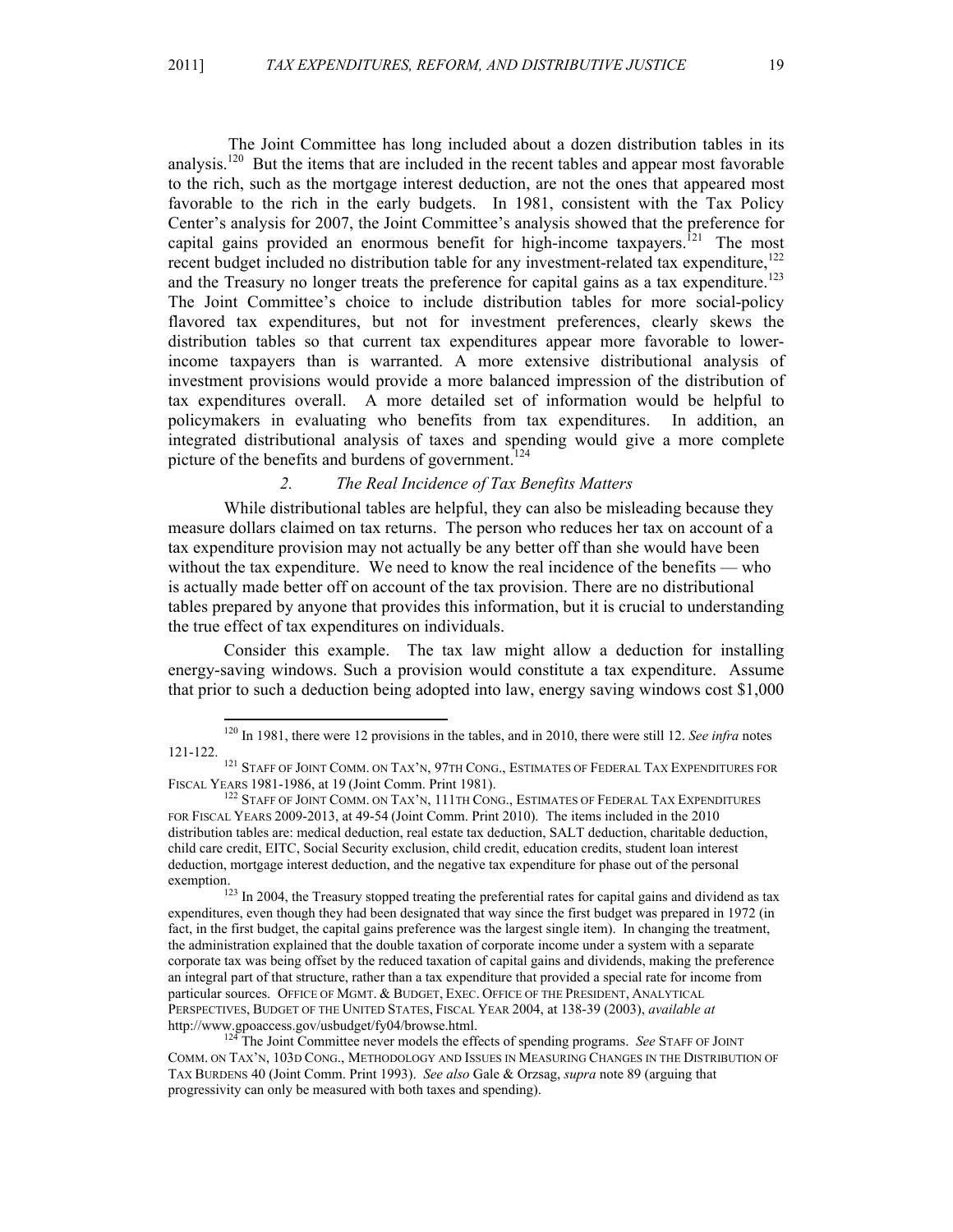each. Enactment of the deduction should encourage people to buy energy-saving windows. An individual in the 35% bracket bears an after-tax cost of only \$650 for a \$1,000 window because she can reduce her tax liability by \$350 by buying it. In this example, the taxpayer enjoys both the nominal (statutory) incidence and real (economic) incidence because she claims the deduction on her return and is really \$350 better off on account of it. But the price of windows might rise on account of the deduction. If the price rises to \$1,100, then the taxpayer saves \$385 on account of the deduction. But she is not \$385 better off because she had to pay \$100 more for the window. The producer of the window enjoys that \$100 benefit and the purchaser's benefit is only \$285. The nominal incidence is all on the purchaser, but the real incidence in this example is split between the producer and the consumer.

In its recent comprehensive review of tax expenditures, the Joint Committee claimed that the principal utility of tax expenditure analysis "appears to have been as a tool of tax policy and tax distributional analysis."<sup>125</sup> The tax expenditure budget is an informational tool, but it fails to provide the relevant information necessary to decide whether a provision should be repealed because real incidence is essential information. The tax expenditure budget is unlikely to become an effective tool of tax distributional analysis without incidence data about all tax expenditures. In the early reports, when the distributional tables were most extensive, the provisions that were excluded from the tables were those with indeterminate incidence; the staff did not want to make assumptions about the individuals who would have paid the tax if a business incentive was repealed.<sup>126</sup> Similarly in the recent distributional analysis by the Tax Policy Center, business and investment-related tax expenditures, whose beneficiaries may be hard to identify because the nominal taxpayer may not be the beneficiary, were excluded from the analysis. $127$ 

In 1993, the Joint Committee undertook a project to better present accurate distributional data and produced a report, but the tax expenditure budgets have not followed through on the ideas presented there and the empirical work does not seem to have been attempted.<sup>128</sup> The distributional data in the Joint Committee's budget follows the revenue cost model of the tax expenditure budget. But loss of economic well-being is not the same as revenue collected from  $\text{tax.}^{129}$  Better distributional data that measures real costs and benefits to people will make the tax expenditure budget more relevant to the core concerns of tax policy. Information about who benefits from a tax expenditure should be considered at least as important as information about how much revenue might be raised on a provision's repeal. Unfortunately, only the latter information is available in the government data.

 From a distributional perspective, we have to understand both *what* we are spending on, and *who* benefits from that spending.<sup>130</sup> These are two separate pieces of information, and the tax expenditure budget would ideally provide both, even where the

<sup>&</sup>lt;sup>125</sup> STAFF OF JOINT COMM. ON TAX'N, 110TH CONG., A RECONSIDERATION OF TAX EXPENDITURE ANALYSIS 6 (Joint Comm. Print 2008).

<sup>126</sup> *See* S. BUDGET COMM., 94TH CONG., TAX EXPENDITURES: COMPENDIUM OF BACKGROUND MATERIAL ON INDIVIDUAL PROVISIONS 4 (Comm. Print 1976).<br><sup>127</sup> *See* Burman, et al., *supra* note 108.<br><sup>128</sup> STAFF OF JOINT COMM. ON TAX'N, 103D CONG., METHODOLOGY AND ISSUES IN MEASURING

CHANGES IN THE DISTRIBUTION OF TAX BURDENS (Joint Comm. Print 1993).<br><sup>129</sup> *Id.* at 26. <sup>130</sup> This is what Daniel Shaviro's proposed methodology tries to do. *See* Daniel Shaviro,

*Rethinking Tax Expenditures and Fiscal Language*, 57 TAX L. REV. 187 (2004).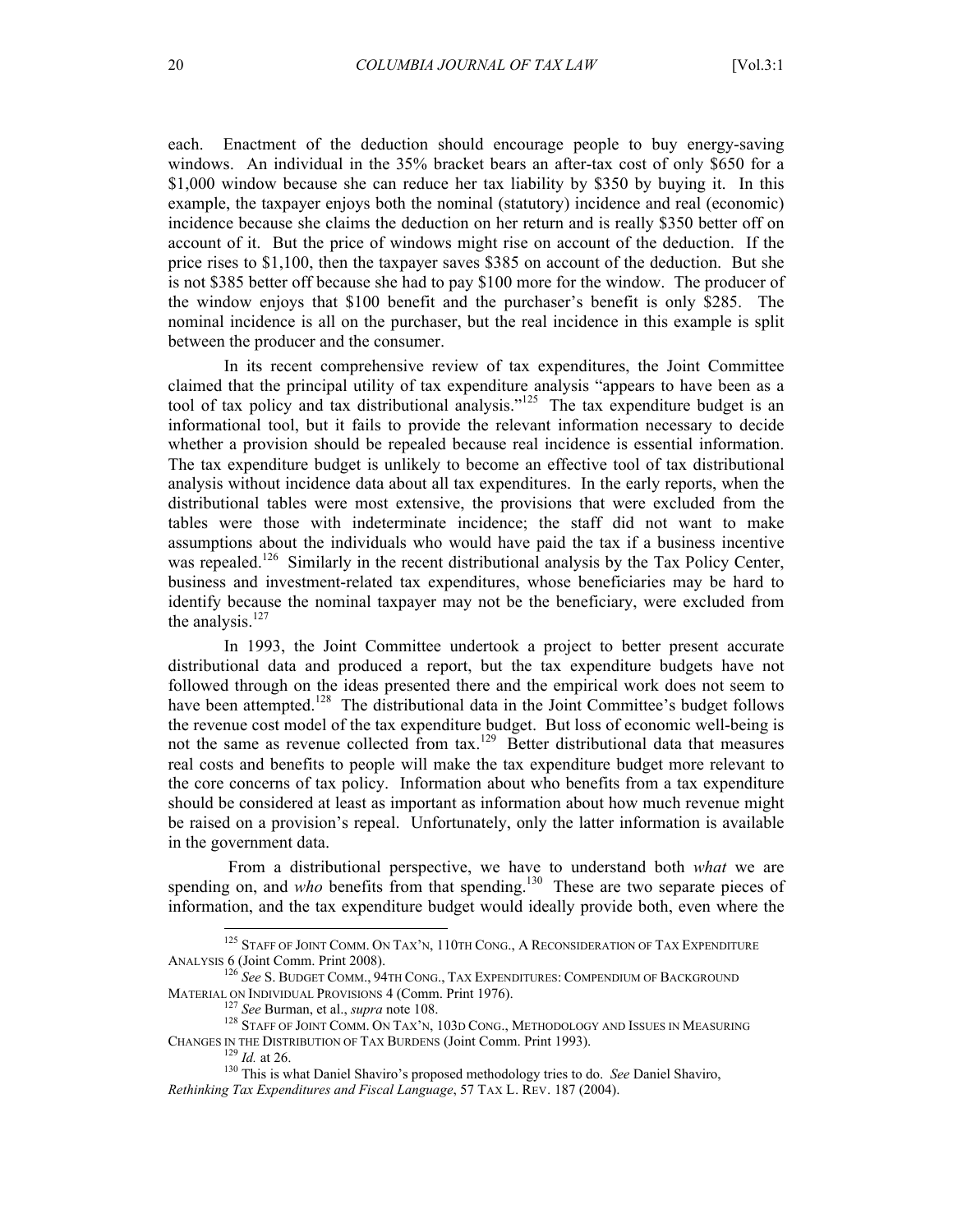analysis is more complex than the hypothetical windows in the simple example above. Take the classic tax expenditure example of the exclusion for interest on municipal bonds. The tax expenditure budget treats this exclusion as a tax expenditure because interest income is generally included in taxable income; § 103 is an exception to that rule.<sup>131</sup> But it would be a mistake to assume that the benefit in the budget goes to the holders of the bonds who are not required to include the interest. The exclusion was adopted to provide a subsidy for state and local governments. The reduced interest rate paid by municipalities is an implicit tax on holders. If the entire exclusion were a transfer from the federal government to the states, then holders would get no real benefit from owning municipal bonds, and policymakers might want to maximize that benefit. However, for tax-exempt bonds, it is well known that the benefit does not flow entirely to issuers because issuers need to pay a premium rate of interest in order to attract sufficient purchasers.<sup>132</sup> It also flows to high-bracket taxpayers who receive a windfall interest rate from municipal bonds compared to the after-tax rate of taxable bonds of equal risk.<sup>133</sup> The real policy issue in the  $\S$  103 exemption is not the exclusion for the interest earned by all the taxpayers receiving it, but the benefit to states and windfalls to high-rate holders. The tax expenditure budget could provide more useful information if it quantified these benefits, which policymakers could consider in designing the provision and deciding whether it should be retained in the tax law.

We make the mistake of believing that the individuals who benefit from a tax expenditure are the ones who would pay tax if the provision did not exist. It follows from the way that the tax expenditure budget measures revenue loss: by considering how much the nominal taxpayer would owe if not for the provision. But this is a mistake. Revenue losses attributable to particular taxpayers do not imply that those taxpayers actually receive windfall benefits. Consider the exclusion for employer-provided health insurance. Because of its enormous revenue cost, it must be on the table in discussions of tax reform, and it is already scheduled to be pared down—though not eliminated—under the health care reform legislation adopted last year.<sup>134</sup> Workers do not pay tax on the value of health benefits their employers give them. The revenue-cost approach treats this tax expenditure as a benefit to workers. But it might not really make workers better off because tax-free fringe benefits allow employers to pay their workers less money, and workers may not value the benefits as much as they cost.<sup>135</sup> The exclusion's repeal might

<sup>&</sup>lt;sup>131</sup> The Reconsideration report treats it as an exception to the Code's general rules and the traditional tax expenditure budget treats it as an exception from the normal tax, but the result is the same. *See* STAFF OF JOINT COMM. ON TAX'N, 110TH CONG., ESTIMATES OF FEDERAL TAX EXPENDITURES FOR FISCAL YEARS 2008-2012, at 16 (Joint Comm. Print 2008). This was the only budget prepared applying the methodology introduced in the Reconsideration report. *See* STAFF OF JOINT COMM. ON TAX'N, 110TH CONG., A RECONSIDERATION OF TAX EXPENDITURE ANALYSIS 6 (Joint Comm. Print 2008).

 $^{132}$  For example, if corporate bonds pay 10%, then municipal bonds of equal risk should pay 6.5% if they are marketed to 35% rate holders. In fact, municipalities generally have to pay somewhat more than 6.5% in order to attract sufficient buyers, making 35% rate holders prefer municipal bonds to equivalent

corporate bonds solely for tax reasons. <sup>133</sup> *See* Boris Bittker, *Equity, Efficiency, and Income Tax Theory: Do Misallocations Drive Out Inequities?* 16 SAN DIEGO L. REV. 735, 744 (1979).<br><sup>134</sup> Patient Protection and Affordable Care Act, Pub. L. No. 111-148, § 9001(a), 124 Stat. 119, 848-

<sup>54 (2010).&</sup>lt;br><sup>135</sup> For example, \$100 of health insurance is worth more than \$100 cash wages on account of the

exclusion. A worker in the 15% bracket only has \$85 cash after paying tax on the cash, but still has \$100 of insurance. But employers know this and may reduce the fringe benefit by the tax savings so that workers only get \$85 in health insurance. The benefit of the exclusion goes to the employers, who are able to save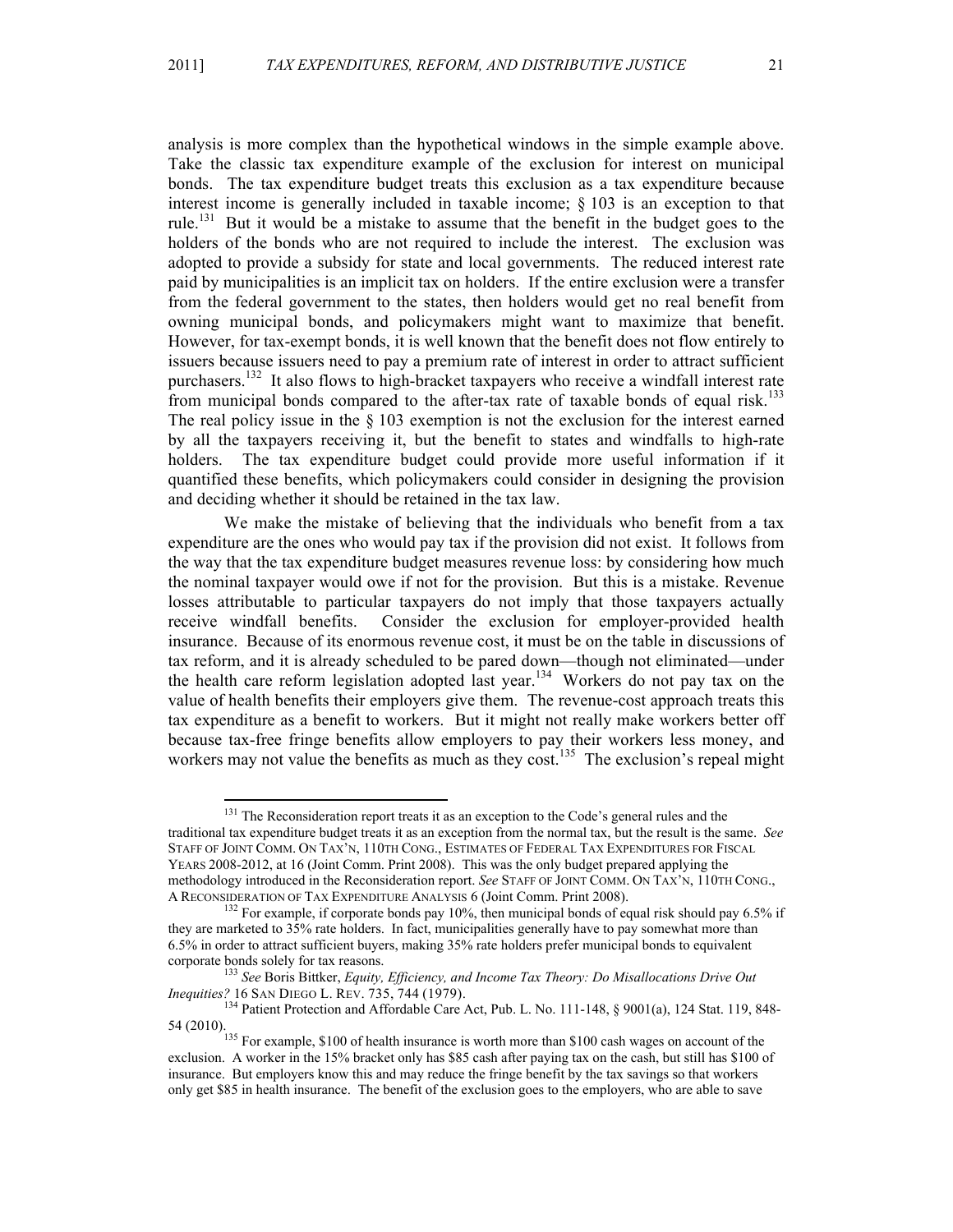only impose transition losses on workers, depending on how wages would adjust to the repeal. The exclusion might actually benefit employers more than employees, so employers might be the losers if the tax benefit is removed. With the tax expenditure provision, employees receive the benefits tax-free, but employers can pay less in wages on account of the exclusion. If the exclusion allows employers to pay less in total compensation, then the repeal of the exclusion could make employees demand more cash wages, increasing employer costs, which might be borne by owners or customers of firms, and not employees, as the revenue-loss approach suggests.

There are two levels at which we need to understand incidence in approaching tax reform. First, the standard incidence question looks at real, economic incidence and not just nominal incidence. Second, and most important for reformers contemplating legislative change, is who would be harmed by repeal. The answer to these questions might be the same, but not necessarily. And for some provisions, the answer to the first inquiry might be nobody if the market has completely competed away the benefit, making the second inquiry the only relevant one in deciding whether the repeal is good policy. The second question is crucial in any reform that repeals tax expenditures because repeal may cause asset values to decline, producing losses for individuals.

For example, the home mortgage interest deduction may have been completely competed away in the market long ago and capitalized into the price of housing. In that case, the real beneficiaries of the deduction would be limited to those who owned homes at the time the provision was adopted because their home rose in value on the adoption and they paid a price that did not account for any anticipated tax deduction. Even if the tax benefit has not been completely competed away, it is unlikely that the revenue loss, and the taxpayers to whom that revenue loss is attributed in the tax expenditure budget, accurately measures the benefits enjoyed by the provision now. Repeal may create losers out of people who never enjoyed an unwarranted windfall.

Before we reduce the tax benefits for mortgage interest, we should know who will suffer the greatest loss in home value on account of the change. Loss in asset value is unlikely to be uniform across all taxpayers or all homes, and it may not be concentrated at the top of the income spectrum, even if the highest earners garner the greatest dollars of revenue loss from the deduction (as the Joint Committee's distributional tables show). The mortgage interest deduction may be more fully capitalized into the price of moderate housing than expensive housing because rich people have houses that cannot be fully financed within the million dollar limit of  $\S$  163(h)(3). If owners of more modest houses will see the largest percentage drop in the value of their homes from repeal of the deduction, policymakers should be aware of that. Currently, there is no attempt to determine who would lose the most asset value on account of a change in the law, and therefore there is no consideration of such losses in the design of legislation. This is an unfortunate lacuna in the tax reform discussion.

 Eliminating tax expenditures today, without incidence data, would be a cynical gesture. But Congress might find it politically irresistible for that reason. It made a similar gesture in 1986 when it increased the corporate tax. In 1986, the individual income tax—which is salient for individual taxpayers—was reduced. Simultaneously, the corporate tax—which is hidden from view of the individuals who bear the burden of it paid for that reduction. Corporations are not human, so they cannot bear the burden of

 <sup>\$15</sup> in costs. Workers who have insurance on their spouse's plan, for example, don't receive even the \$85 value from the fringe benefit and would be better off with an even lesser amount of cash.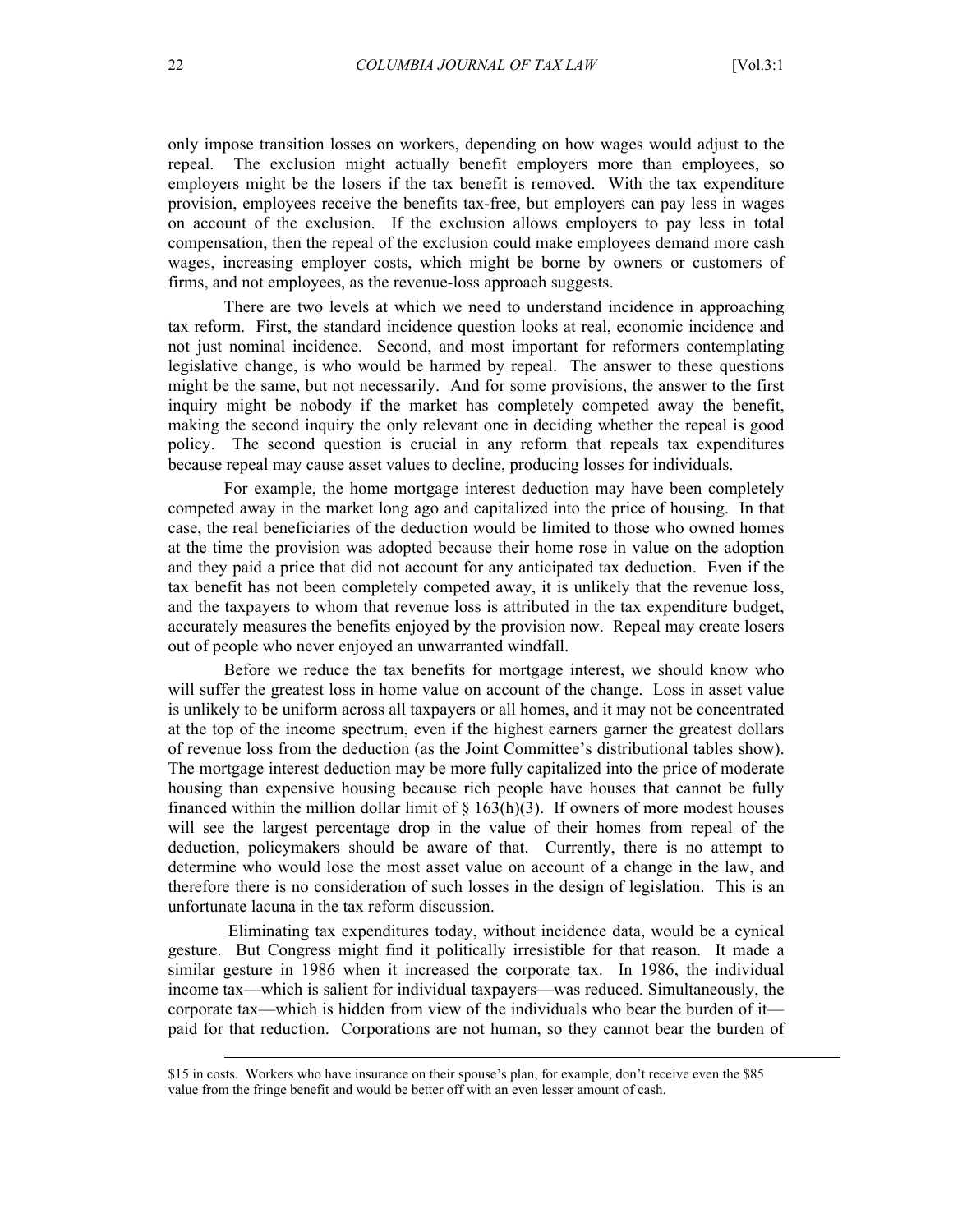taxation. Instead, individuals with relationships to corporations bear the real incidence of the corporate tax. Unfortunately, there is no definitive determination of who that is, whether shareholders, employees, or consumers. Reducing individual taxes and raising corporate taxes was a sleight of hand that made individuals believe that their taxes were reduced, even if their burden was not, because they paid for that reduction by bearing the burden of the increased corporate tax.

It is possible that incidence data cannot be collected for some (many?) tax expenditures. Economists, not lawyers, will need to carry out the formidable task this analysis demands. 136 Nevertheless, the inability to compile real distributional incidence analyses would be relevant in deciding what to do about particular provisions. If it is impossible to know the incidence for a particular tax or provision, then policymakers might want to reconsider implementing that provision. The cynical approach to tax reform is to impose the tax whose incidence is unknown, in the hope that people will fail to notice it or believe it does not fall on them. But the tax provision with unknown incidence is the one we should be wary of, and tax reform should make burdens and benefits from the tax system more, rather than less, transparent.

#### *3. Subsidies Should Be Distinguished From Incentives*

Connected to the question of incidence is the distinction between subsidies and incentives, a distinction that has never been clearly drawn in the discussion of tax expenditures. A subsidy provides an economic benefit to a person or makes something cheaper for him, while an incentive induces a person to behave in a particular way. It matters *who* gets the subsidy, but not who is incentivized. In its comprehensive study of tax expenditures, the Joint Committee called its biggest category "tax subsidies," but it described "social spending" in that category as either subsidizing or inducing behavior,<sup>137</sup> as though the distinction was not important. This is a mistake. For policymakers, it should matter whether a provision is a subsidy or an incentive because the measurement of a program's success depends on the purpose it has. If a provision is designed to provide a subsidy for particular people (like families with children) because Congress wanted to ensure they had sufficient resources, it is important that the market not shift the tax benefit to other people (who do not have children). If Congress's goal was instead to increase certain types of activity in the economy, market shifting of benefits would be less of a concern. Thus, it is important to know whether a provision actually operates as a subsidy or as an incentive, and who is subsidized or incentivized, and the tax expenditure budget would be a more useful informational tool if it provided this information.

An incentive for one taxpayer could operate as a subsidy for another. Recall the example of the energy-saving windows in the last section and how the real incidence shifted, in part, from the consumer to the producer. The tax expenditure in that example was an incentive for the consumer, but a subsidy for both the producer and the consumer. To continue with that example, consider the effects on incentives and subsidies if the

<sup>&</sup>lt;sup>136</sup> The Joint Committee on Taxation undertook a comprehensive analysis of how distribution tables should be compiled, analyzing all the relevant issues, including the definition of economic burden of tax, the framework for measuring burden, the time horizon for measuring, shifting of burdens in the market, and the distinction between burden and revenue collected. Assumptions need to be made, even in the most rigorous approach. *See* Staff of Joint Comm. on Tax'n, 103d Cong., Methodology and Issues in Measuring Changes in the Distribution of Tax Burdens (Joint Comm. Print 1993).

<sup>&</sup>lt;sup>137</sup> STAFF OF JOINT COMM. ON TAX'N, 110TH CONG., ESTIMATES OF FEDERAL TAX EXPENDITURES FOR FISCAL YEARS 2008-2012, at 6 (Joint Comm. Print 2008).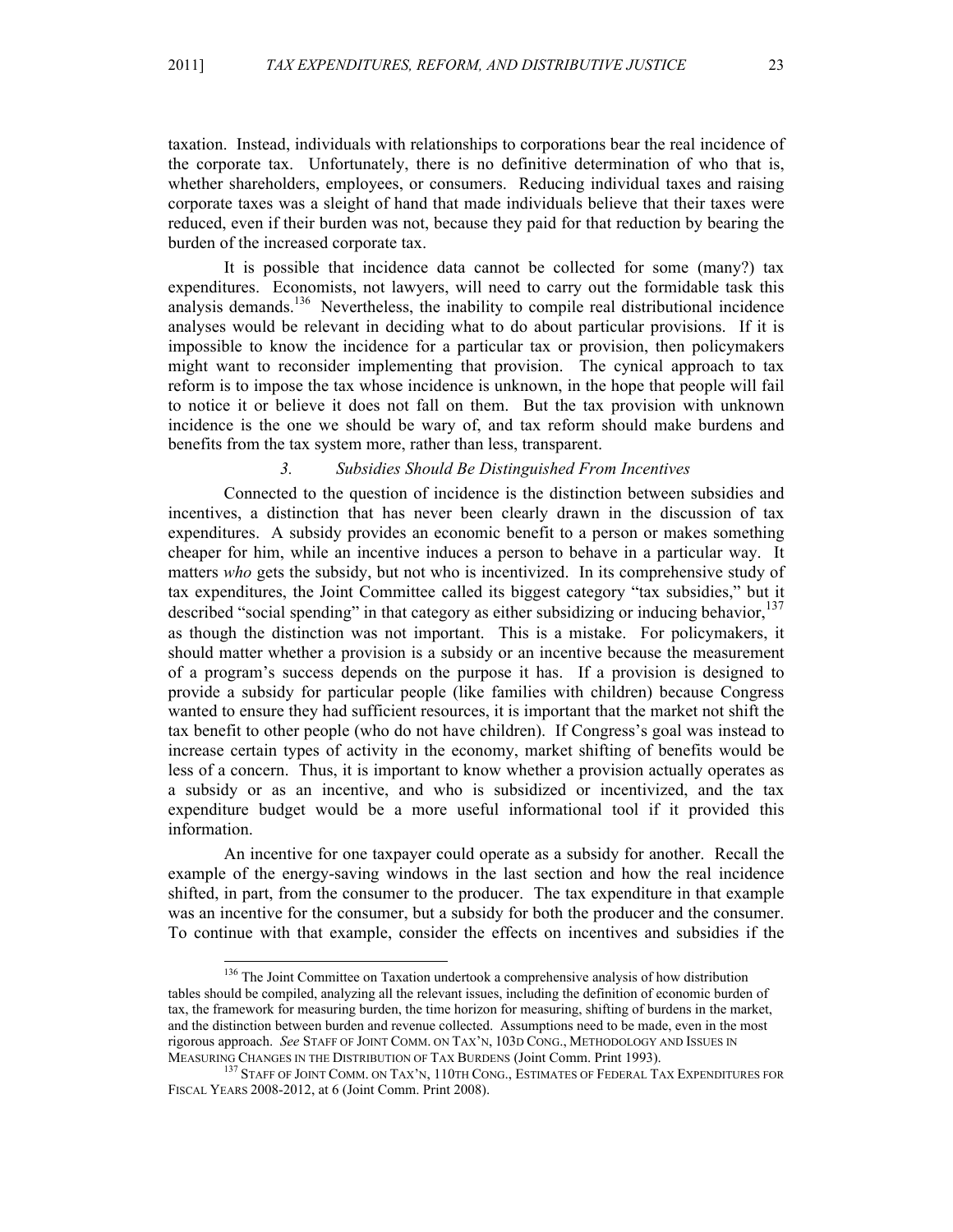price of the windows rose to \$1,538. In that case, there would be no subsidy for the consumer at all. The consumer would claim a deduction of \$1,538 for the cost of the windows, saving \$538 in tax, and bear the same \$1000 after-tax cost that she had prior to the adoption of the provision. While the tax deduction might continue to operate to incentivize the behavior by making it appear advantageous, it really provides no benefit to the taxpayer. For lower bracket taxpayers, the energy-saving windows tax expenditure could actually operate as a negative subsidy (i.e., a tax). If a market adjustment fully captures the benefits at the 35% bracket level so that price rises to \$1,538, a 25% bracket taxpayer has an after-tax cost of \$1,154, \$154 more than he would have paid if the tax law had never included the provision. Of course, in this case, the lower-bracket taxpayer should not feel encouraged by the tax law to purchase these windows, but that assumes that he understands that the market has shifted the entire benefit away from him.

Policymakers should be more concerned with understanding incidence for subsidies than for incentives because subsidies constitute value transfers to particular individuals or institutions. If Congress wants to subsidize individuals, it should know whether the intended individuals receive the benefit, or whether they lose it to third parties in the market. At the same time, policymakers must be concerned with the effects of incentives because that will indicate whether the law is successful in producing its intended goals for society. Consider how these analyses are related by thinking about the education subsides in the Code. Congress may want to provide a subsidy for education because students and their parents have a difficult time affording it and may suffer from devoting too many of their resources to it. The subsidy would alleviate a financial burden on a needy group, reflecting a distributional policy judgment about students and their families. If the price of education rises in response to the tax benefits,<sup>138</sup> the subsidy objective is frustrated. On the other hand, Congress may want to provide an incentive for education because the American population is too ignorant to produce the goods and services necessary for economic growth and prosperity. If that is the goal, it may not matter which individuals get educated as long as a sufficient number do. That policy does not have a distributional objective since it is not designed to provide benefits to identifiable people. In that case, the incentive is enacted to produce a particular market effect that corrects for a market failure in which too few individuals are educated. If more people become educated, the policy is a success, regardless of who enjoys the benefit of the foregone tax revenue. If taxpayers perceive education to be cheaper on account of the tax credits (even if it was not), so enroll when they otherwise would not have, then the incentive is effective even though they are not subsidized. Alternatively, if educational institutions provide better education because they have more resources per student, the policy goal of increasing the knowledge of the workforce may be accomplished. So, the education provisions in the Code may be good policy, but it depends on what the policy is. The distributional story reflects an equity concern, while the market failure story reflects an efficiency concern. When government designs and

<sup>&</sup>lt;sup>138</sup> There is some concern that educational institutions may have captured the tax benefits by raising tuition, but there is little evidence of it. *See* ELAINE MAAG, DAVID MUNDEL, LOIS RICE & KIM RUEBEN, TAX POL'Y CTR., SUBSIDIZING HIGHER EDUCATION THROUGH TAX AND SPENDING PROGRAMS (2007), *available at*  http://www.taxpolicycenter.org/UploadedPDF/311453 education.pdf. While prices can change for many reasons, economists can sometimes identify correlations between prices and taxes when changes occur in the law. For example, changes in rates of subsidy under the charitable contribution deduction have been correlated with changes in levels of giving. *See, e.g.*,JANE GRAVELLE & DONALD MARPLES, CONG. RESEARCH SERV., R40518, CHARITABLE CONTRIBUTIONS: THE ITEMIZED DEDUCTION CAP AND OTHER FY2011 BUDGET OPTIONS 4-8 (2010).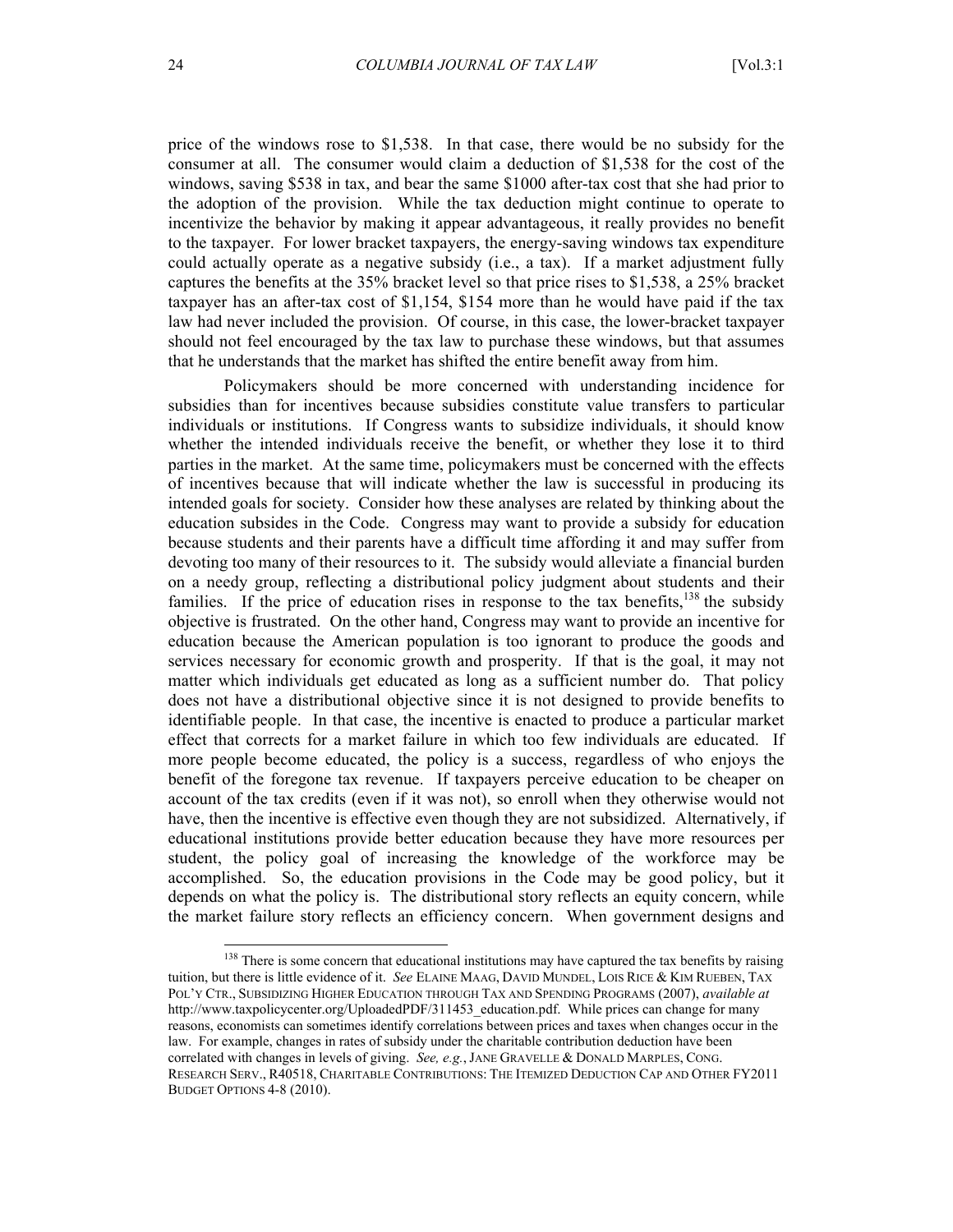implements policies like the education credits, it should know whether the policy is a failure if the benefits do not reduce the cost for the nominal taxpayers, or if the same number of people engage in the activity regardless of the provision.

The Joint Committee used the charitable contribution deduction as an example of a subsidy or incentive, without concern for which it is.<sup>139</sup> It might be either, or both, and it matters which it is. If the deduction is an incentive that causes donors to increase their gifts by at least as much as the tax benefit,<sup>140</sup> it is an incentive to the donor and a subsidy to charity. Policymakers might then want to tweak the provision to adjust the overall level of support for the work of charities. The Bipartisan Policy Center's design for the charitable credit reflects the assumption that the tax savings is an extra amount for the charity because it proposes that the government send matching grants to the charities.<sup>141</sup> But donors might not allow the charities to have the tax savings. In the Bipartisan Policy Center's scheme, taxpayers might reduce their contributions on account of the matching grant.

Under current law, in which charitable gifts entitle donors to a deduction,  $142$ taxpayers might not increase their gifts on account of the tax benefits that they will receive. They may have decided how much to give without regard to the tax consequences. Many non-itemizers make gifts to charity, so it is clear that an incentive is not necessary to induce them to give. If donors give exactly what they would have given without the deduction, then the deduction provides no incentive. However, there is still a subsidy for itemizers who claim the charitable deduction because there is a reduction in tax on account of the gift. But the incidence of the subsidy is on the donors themselves i.e., it rewards them for giving to charity.<sup>143</sup> That might be desirable if public policy is to reward virtue, but it is more likely that policymakers would be dubious about the provision if the tax benefits subsidize donors rather than charitable organizations.

Surrey's upside-down subsidy critique of tax expenditure analysis assumes that the nominal claimant of the deduction is the beneficiary of the subsidy. A subsidy for charitable donors, at their marginal rate of tax, means that the rich receive greater subsidy per dollar of donation than do the poor. But if the organizations receive the subsidy (whether directly, as in the Bipartisan Policy Center's proposal, or indirectly through the donor grossing up the gift), the tax rate of the donors is not relevant to the distributional analysis. Rather, the beneficiaries of the charity are the relevant group in the distributional analysis. If the organization receives the benefit of the subsidy, the extent to which the taxpayer increases his contribution is what matters.<sup>144</sup>

<sup>&</sup>lt;sup>139</sup> STAFF OF JOINT COMM. ON TAX'N, 110TH CONG., ESTIMATES OF FEDERAL TAX EXPENDITURES FOR FISCAL YEARS 2008-2012, at 6 (Joint Comm. Print 2008). <sup>140</sup> *See* Mark P. Gergen, *The Case for a Charitable Contributions Deduction*, 74 VA. L. REV. 1393,

<sup>1404 (1988). &</sup>lt;sup>141</sup> *See* BIPARTISAN POL'Y CTR., *supra* note 14, at 33-34.<br><sup>142</sup> I.R.C. § 170 (West Supp. 2010). <sup>143</sup> For example, if a taxpayer in the 30% bracket would give \$100 to charity in the absence of a

deduction, consider what he would do with the deduction. If he increases his contribution to \$143, then the deduction incentivizes him and subsidizes the charity because the after-tax cost to him is the same as before and the charity gets the tax benefits. If he still gives \$100, then the deduction is no incentive but subsidizes him because it reduces his after-tax cost of the gift to \$70.<br><sup>144</sup> The Code's longstanding deduction for the fair market value for appreciated property has,

during times of high tax rates, clearly operated as a subsidy to high-bracket donors, even if it also provided an incentive. Consider high tax rates: If T paid tax at 70% and donated property worth \$10,000 with a basis of \$1,000, T is entitled to a \$10,000 deduction worth \$7,000 in tax savings and has no income to include.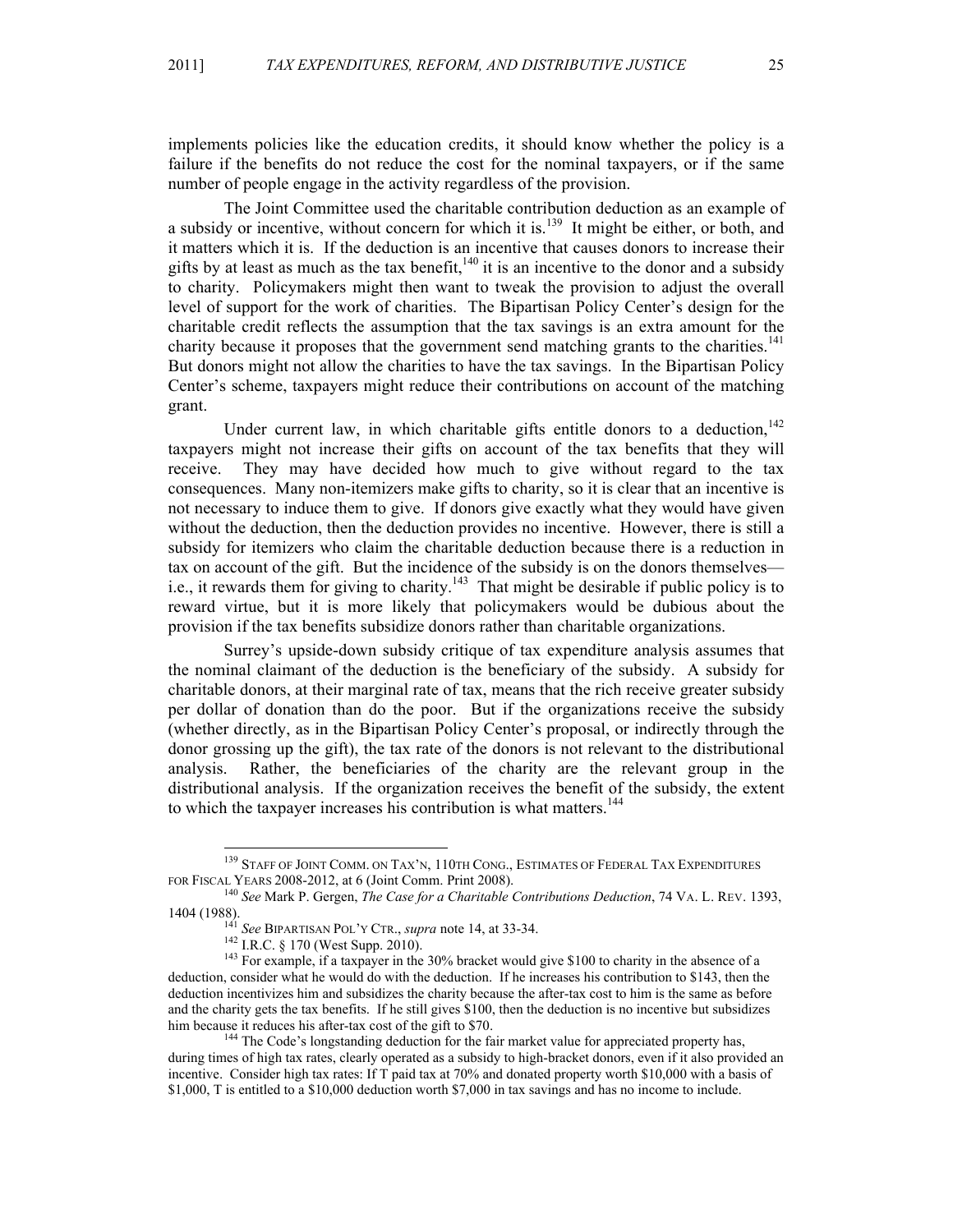The Fiscal Commission included a somewhat novel proposal for charitable contributions in the illustrative plan (the zero plan would abolish tax benefits for charitable giving). It proposed a 12% nonrefundable credit, subject to a 2% adjusted gross income floor.<sup>145</sup> This design limits two things about the charitable credit. First, the value is uniform for all taxpayers, regardless of marginal rate.<sup>146</sup> Second, a taxpayer's first gifts are non-creditable because only amounts in excess of 2% of income would be eligible for the credit. This is a high floor, and it reveals the Fiscal Commission's assumption that the provision would operate as either an incentive or a subsidy for large gifts, but not for small gifts. It suggests that taxpayers who give less than 2% of their adjusted gross income are either inelastic givers or do not give until it hurts, but that taxpayers either need a push (incentive) or deserve a reward (subsidy) if they give above that floor. 147 If they are treating the provision as an incentive, then below the floor, the design of the provision presumes that the deduction is a subsidy for the taxpayer, so it is not desirable policy.

#### B. Distributional Neutrality Is Not Distributive Justice

The terms commonly used to describe the distributional effects of tax changes are misleading, and policymakers need a more precise understanding of the effects of trading tax expenditures for rate cuts. A "distributionally neutral" change in the tax law is one in which tax shares do not change. In other words, if the third quintile pays 10% of total tax prior to a change in the law, a distributionally neutral change would continue to collect 10% of total tax from the third quintile.<sup>148</sup> Total taxes may go up or down as part of the change, but if the share of taxes remains the same, the change is distributionally neutral.

Distributional neutrality does not imply normative equality. First, a distributionally neutral change that significantly raises revenue might impose a disproportionate burden on low-income taxpayers, even if their tax shares remain the same. This is standard welfare analysis: a dollar of tax is more burdensome to a lowincome taxpayer than a high-income taxpayer. Consider X and Y. X has \$10 in income and Y has \$100 in income. Before the change, assume that X pays \$1 and Y pays \$15 in tax. A distributionally neutral change that raises everyone's taxes might take \$4 from X and \$56 from Y.<sup>149</sup> This leaves X \$6 and Y \$44. If subsistence requires \$8, then X is much worse off after this change than is Y, even though the change is distributionally neutral. As a result, distributional neutrality is not necessarily normatively neutral because such changes have effects on individuals at different income levels that must be

Selling the property would have produced a \$9,000 taxable gain, which would have incurred a \$6,300 tax liability, netting T only \$3,700 on the sale. T gets a substantial windfall—almost double the value—by giving the property to charity rather than realizing the gain. Even with a preferential capital gains rate cutting the tax in half, the gift nets T more than the sale. Gift: \$7,000 tax savings. Sale: \$10,000 proceeds – \$3,150 tax = \$6,850 cash. Since tax savings is as good as cash to taxpayers with sufficient income, T has a \$150 windfall, even where the gain is taxed at half the rate of ordinary income.<br><sup>145</sup> NAT'L COMM'N ON FISCAL RESP. & REFORM, *supra* note 12, at 31.<br><sup>146</sup> It would not be available to non-taxpayers because it is not refundable

Bipartisan Policy Center's provisions, which provide a matching grant to charities regardless of the donor's

tax situation.<br><sup>147</sup> The Congressional Budget Office estimates that total donations would generally decline with a<br>A face estimate the incentive to give above the floor, but that the tax subsidy would decline by much more. A floor retains the incentive to give above the floor. *See* CONG. BUDGET OFFICE, PUB. NO. 4030, OPTIONS FOR CHANGING THE TAX TREATMENT OF

<sup>&</sup>lt;sup>148</sup> See Sullivan, *supra* note 88.<br><sup>149</sup> This change holds X constant at 6.25% and Y at 93.75% of total tax paid, with \$16 total before the change and \$60 after (with tax liabilities rounded to nearest dollar). This is what tax shares are about.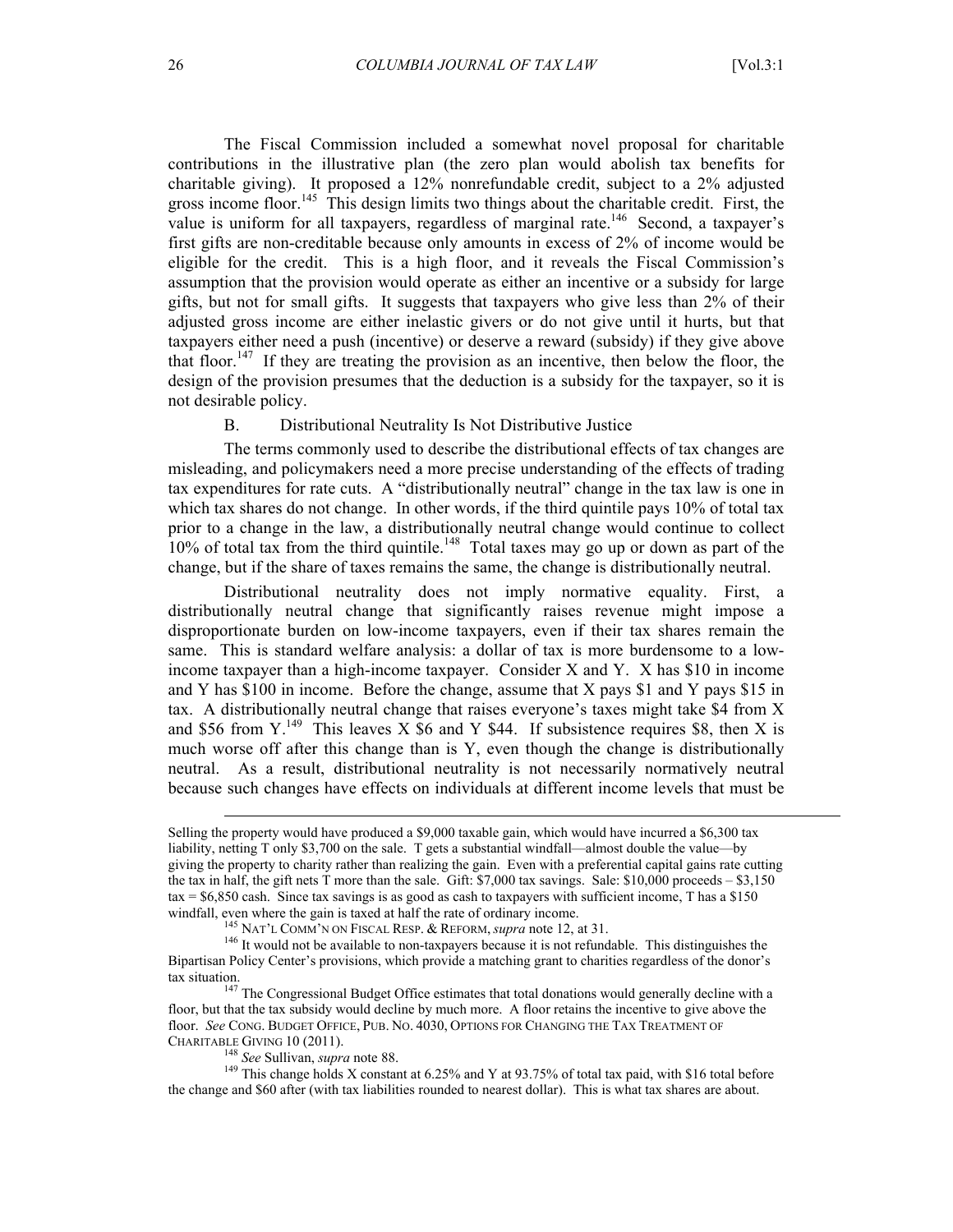defended on fairness grounds. Second, a distributionally neutral change redistributes within income categories, rather than across them. For example, if X and Y each earn \$100, a distributionally neutral change could increase X's tax liability by \$20 and reduce Y's by the same \$20. There are individual winners and losers from distributional changes, but they occur within income cohorts. For these reasons, distributional neutrality is not necessarily normatively neutral because such changes have effects on individuals within income levels that also must be defended on fairness grounds.

Policymakers must look beyond distributional neutrality to establish equitable treatment of individuals. From this perspective, it is important to know the characteristics of the individuals who bear the burdens of distributionally neutral changes to decide if the government is favoring particular choices that individuals make. Do people with children receive benefits that are not available to those without? Do twoworker families receive benefits compared to one-worker households? Are older people taxed less on their income? More educated people? People who live on the coasts or in cities? These are all dimensions of difference among individuals and it is not "neutral" to move the tax burden among them as long as tax paid by individuals who happen to inhabit the same income quintile remains a constant share of taxes paid. Instead, the tax reform debate must be more explicit about what characteristics are relevant to determining tax burdens. A just government might reduce the tax burden on families with children as a way to alleviate the costs of children, but it should be explicit and purposeful in taxing them less than families without children. Income is clearly part of the relevant measure, but not sufficient to determine a just tax. Some tax expenditures are adjustments that Congress has used to distinguish taxpayers, and we must be careful that tax reform does not sacrifice any precision that has been honed in determining abilities to pay.

Grouping by income in distributional analyses is also problematic when wealth might be a more relevant measure for fairness. All the distributional analyses performed by the Joint Committee measure with reference to income, even when the tax at issue is levied on another base.<sup>150</sup> For example, a sales tax is imposed on consumption, but the distributional analysis of a sales tax in the methodology used by the Joint Committee allocates the burden by income group as an implicit tax on earning. It does the same thing for wealth taxes. 151 This is helpful in comparing different types of taxes to one another because it gives a standard measure common to all of them. But determining a just division of the benefits and burdens of government requires more than comparisons according to income. Income is not an ultimate arbiter of difference along which all differences can be measured. Particularly where we are looking at tax payments, consideration of wealth is as relevant as income.

Distributionally neutral tax changes highlight the importance of the definition of income cohorts. Given the increased income inequality that has developed over the last generation, we should be more discerning at the top. There is a world of difference between the top 5% and the top  $1\%$ ,  $^{152}$  and even the top tenth of 1%, so that any change

<sup>&</sup>lt;sup>150</sup> *See* Staff of Joint Comm. on Tax'n, 103d Cong., Methodology and Issues in Measuring Changes in the Distribution of Tax Burdens 9 (Joint Comm. Print 1993).

<sup>&</sup>lt;sup>151</sup> *Id.* at 10.<br><sup>152</sup> In the Tax Policy Center's analysis, the top 5% has an average income of \$443,618, the top 1% has an average income of \$2,262,666 and the top 0.1% has an average income of \$9,870,712. The breaks are as follows: top 5%, \$270,410; top 1%, \$701,245; and top 0.1%, \$3,209,498. *See* TAX POL'Y CTR.,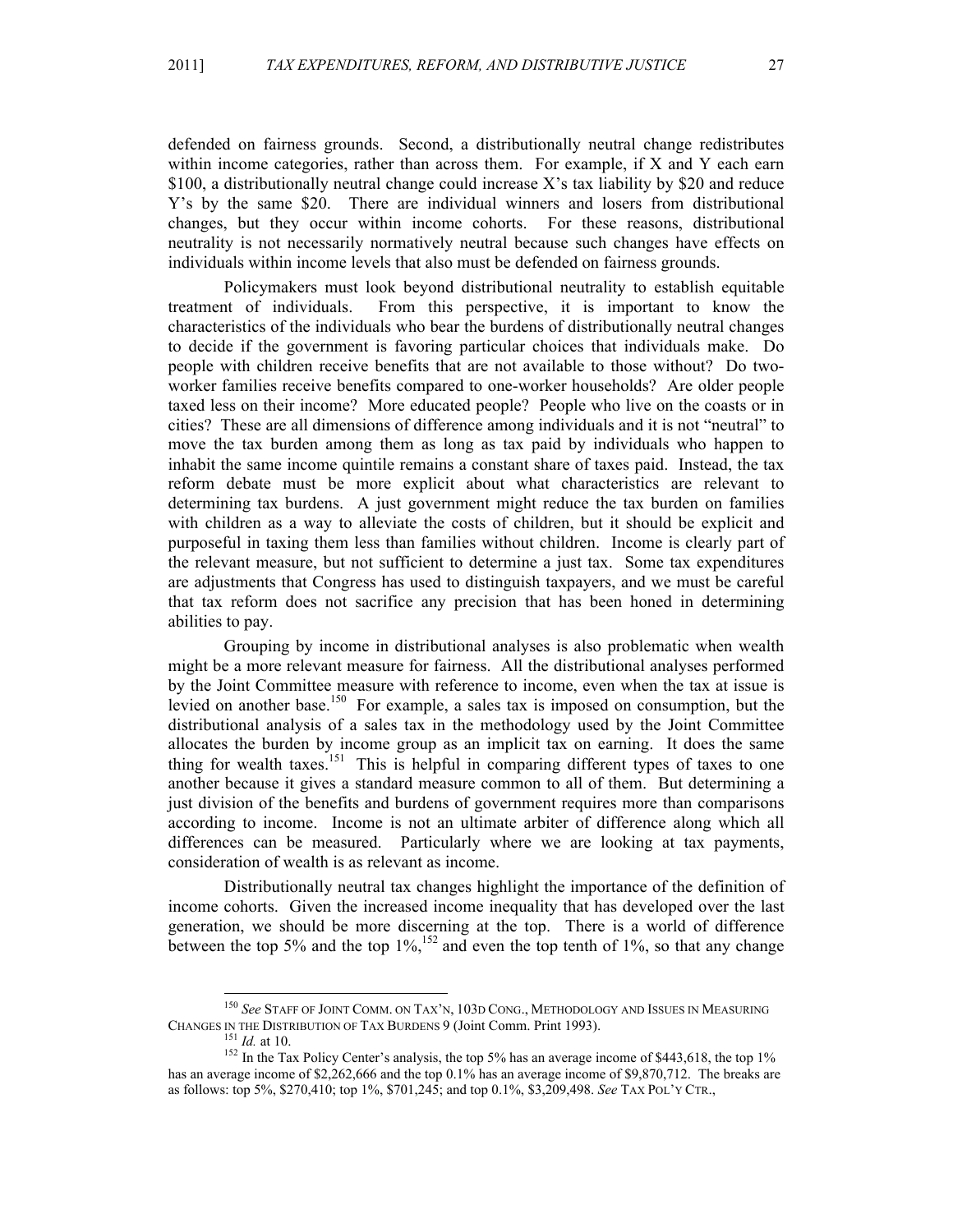that increases the taxes of the top 1% while reducing the rest of the top 5% is not a distributionally neutral change; it is an important change in the level of progressivity given the background of income shares. Distributional analyses must be sensitive to the levels at which income significantly changes a person's options in life. Quintiles are likely too wide at both the bottom and the top, but in the middle, they may be adequate. The Tax Policy Center's analyses of the tax reform proposals currently on the table are significantly more sensitive to this problem than the government's numbers,<sup>153</sup> but nobody has tried to understand where income breaks really matter for well-being or ability to pay tax.

Tax reformers must grapple with the fact that any reform will make certain individuals losers. Taking the Tax Reform Act of 1986 and our history since its adoption as a model, we can expect a reintroduction of tax expenditures after wiping the slate clean in a major reform.<sup>154</sup> If the return of tax expenditures is inevitable,<sup>155</sup> then the costs to individuals of their repeal must be measured against the temporary efficiency gains their repeal will foster. Reform must tolerate losses for some individuals as the price for greater overall gains. But we cannot know whether increased efficiency is worth the cost if we are in the dark about precisely what the costs are, which individuals will bear them, and what the costs are buying. The current discussion is incomplete in ignoring that these costs exist.

C. The Distributional Effects of Tax Expenditures Have Changed

While we are ignorant about so many aspects of tax expenditures, there are some things that we can be confident about. One is that tax expenditures are different today than they were forty years ago, and they are widely available to people at all income levels. Nina Olson, the National Taxpayer Advocate, recently wrote in her annual report to Congress:

There is a widespread belief that the influence of "special interests" is the biggest roadblock to comprehensive tax reform. There is no doubt that many provisions in the tax code benefit narrow groups of taxpayers . . . . But the dirty little secret is that the largest special interests are us—the vast majority of U.S. taxpayers. Virtually all of us benefit from certain exclusions from income, deductions from income, or tax credits (collectively known as "tax expenditures"). 156

Despite the broad enjoyment of tax expenditures, they continue to be burdened by the reputation that Surrey gave them. He believed that tax expenditures were undeserved giveaways to high-income taxpayers.<sup>157</sup> His project of identifying and measuring tax expenditures was inseparable from his idea that they should be repealed.

DISTRIBUTION OF FEDERAL TAX CHANGE BY CASH INCOME PERCENTILE, PROPOSAL IN 2022 EVALUATED AT <sup>2018</sup> INCOME LEVELS, *available at* http://taxpolicycenter.org/numbers/Content/PDF/T10-0249.pdf. <sup>153</sup> *See* TAX POL'Y CTR.,*supra* note 87. The Joint Committee's 2010 distributional tables define the

top category as \$200,000 and up.STAFF OF JOINT COMM. ON TAX'N, 111TH CONG., ESTIMATES OF FEDERAL

TAX EXPENDITURES FOR FISCAL YEARS 2009-2013, at 48-54 (Joint Comm. Print 2010). <sup>154</sup> *See* HUNGERFORD, *supra* note 6. 155 Given the dynamic between lobbyists and Congress, they probably are. *See* Richard L. Doernberg & Fred S. McChesney, *Doing Good or Doing Well? Congress and the Tax Reform Act of 1986*, 62 N.Y.U. L. REV. 891, 925 (1987) (offering a model of tax legislation that produces constant statutory change). *See also* McCaffery & Cohen, *supra* note 101, at 1233-35. <sup>156</sup> TAXPAYER ADVOCATE SERV., <sup>2010</sup> ANNUAL REPORT TO CONGRESS 9 (2010). <sup>157</sup> *See* SURREY, *supra* note 32, at 134-38.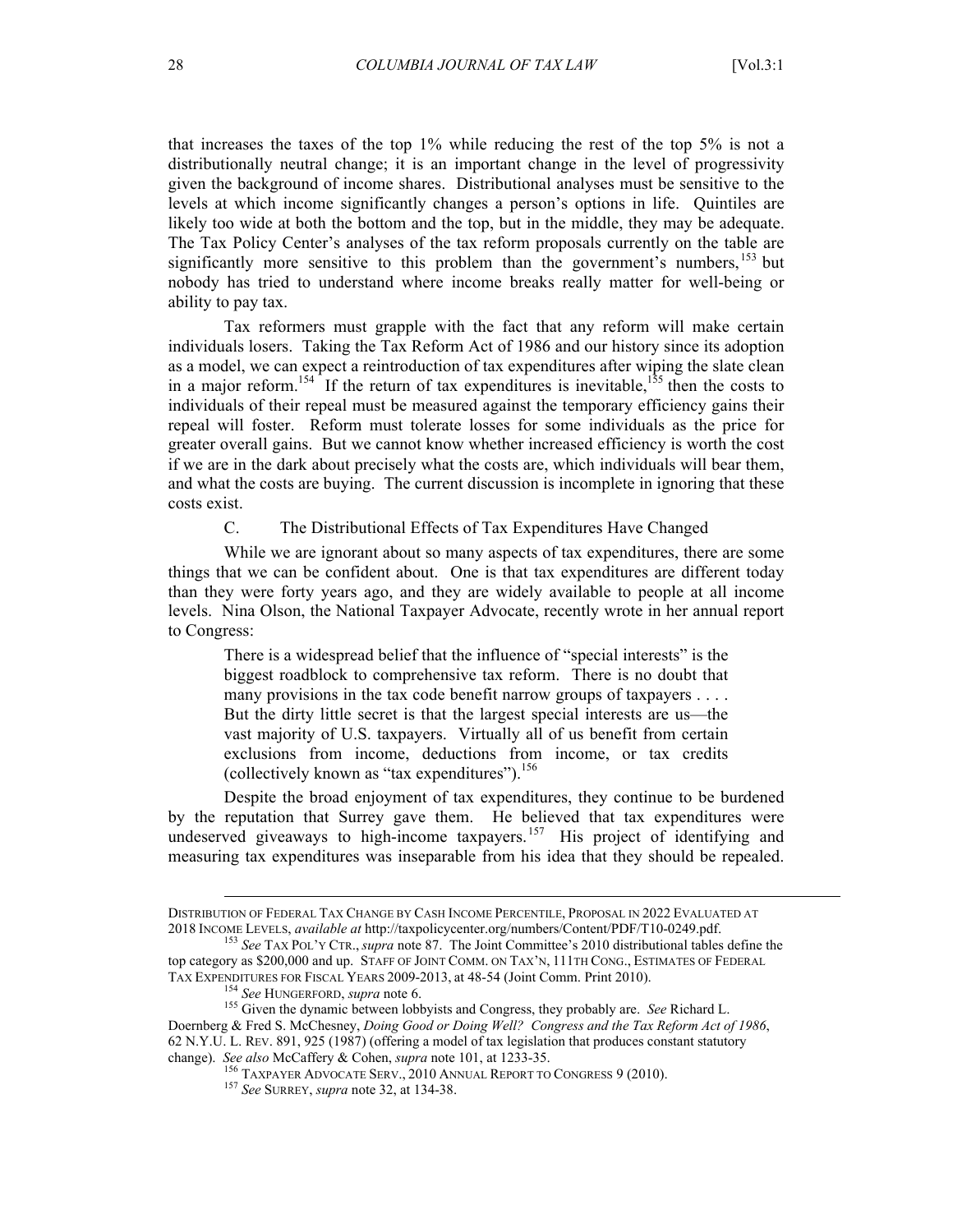Surrey's tax expenditure budget was intended to increase their transparency by naming and quantifying them. Consistent with Surrey's preference for a more progressive, purer income tax, the earliest budgets included distributional information that showed tax expenditures primarily benefiting the rich by favoring income from capital as well as various personal expenditures.<sup>158</sup> Tax expenditure reform was properly understood as part of the comprehensive income tax agenda of left-leaning reformers.<sup>159</sup>

That story is more complex today. The advent of refundability—disbursing federal money to individuals who owe no income tax—has dramatically expanded the potential reach of federal policy administered through the tax law, and tax expenditures now include crucial programs for the poor. For decades, families with the lowest incomes were mostly left out of tax benefit largesse, but the recent growth of refundable provisions has changed that.<sup>160</sup>

When the tax expenditure budget was first designed, there were no refundable provisions in the income tax.<sup>161</sup> In 2010, there were five that provided transfers to individuals too poor to owe tax: the earned income tax credit,  $^{162}$  child credit,  $^{163}$  American Opportunity Tax credit,  $164$  first-time homebuyer credit,  $165$  and make work pay credit.  $166$ The 2008 distribution tables included in the Joint Committee's budget<sup>167</sup> show a subtle, but distributionally important, shift from the early versions. While the mortgage interest deduction and the charitable contribution deduction still provide disproportionate benefits to high-income taxpayers, the distributional tables also include other tax expenditures that are more beneficial to low- and middle-income taxpayers. The EITC is the starkest example: including the refundable portion of the credit, taxpayers with incomes below \$20,000 enjoyed half the total dollar value of the credit, while taxpayers earning over \$200,000 received none.<sup>168</sup> The education credits and the student loan interest deduction similarly produced no benefit to taxpayers in the highest income category. While very low-income individuals received scant benefit from those provisions, taxpayers with incomes below \$75,000 enjoyed more than half the total dollar benefit of both those education subsidies.

The effect of refundability (i.e., the amount of transfers in excess of tax liability) of the five provisions for 2010 was estimated to be \$102.7 billion.<sup>169</sup> While this number

<sup>161</sup> The EITC was first adopted in 1975 as a temporary measure, and the maximum credit was \$1,452. *See John Karl Scholz, Taxation and Poverty: 1960-2006*, 25 Focus 52, 54 (2007).

<sup>162</sup> I.R.C. § 32 (West Supp. 2010).<br><sup>163</sup> I.R.C. § 24 (West Supp. 2010).<br><sup>164</sup> I.R.C. § 25A (West Supp. 2010).<br><sup>164</sup> I.R.C. § 36 (West Supp. 2010) (expired April 30, 2010). *See* STAFF OF JOINT COMM. ON TAX'N,

<sup>&</sup>lt;sup>158</sup> *See supra* Part III.A.1.<br><sup>159</sup> *See* Shaviro, *supra* note 130, at 201.<br><sup>160</sup> The Joint Committee's 2008 budget separated the refundable portion of tax expenditures from the nonrefundable portion and included a total of about \$300 billion in transfers to the poor over the five-year window. While significant, that total transfer to poor people is dwarfed by a single tax expenditure, the \$680 billion subsidy of employer-provided health insurance to tax-owing taxpayers. Tax expenditures total over a trillion dollars annually. *See* STAFF OF JOINT COMM. ON TAX'N, 110TH CONG., ESTIMATES OF FEDERAL TAX

<sup>112</sup>TH CONG., LIST OF EXPIRING FEDERAL TAX PROVISIONS, 2010-2020, at 2 (Joint Comm. Print 2011).<br><sup>166</sup> *Id.*; I.R.C. § 36A (West Supp. 2009) (expired 2010).<br><sup>167</sup> STAFF OF JOINT COMM. ON TAX'N, 111TH CONG., ESTIMATES OF FE

 $168$  This is not a surprise, though it should be noted that the distribution tables use an expanded definition of income. *See id.* at 49-54. <sup>169</sup> *See id.* at 46, n.4.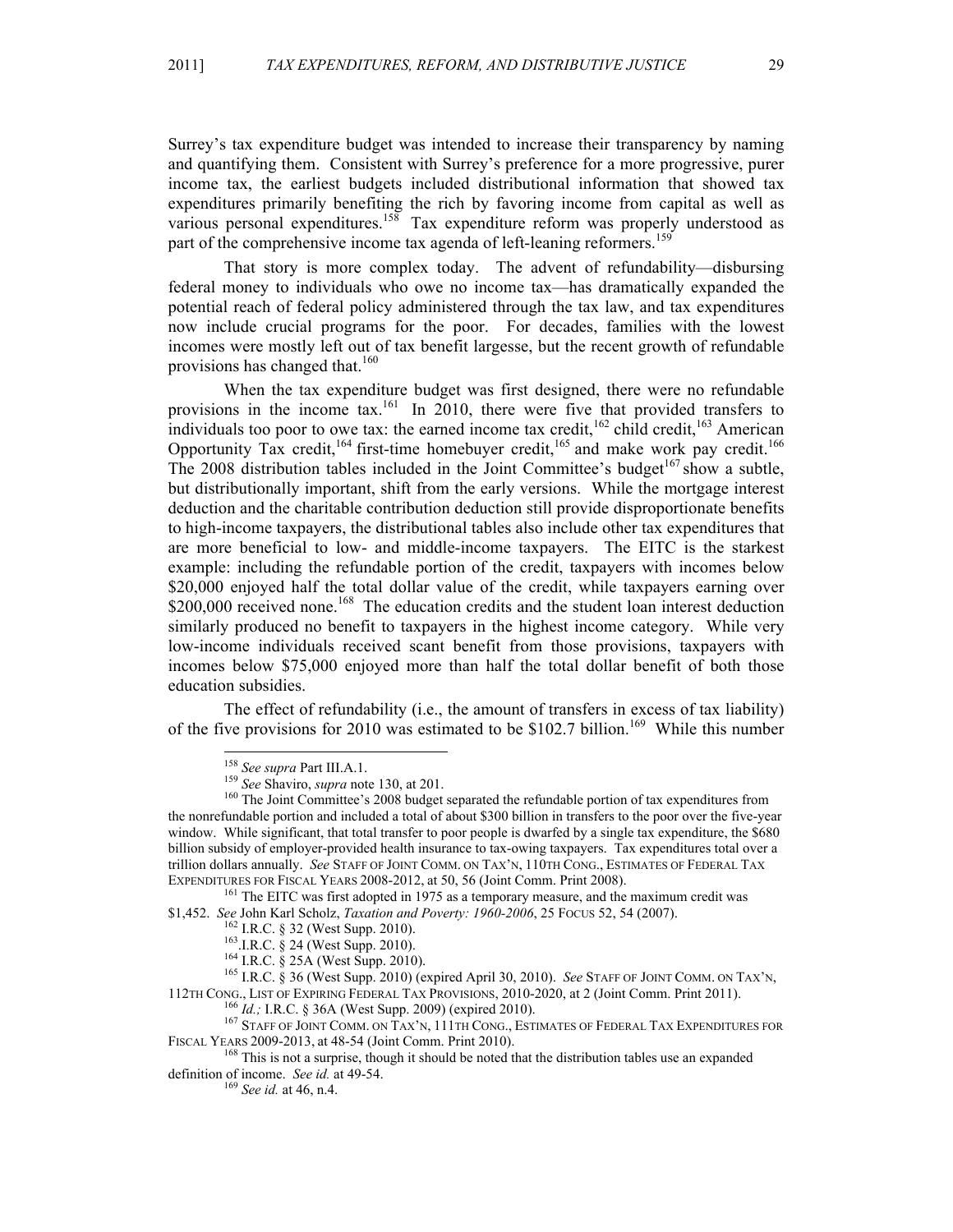is relatively small compared to the total tax expenditures for the year, it is substantial enough to have weight in the debate over tax expenditures, particularly from the perspective of total federal benefits for low-income Americans. The latest numbers available are from 2008, but it is reasonable to expect that the distribution of tax expenditure benefits to low-income taxpayers will increase in the 2009 and 2010 statistics. In those years, the education credit was larger and refundable, the earned income credit was increased for taxpayers with three or more children, and the threshold for refundability of the child credit was lower.<sup>170</sup>

At the same time that Congress has been adding more tax-based spending programs targeted to low-income taxpayers, it has limited various tax expenditures for high-income taxpayers by instituting income phaseouts and caps.<sup>171</sup> The Code also includes provisions that claw back tax benefits from high income taxpayers, 172 such as the alternative minimum tax<sup>173</sup>, the phaseout for personal exemptions<sup>174</sup> and itemized deductions.175 The most recent budget includes a distribution table that shows a negative tax expenditure (i.e., a penalty) on account of the phaseout of personal exemptions for high-income taxpayers and those subject to the alternative minimum tax. The table indicates that taxpayers earning over \$200,000 incur about 90% of this tax penalty. 176 Other changes in the underlying tax base that increase tax expenditure benefits to lower income individuals include growth in above the line tax expenditures that can be enjoyed regardless of whether a taxpayer itemizes deductions.<sup>177</sup> Low-income taxpayers rarely itemize deductions because those deductions must exceed the standard deduction for itemizing to be worthwhile.<sup>178</sup>

In all, the latest tables show a substantially different distribution of tax expenditures than did the early tax expenditure budgets. Today, some of the most progressive features of the tax law are tax expenditures. Repealing all tax expenditures would mean ending the largest anti-poverty cash entitlement program.<sup>179</sup> According to the Congressional Research Service, virtually all the federal support for housing, a majority of support for education, training, and employment, and a substantial amount for income security were provided through tax expenditures.<sup>180</sup> These developments show that a subtle shift has taken place, and an attack on tax expenditures is no longer a rebuke solely to hidden largesse for the rich, as it may once have been. This shift also indicates that tax reform that eliminates tax expenditures may have to be paired with new direct

<sup>&</sup>lt;sup>170</sup> These provisions have been extended through 2012. Tax Relief, Unemployment Insurance Reauthorization, Job Creation Act of 2010, Pub. L. No. 111-312,  $\S$  103, 124 Stat. 3296, 3299 (2010).

<sup>&</sup>lt;sup>171</sup> *E.g.*, I.R.C. § 25A (West Supp. 2010) (phaseout for education credits); I.R.C. § 24 (West Supp. 2010) (phaseout for education credits); I.R.C. § 24 (West Supp.

<sup>&</sup>lt;sup>172</sup> These may be understood as rate adjustments. *See infra* Part V.C.<br><sup>173</sup> I.R.C. § 54 (West Supp. 2009, I.R.C. § 56 (West Supp. 2010).<br><sup>174</sup> I.R.C. § 151 (2006).<br><sup>175</sup> I.R.C. § 68 (2006). This phaseout is currently r

<sup>§ 101. 1&</sup>lt;sup>76</sup> Staff of Joint Comm. on Tax'n, 111th Cong., Estimates of Federal Tax Expenditures for Fiscal Years 2009-2013, at 54 (Joint Comm. Print 2010).

<sup>&</sup>lt;sup>177</sup> See, e.g., I.R.C. §§ 62(a)(2), (17), (18), (19) (West Supp. 2010).<br><sup>178</sup> For 2011, the standard deduction is \$5,800 for single taxpayers and \$11,600 for married

taxpayers. I.R.S. News Release IR-2010-127 (Dec. 23, 2010). <sup>179</sup> CHRISTINE SCOTT, CONG. RESEARCH SERV., RL31768, THE EARNED INCOME TAX CREDIT: AN Overview 1 (2010).<br><sup>180</sup> Thomas Hungerford, Cong. Research Serv., RL33641, Tax Expenditures: Trends and

CRITIQUES 14-16 (2008).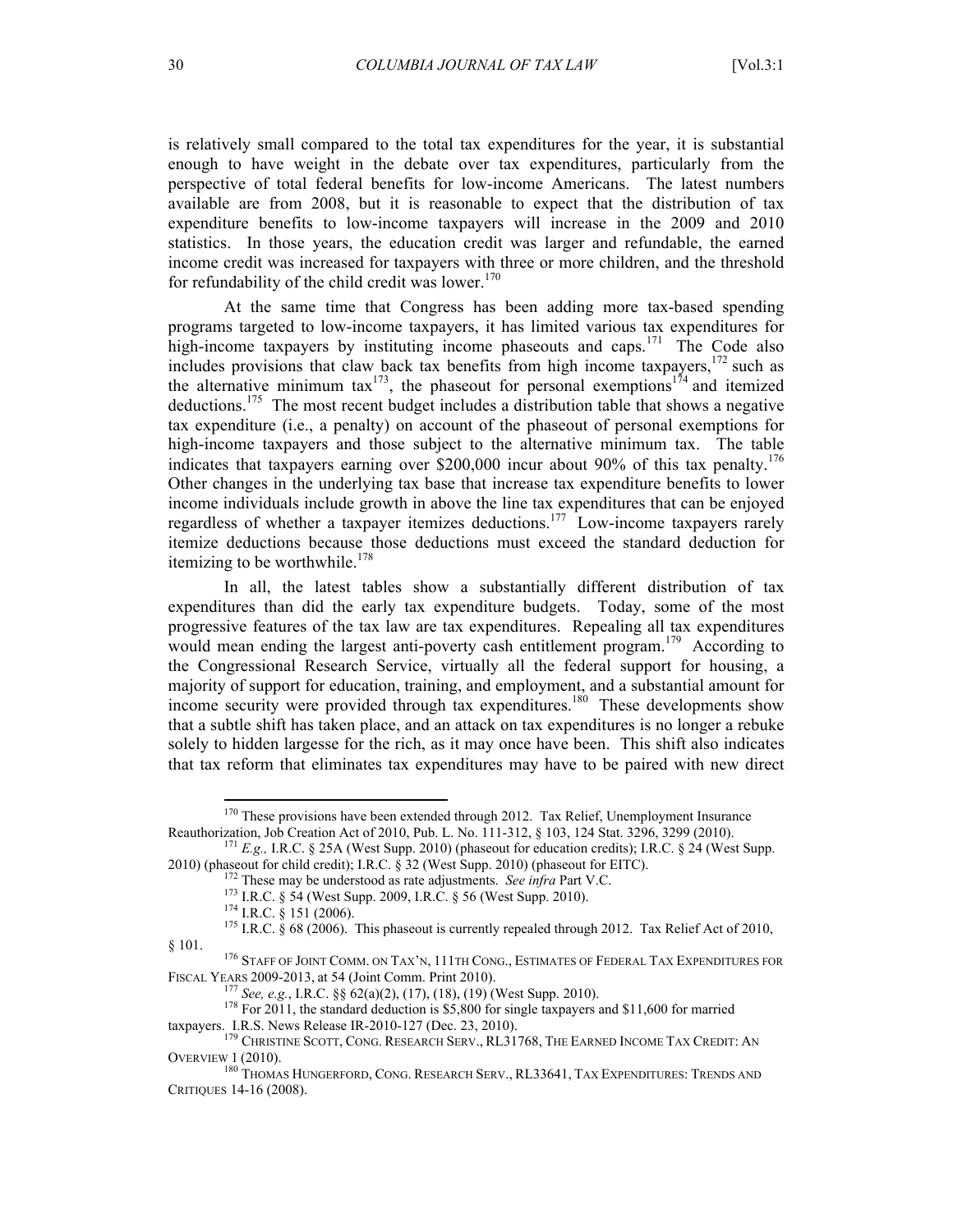spending programs to replace the safety net that these tax provisions currently offer. It might be good policy design to replace some of these programs with direct spending alternatives, but the total revenue savings from tax reform will be significantly less if tax expenditures are replaced with direct spending, than if they are simply repealed.<sup>181</sup>

The extension of tax expenditures to provide greater benefits to lower income individuals has apparently made them more objectionable to more people, rather than more acceptable to Surrey's successors. The contemporary attack on tax expenditures comes from across the political spectrum, 182 and tax expenditures currently reflect policies that run the gamut from increasing the international competitiveness of U.S. companies and encouraging business investment to alleviating the costs of children and making work pay for low-income wage-earners. In short, there are tax expenditures for everyone to hate. Nevertheless, it is bizarre to imagine that such a diverse set of provisions could be uniformly repugnant to so many people. These diverse federal policies would never be lumped together and repealed if they did not share the administrative mechanism of the tax system. The Fiscal Commission and Bipartisan Policy Center were significantly more reflective in considering cuts in direct spending than they were in considering cuts in tax-based spending. Congress must approach tax reform with the same attention to detail.

# IV. THE TAX EXPENDITURE BUDGET CANNOT BEAR THE RESPONSIBILITY FOR REFORM

Any proposal to eliminate all tax expenditures puts more pressure on the definition of what constitutes a tax expenditure than it can bear. Until now, the tax expenditure budget has primarily been an informational tool.<sup>183</sup> But the repeal of all tax expenditures makes that budget the litmus test for acceptable tax rules, a burden too heavy for an informational project. Even prior to the current plans to remove all tax expenditures, the tax expenditure budget has been a hit list for lawmakers searching for revenue,<sup>184</sup> and categorization as integral to the revenue-raising function has protected a provision from that search.<sup>185</sup> To hang tax reform on an informational document elevates the purpose that the document serves, and as the stakes rise, there is likely to be even less consensus on the provisions to be included as tax expenditures.

If provisions of the tax law are to be divided into tax expenditures, which are bad, and provisions that make up the necessary structure of the tax, which are good, then a sharp line between those categories must be drawn. For example, a tax based on net

<sup>&</sup>lt;sup>181</sup> The total tax expenditure for the earned income tax credit for 2008-2012, including both the refundable and nonrefundable portions, was estimated to be \$250 billion. *See* STAFF OF JOINT COMM. ON TAX'N, 110TH CONG., ESTIMATES OF FEDERAL TAX EXPENDITURES FOR FISCAL YEARS 2008-2012, at 50, 58 (Joint Comm. Print 2008). 182 On the right, see Martin Feldstein, *The 'Tax Expenditure' Solution for Our National Debt*,

WALL ST.J., July 20, 2010; Bruce Bartlett, *Spending Through The Tax Code*, FORBES, May 28, 2010; N. Gregory Mankiw, *The Blur Between Spending and Taxes*, N.Y. TIMES, Nov. 20, 2010, at Bu5; on the left see *Limiting Tax Expenditures Must Be Part of Congress's Efforts to Balance the Budget*, CITIZENS FOR TAX JUSTICE (Apr. 22, 2010), http://www.ctj.org/pdf/taxexpenditures.pdf; JASON LEVITIS, NICHOLAS JOHNSON, & JEREMY KOULISH, CTR. ON BUDGET & POL'Y PRIORITIES, PROMOTING STATE BUDGET ACCOUNTABILITY THROUGH TAX EXPENDITURE REPORTING (2009). The government agrees. *See* U.S. GOV'T ACCOUNTABILITY OFFICE, GAO-11-318SP, OPPORTUNITIES TO REDUCE POTENTIAL DUPLICATION IN GOVERNMENT PROGRAMS, SAVE TAX DOLLARS, AND ENHANCE REVENUE (2011). <sup>183</sup> *See* Sugin, *supra* note 98, at 413. 184 Tax expenditures are often regarded as "payfors" in the budget process. *See* Kleinbard, *supra*

note 99, at 3. <sup>185</sup> *See* Sugin, *supra* note 98, at 413-17.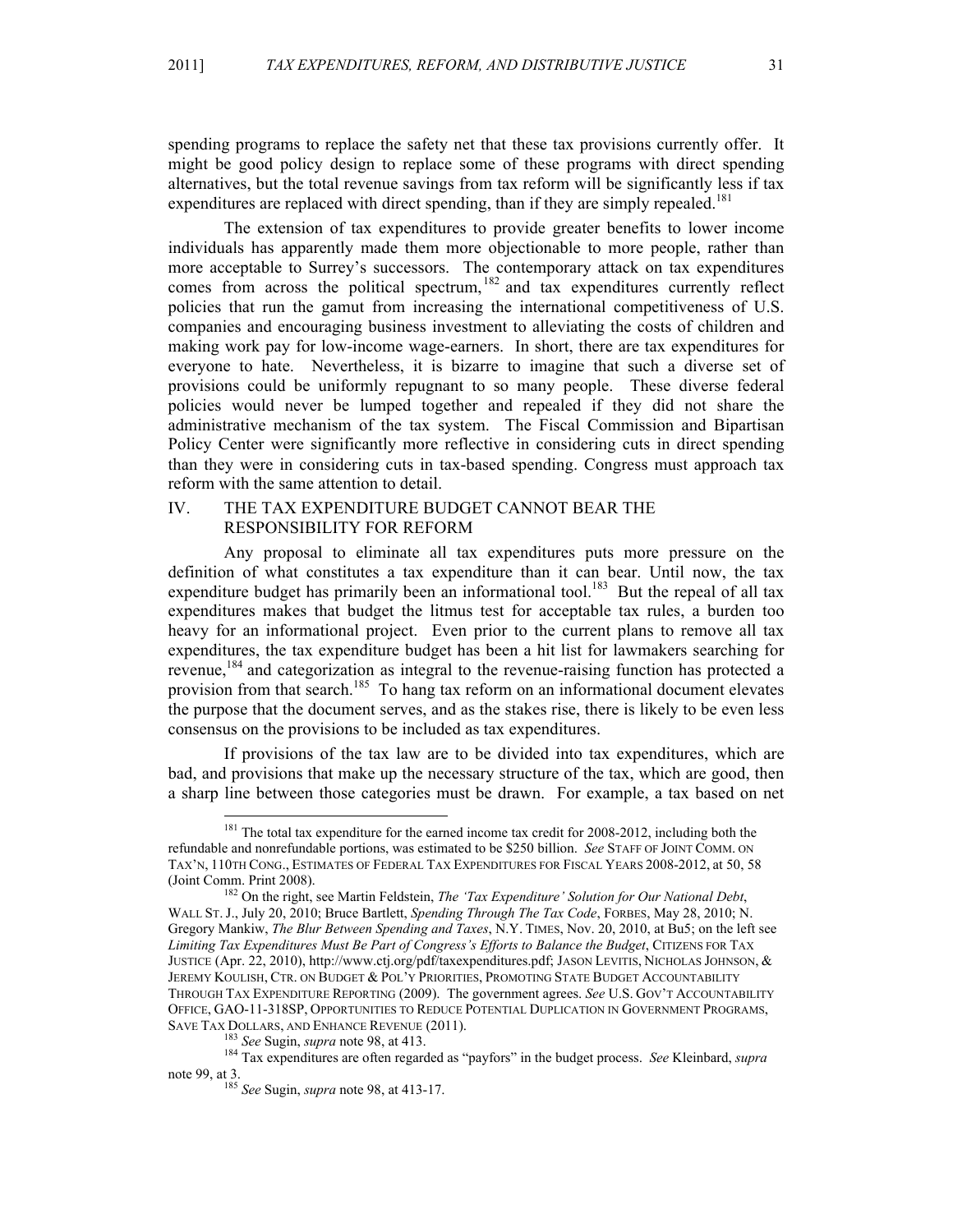income must include structural provisions that are necessary to measure net income accurately, such as a deduction for business expenses. Without that deduction, the tax would be imposed on gross receipts, not net income. But there are many provisions that are not as easily categorized as business expenses, like the treatment of the family and the separate corporate and individual income taxes. Even within business expenses, some costs, such as business meals, are only partially connected to the production of income and partially connected to personal consumption, so their categorization as structural is not completely accurate. The Treasury and Joint Committee have alternative approaches to accelerated depreciation, a business expense, and whether it should be treated as normal. Despite decades of trying, nobody has been able to decisively draw the line between structural provisions and tax expenditures, and the topic continues to be contested today. The Joint Committee on Taxation and the Treasury Department each prepare a tax expenditure budget, and the items included in the two versions do not entirely overlap.<sup>186</sup> As long as the government has been compiling the tax expenditure budget, critics have challenged the "normal" baseline against which it measures spending for a range of reasons.<sup>187</sup> Boris Bittker immediately found nothing normatively attractive about the normal tax.188 Others quibbled about which provisions should be treated as normal, even though they accepted the income-centric definition of normal that the early budgets adopted.<sup>189</sup> Some suggested that all provisions in the Code should be evaluated like tax expenditures.<sup>190</sup> There have always been provisions excluded from the list because they are administratively necessary, even where they provide benefits or incentives that might otherwise count as departures from the normal baseline, such as the realization rule.<sup>191</sup>

In 1983, the Treasury staff challenged the baseline used in the earlier budgets with publication of its Special Analysis  $G$ .<sup>192</sup> In that report, Surrey's key insight about tax expenditures—that some tax provisions are equivalent to direct outlays—was tested.<sup>193</sup> The report reduced the definition of tax expenditures to "tax subsidies," which it defined as provisions that apply to a narrow class of taxpayers or transactions and are exceptions from general provisions.<sup>194</sup> The result was a redefined baseline that stopped treating items as tax expenditures if they constituted elements "necessary to make the tax operational." 195 The most significant changes made to the Treasury baseline at that time

<sup>&</sup>lt;sup>186</sup> The Joint Committee analyzes the ways in which its estimates differ from Treasury's, including some differences in the base and differences in calculations of the estimates. *See* STAFF OF JOINT COMM. ON TAX'N, 111TH CONG., ESTIMATES OF FEDERAL TAX EXPENDITURES FOR FISCAL YEARS 2009-2013, at 19 (Joint

<sup>&</sup>lt;sup>187</sup> See generally Clifton J. Fleming & Robert J. Peroni, *Reinvigorating Tax Expenditure Analysis and Its International Dimension*, 27 VA. TAX REV. 437 (2008) (noting that despite numerous criticisms of tax expenditure analysis, the government continues to use this tool).

<sup>&</sup>lt;sup>188</sup> See Boris Bittker, A Comprehensive Tax Base As a Goal of Income Tax Reform, 80 HARV. L. REV. 925, 931-934 (1967). <sup>189</sup> *See* Thomas D. Griffith, *Theories of Personal Deductions in the Income Tax*, 40 HASTINGS L.J.

<sup>343, 352 (1989);</sup> William D. Andrews, *Personal Deductions in an Ideal Income Tax*, 86 HARV. L. REV. 309

<sup>(1972).</sup> <sup>190</sup> *See* Douglas A. Kahn & Jeffrey S. Lehman, *Tax Expenditure Budget: A Critical View,* 54 TAX NOTES 1661, 1664-65 (1992).<br><sup>191</sup> *See* SURREY & MCDANIEL, *supra* note 35.<br><sup>192</sup> OFFICE OF MGMT. & BUDGET, *supra* note 97.<br><sup>193</sup> *Id.* at 3.<br><sup>194</sup> *Id.* at 3.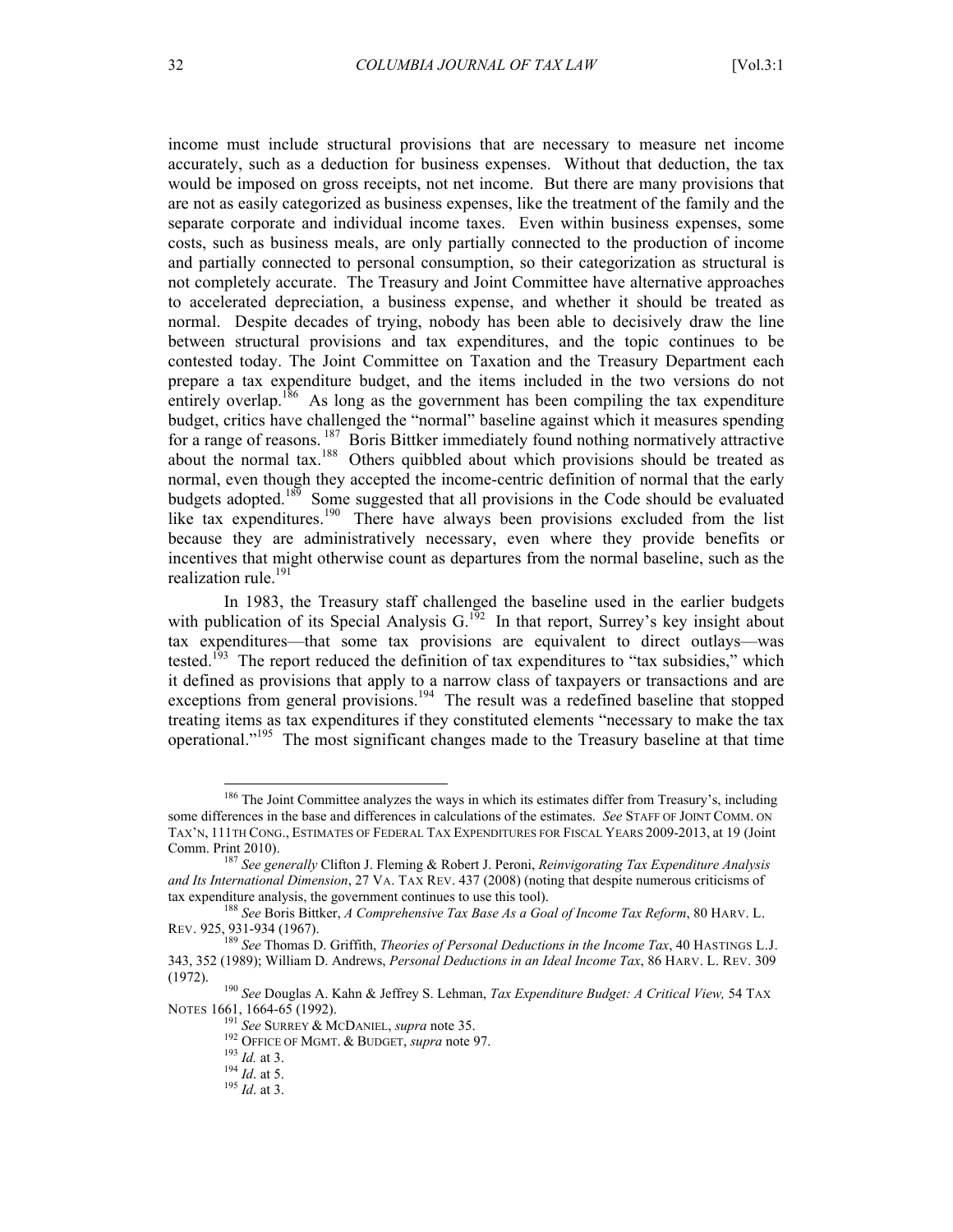was treating accelerated depreciation and graduated rates for corporations as basic structural features of the tax law.

The Treasury made additional changes to the definition of the baseline tax in  $2004$ <sup>196</sup> At that time, it stopped treating the preferential rates for capital gains and dividend as tax expenditures, even though they had been designated that way since the first budget was prepared in 1972 (in fact, in the first budget, the capital gains preference was the largest single item). In changing the treatment, the administration explained that the double taxation of corporate income under a system with a separate corporate tax was being offset by the reduced taxation of capital gains and dividends, making the preference an integral part of that structure, rather than a tax expenditure that provided a special rate for income from particular sources.<sup>197</sup> This was a major challenge to the reference law baseline from Special Analysis G, in which the Treasury had explicitly chosen to continue treating the capital gains preference as a tax expenditure. The 2004 report included a table of negative tax expenditures (i.e., tax penalties) that treats the tax on corporate profits as a negative tax expenditure.<sup>198</sup> The \$25 billion negative number for that item dwarfed most other items in the budget.<sup>199</sup>

Also in 2004, the Treasury budget included a small but important change in measuring the tax expenditure from accelerated depreciation under the normal tax. In 1983, the reference law baseline was adopted without any tax expenditure for accelerated depreciation, but the 2004 change replaced the prior benchmark of straight-line depreciation in the normal tax method with an inflation-adjusted economic depreciation.<sup>200</sup> The revised estimates were much smaller than under the prior approach, and were negative in some years. Although the Treasury's explanation makes clear that the negative tax expenditures do not mean that the law provides slower depreciation than economic depreciation would prescribe, the obvious conclusion to draw from the tables is that depreciation is too slow and the tax law is penalizing those subject to it. The explanation that the numbers are a product of cash-flow accounting<sup>201</sup> is unlikely to be understood by most people interested in the tax expenditure budget. That budget discontinued measuring the tax expenditure for depreciation under the old system, depriving readers of comparative data<sup>202</sup> and minimizing the appearance of benefits to taxpayers investing in capital projects.

During the last decade, Treasury has tweaked other aspects of the tax expenditure budget and its analysis as well. For example, in 2006, it started including imputed income from home ownership as a tax expenditure.<sup>203</sup> In 2005, Treasury included a discussion of tax expenditures compared to regulation, as well as direct spending,  $204$ 

 <sup>196</sup> OFFICE OF MGMT. & BUDGET, *supra* note 123. I critiqued these changes more fully in Linda Sugin, *Sustaining Progressivity in the Budget Process*, 45 B.C. L. REV. 1259, 1274-1282 (2004).<br><sup>197</sup> OFFICE OF MGMT. & BUDGET, *supra* note 123, at 138-139.<br><sup>198</sup> *Id.* at 139-140.<br><sup>199</sup> It included shareholder level ta

taxed at the corporation, and corporate tax on inter-corporate dividends and corporate capital gains on stock sales. *Id.* at 110, 140.<br><sup>200</sup> *Id.* at 137-138.

<sup>201</sup> *Id.* at 138.<br>
202 *Id.* at 138 n.31.<br>
<sup>202</sup> *Id.* at 138 n.31.<br>
<sup>203</sup> OFFICE OF MGMT. AND BUDGET, ANALYTICAL PERSPECTIVES, FISCAL YEAR 2006, at 356 (2005).<br>
<sup>204</sup> OFFICE OF MGMT. AND BUDGET, ANALYTICAL PERSPECTIVES,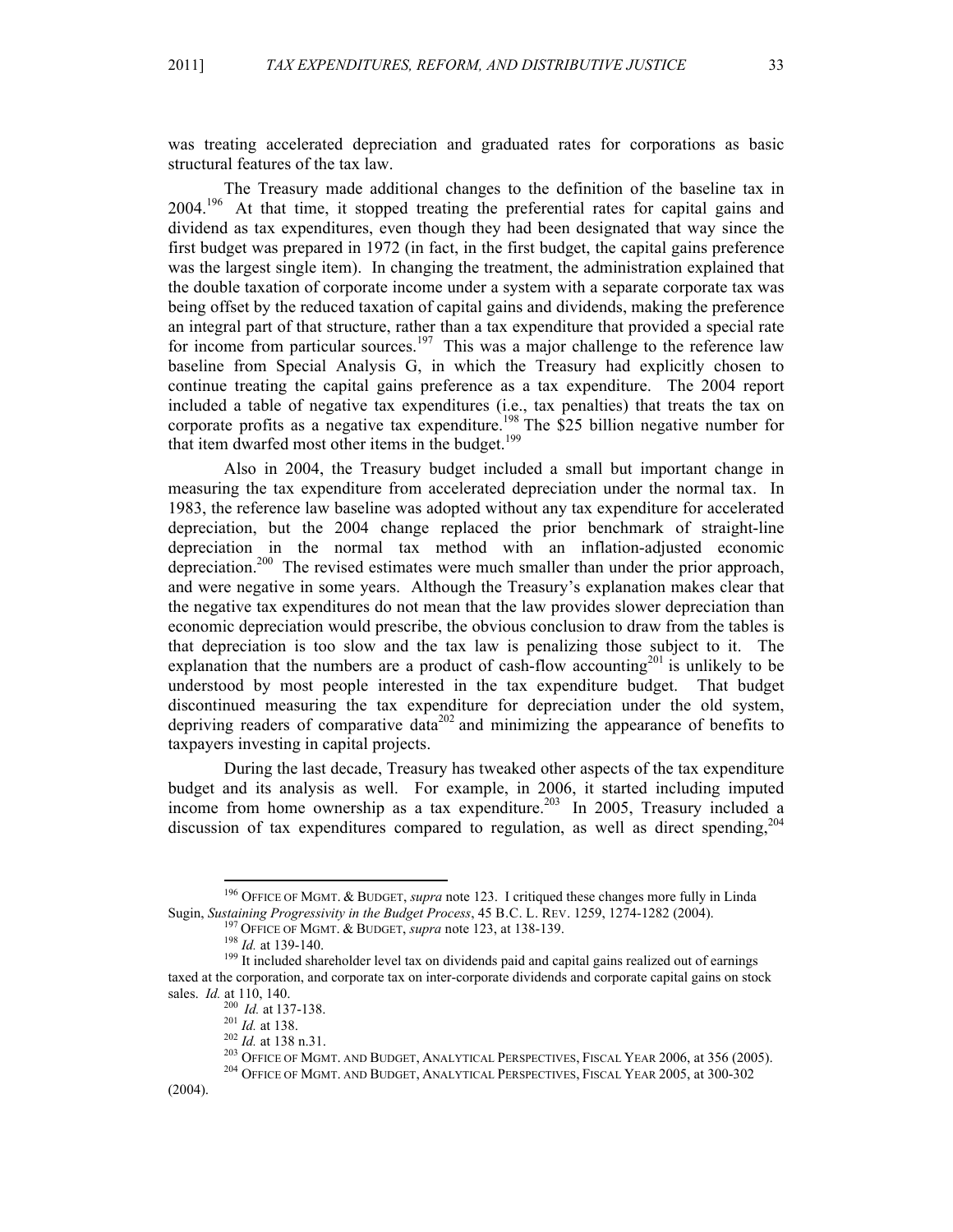enlarging the discourse from the Joint Committee's more rigid approach that considered direct spending as the paradigm against which tax expenditures should be determined.<sup>205</sup>

In recent years, critics favoring a move to consumption taxation have challenged the income-centric approach that continues to inform the tax expenditure budgets today. 206 In that vein, a more fundamental challenge to tax expenditure analysis was presented in the Treasury's appendices, starting in 2004.<sup>207</sup> In that report, Treasury included an analysis of tax expenditures in a consumption tax, reviewing its traditional list under a consumption tax model.<sup>208</sup> It deemed some provisions to be tax expenditures under both approaches, others not to be tax expenditures under a consumption tax and a remaining few to be debatable. The analysis called into question the propriety of including many provisions in the budget, but did not offer a comprehensive alternative pursuant to the alternative baselines. 209

The most recent development in the debate over the tax expenditure baseline was the Joint Committee's Reconsideration report. 210 Concerned that disagreement over the underlying conception that supported the tax expenditure budget undermined the integrity of the budget produced, the Joint Committee presented a new approach to tax expenditures that treated the tax law as moderately coherent to determine which provisions are included in the budget. Its first (and only) budget using the new methodology was released a few months later. The Reconsideration report was a comprehensive project, and it offered a new taxonomy and a new baseline that was designed to be devoid of any normative content. In fact, it dispensed with the notion of a single, coherent baseline altogether. Rather than compile the budget by asking which provisions in the Code are exceptions from an extrinsic and idealized normal tax as Surrey and the Joint Committee had traditionally done, the new methodology generated the budget by extrapolating from the tax law itself. A new category of "Tax Subsidies" was generated by reference to discernible general rules of current law; the general rules thereby became a new baseline.<sup>211</sup> The Joint Committee did not explain how it decided which provisions constitute the general rules, and there is no clear principle that the report adopted that would provide predictability and consistency.<sup>212</sup> Inferring from the first budget implementing the report, general rules are those that have been around a long time, have broad sweep, and do not create structural distortions.<sup>213</sup> The general rules are

 $205$  The Joint Committee's long-held position was that tax provisions providing less favorable treatment than a normal income tax are not within the statutory definition of a tax expenditure. *See* STAFF OF JOINT COMM. ON TAX'N, 108TH CONG., ESTIMATES OF FEDERAL TAX EXPENDITURES FOR FISCAL YEARS 2004- 2008, at 3 (Joint Comm. Print 2003).

<sup>206</sup> *See* Bruce Bartlett, *The End of Tax Expenditures as We Know Them?*, 92 TAX NOTES 413, 414-

<sup>415 (2001);</sup> *see also* Shaviro, *supra* note 130, at 189. 207 Later Treasury reports continued the presentation. *See* OFFICE OF MGMT. AND BUDGET,*supra*

<sup>&</sup>lt;sup>208</sup> *Id.* at 130-140.<br><sup>209</sup> These appendices are critiqued in Sugin, *supra* note 196, at 1276-1282.<br><sup>210</sup> STAFF OF JOINT COMM. ON TAX'N, 110TH CONG., A RECONSIDERATION OF TAX EXPENDITURE ANALYSIS (Joint Comm. Print 2008).

<sup>&</sup>lt;sup>211</sup> Tax Subsidies are provisions that are "deliberately inconsistent with an identifiable general rule of the present tax law . . . and collect[] less revenue than does the general rule." STAFF OF JOINT COMM. ON TAX'N, 110TH CONG., A RECONSIDERATION OF TAX EXPENDITURE ANALYSIS 9 (Joint Comm. Print 2008).

<sup>&</sup>lt;sup>212</sup> The Joint Committee modeled the baseline on the work of Seymour Fiekowsky. *See id.*  $^{213}$  The report introduced the concept of "tax-induced structural distortions." That category consists of general rules of the Code that "materially affect economic decisions in a manner that imposes substantial economic efficiency costs" such as the distinction between debt and equity. *See* STAFF OF JOINT COMM. ON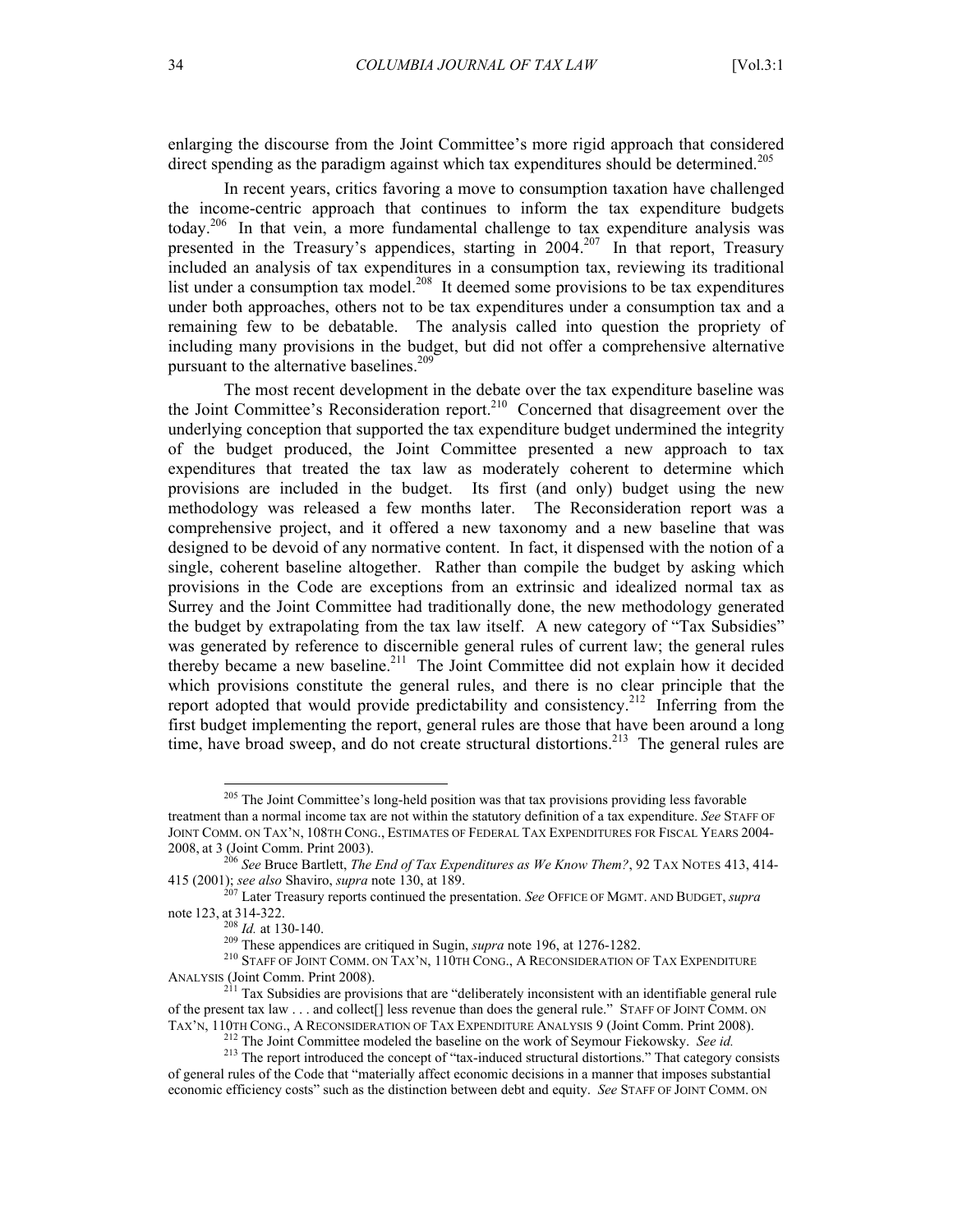not unlike the normal baseline used in the old analysis, so the tax expenditure budget under the reconsidered approach resembled prior versions.

Regardless of the merits of these numerous critiques of—and changes to—the normal baseline that forms the basis of the tax expenditure budget, they do indicate that there has not been consistent support for a single baseline among important constituencies in Congress, the Treasury Department, and the larger tax community. The changes that have been made to both the official tax expenditure budgets reveal the malleability of the baseline and its unavoidable politicization. Consequently, any project to use that baseline as the model for tax reform stands on shaky ground. More importantly, these developments show that there is little normative power in the baseline today. Enacting tax reform that carries out such a baseline would lack a coherent conception of distributive justice, an important foundation for any tax system.

# V. REFORMERS PRIVILEGE EFFICIENCY OVER EQUITY

Tax reform that eliminates tax expenditures from the Code favors efficiency over equity. Efficiency improves both because tax expenditures distort taxpayer choice among activities and investments, and because removing tax expenditures broadens the base and allows rates to be reduced. Replacing tax expenditures with rate cuts reduces the tax law's interference in market transactions. It is a deceptively attractive solution to our fiscal problems because we can see the cut in rates that we enjoy, but the benefits and burdens of tax expenditure repeal are less transparent.<sup>214</sup>

The sacrifice of equity for efficiency is not new with these recent deficit reduction proposals. There has long been a trend toward treating efficiency as the prime normative goal of tax policy.<sup>215</sup> Efficiency seems more precise, has a clear direction and presents itself as a mathematically pure objective.<sup>216</sup> Though lip service is often paid to equity, the heart of tax reform has been increasingly about efficiency. The Tax Reform Act of 1986 is a good example. In that paradigm of tax reform, statutory rates were cut, and incentives to engage in investments solely for tax savings were removed from the law.<sup>217</sup> It had been wasteful for the tax law to encourage investors to build empty shopping centers and office buildings all over America. Nevertheless, there were winners and losers in the Tax Reform Act of 1986, and policymakers need to be concerned with fairness to the individuals who are affected by reform.

Both the Fiscal Commission proposal and the Bipartisan Policy Center proposal follow this model, trading tax expenditures for rate cuts. In fact, the insistence on rate cuts reveals a greater interest in increasing efficiency than in deficit reduction, the ostensible goal of the project. The Fiscal Commission's recommendation to cap revenue at  $21\%$  of GDP<sup>218</sup> was also extraneous to the task of deficit reduction, but revealing as to the real objective of the reform. Although the Bipartisan Policy Center included a "national debt reduction sales  $\text{tax}^{219}$  as a way to address the revenue concern, like the

l

TAX'N, 110TH CONG., ESTIMATES OF FEDERAL TAX EXPENDITURES FOR FISCAL YEARS 2008-2012, at 1, 13

<sup>(</sup>Joint Comm. Print 2008). 214 *See supra* Part III.2. 215 Boris Bittker considered himself an "Old Turk" equity sympathizer in 1979, when a new generation of efficiency theorists was on the rise. *See* Bittker, *supra* note 133, at 737.<br><sup>216</sup> *See James Repetti, Democracy and Opportunity*, 61 VAND. L. REV. 1129, 1130-1131 (2008).<br><sup>217</sup> § 469 suspended the deducti

participate. *See* Tax Reform Act of 1986 § 501. *See also* I.R.C. § 469 (2006).<br><sup>218</sup> NAT'L COMM'N ON FISCAL RESP. & REFORM, *supra* note 12, at 14.<br><sup>219</sup> BIPARTISAN POL'Y CTR., *supra* note 14, at 31.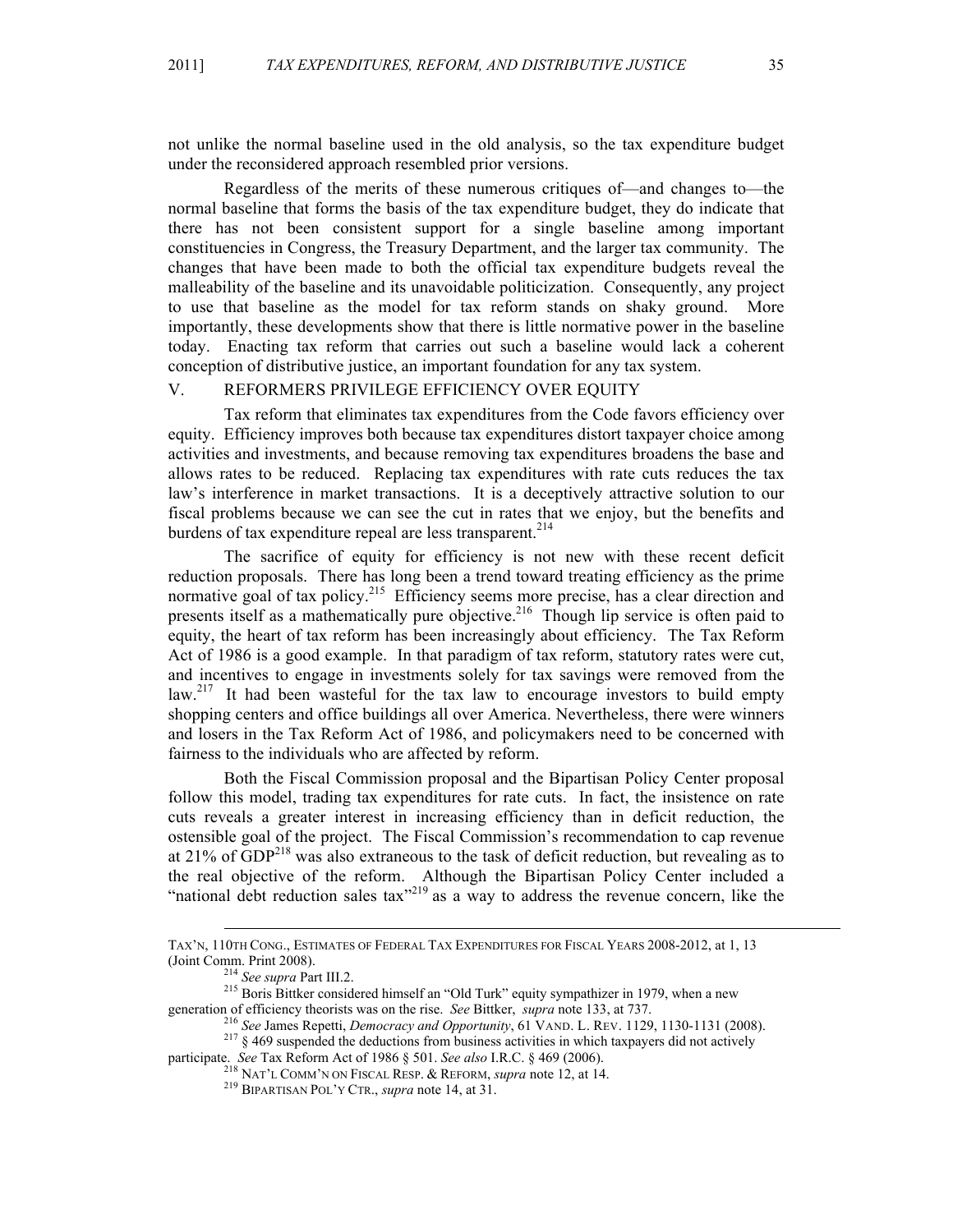Fiscal Commission, it largely seized this moment of opportunity for tax reform to primarily make the system more efficient. It described its proposed tax as "simple, progrowth."220

#### A. Taxes Are Bad For Growth

Efficiency as a goal is a normative choice that has never been fully justified for tax policy. It embodies an unreflective belief that economic growth is good and that market results are just. Only on the fringes of tax policy does anyone question this belief.<sup>221</sup> While market defenders argue to banish distributional concerns from economic regulation, leading welfarists believe that the tax system is the proper place for such concerns. 222 Economic regulation has generally eschewed distributional concerns in favor of growth,<sup>223</sup> which is a sensible approach only as long as the distributional issues are better handled by an institution designed to handle them well—like the tax system. If economic regulation is designed to maximize growth and the tax system is designed to maximize growth, there is precious little opportunity to focus on distribution. Nevertheless, there is a growing interest in the real world in designing taxation for growth. In the editorial pages of the *Wall Street Journal*, Daniel Henninger recently argued that the primary purpose of taxation should be promoting economic growth.<sup>224</sup>

Unfortunately, growth is an incoherent standard for a tax system. By definition, taxation produces "excess burden" or "deadweight loss," which is an efficiency cost that arises as a by-product of moving resources from private hands to public coffers.<sup>225</sup> Any attempt to avoid a tax creates an efficiency loss. Taxation always reduces the net individual rewards from economic activity and thereby burdens that activity. The only way to avoid excess burden is through lump-sum taxation, such as a head tax that is fixed regardless of economic activity.<sup>226</sup> Every tax system actually in use impedes growth in some way, so a growth norm favors repeal of every existing tax. Income taxes reduce the gains from earning income, so repealing an income tax would promote more work and investment, and consequently growth. Consumption taxes deter consumption, so repealing a consumption tax would promote demand, and consequently growth. Wealth taxes reduce the accumulation of wealth, so repealing a wealth tax would better promote savings, and consequently growth. Tax policy for growth is best achieved without taxes at all, so growth is an inapt norm for tax reform.

Tax expenditures are purposely inefficient. They are adopted precisely because they encourage individuals and businesses to engage in activities they would not

<sup>&</sup>lt;sup>220</sup> *Id.* at 29.<br><sup>221</sup> *See* Liam Murphy & Thomas Nagel, The Myth of Ownership: Taxes and Justice 103-109 (2002). Neither author is a tax lawyer or economist. The most prominent recent tax debates, such as the income vs. consumption tax debate, have focused largely on efficiency. *See, e.g.*, Joseph Bankman & David Weisbach, *The Superiority of an Ideal Consumption Tax Over an Ideal Income Tax*, 58 STAN. L. REV. 1413, 1414 (2005-2006); Chris William Sanchirico, *A Critical Look at the Economic Argument for Taxing Only* 

*Labor Income*, 63 Tax L. Rev. 867, 870-871 (2010). 222 *See* Louis Kaplow & Steven Shavell, *Why the Legal System is Less Efficient than the Income Tax in Distributing Income*, 23 J. LEGAL STUD. 667, 667-68 (1994).<br><sup>223</sup> *See, e.g.*, A. MITCHELL POLINSKY, AN INTRODUCTION TO LAW AND ECONOMICS 124-127 (2d

ed. 1989).<br><sup>224</sup> Daniel Henninger, *What Are Taxes For?*, WALL ST. J. (Dec 16, 2010),<br>http://online.wsj.com/article/SB10001424052748704828104576021672925440698.html.

<sup>&</sup>lt;sup>225</sup> See David F. Bradford, Untangling the Income Tax 174-207 (1986).<br><sup>226</sup> See Richard Musgrave and Peggy Musgrave, Public Finance in Theory and Practice (5th ed. 1989).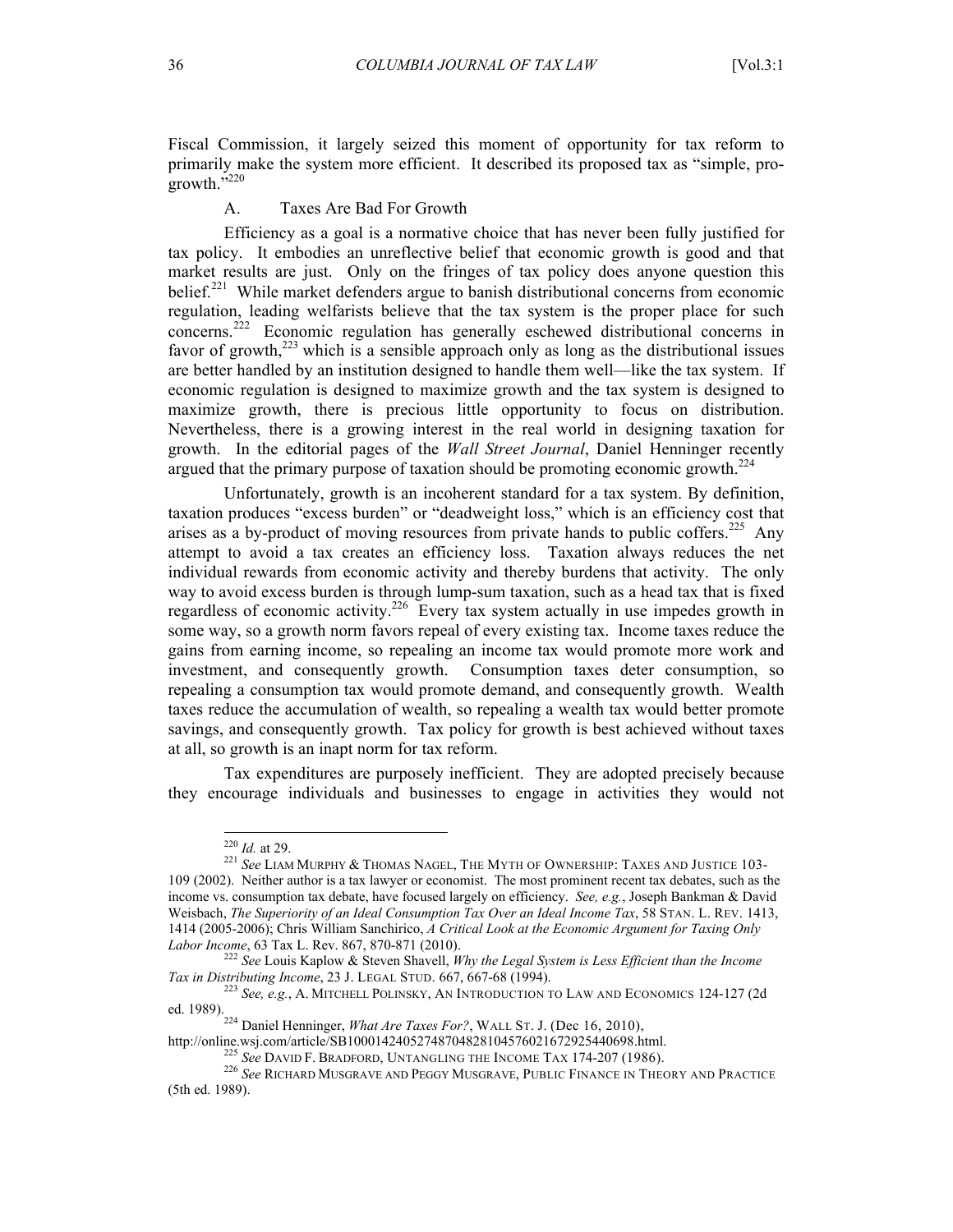undertake in the absence of tax inducement, the very definition of an inefficient tax provision. It is not surprising that economists are predisposed against them,<sup>227</sup> but it is curious that they are criticized on account of that inefficiency. The normative goal of an efficient tax is at odds with the normative goals of a tax containing special incentives and preferences, and an inefficient tax is only bad public policy if the appropriate norm is efficiency. If Congress has national security reasons for discouraging dependence on fossil fuels, for example, it is reasonable for it to incentivize the development of alternative power sources, even though such incentives distort the market. If Congress believes that two families with the same income have different taxpaying abilities if one family has children in college, it might reduce tax in connection with the costs of college, even though that distorts the market for education.

Government creates costs in the course of achieving public policies unrelated to revenue collection, and we generally know to consider the benefits to be gained through those policies and balance them against the costs. Discussions of tax reform seem to have forgotten that the inefficiencies produced by tax expenditures might be outweighed by their beneficial effects on other values, such as the distribution of the benefits and burdens of government. The problem is broadly endemic in all discussions of tax reform, but particularly prominent in the debate about tax expenditures. The tax law is as complex as it is because, at its best, Congress has attempted to make distinctions among taxpayers. These distinctions may be inefficient, but they are not necessarily bad.

B. Efficiency is the New Normal in the Tax Expenditure Baseline

The most important recent analysis of tax expenditures adopted the efficiencyfirst perspective. In 2008, the Joint Committee on Taxation did a comprehensive investigation of the analysis used to consider tax expenditures<sup>228</sup> and designed a new approach for identifying tax expenditures that chose efficiency as its unstated normative framework. The Joint Committee's discussion adopted the economist's perspective that tax expenditures are presumptively illegitimate because inefficient,  $2^{29}$  and accepted welfare economics as the criteria for analysis.<sup>230</sup> By adopting a welfarist paradigm in discussing tax expenditures, which are inherently inefficient, the report demanded that equity benefits overcome efficiency detriments to maximize welfare overall.<sup>231</sup> In addition, in applying the new approach, the Joint Committee stated that "efficiency is an

 $227$  Congressional Research Service Economist Jane Gravelle said: "I have to admit the first thing that flowed to my mind when I was going to address the question of 'do tax incentives work,' is I hope not, because the vast majority of them are really not consistent with what, you know, an economist would suggest." Tax Analysts, Transcript of Proceedings at the 2006 Tax Analysts Conference Series: Tax Incentives–Do They Work, and Are They Worth the Cost? (April 6, 2006), http://www.taxanalysts.com/www/conferences.nsf/KeyLookup/KBUN-

<sup>7</sup>FAURD?OpenDocument&link=transcript. <sup>228</sup> STAFF OF JOINT COMM. ON TAX'N, 110TH CONG., A RECONSIDERATION OF TAX EXPENDITURE ANALYSIS (Joint Comm. Print 2008).

<sup>&</sup>lt;sup>229</sup> The report acknowledged that economists are generally opposed to tax expenditures because they interfere with the market, making tax expenditures presumptively problematic going into the analysis. *Id.* at 49.

 $^{230}$  *Id.*  $^{231}$  Even if tax expenditures were not presumptively inefficient, welfare economics still might not be the best tool for judging them. Welfare economics presents one, narrow view of equity that should have to compete with other conceptions of a fair society before it is incorporated as the standard for evaluating tax expenditures. Welfare economics reflects a particular conception of good government policy grounded in utilitarian principles. Equity-promoting tax policy might not be welfarist at all, so tax expenditure analysis might better reflect a different standard.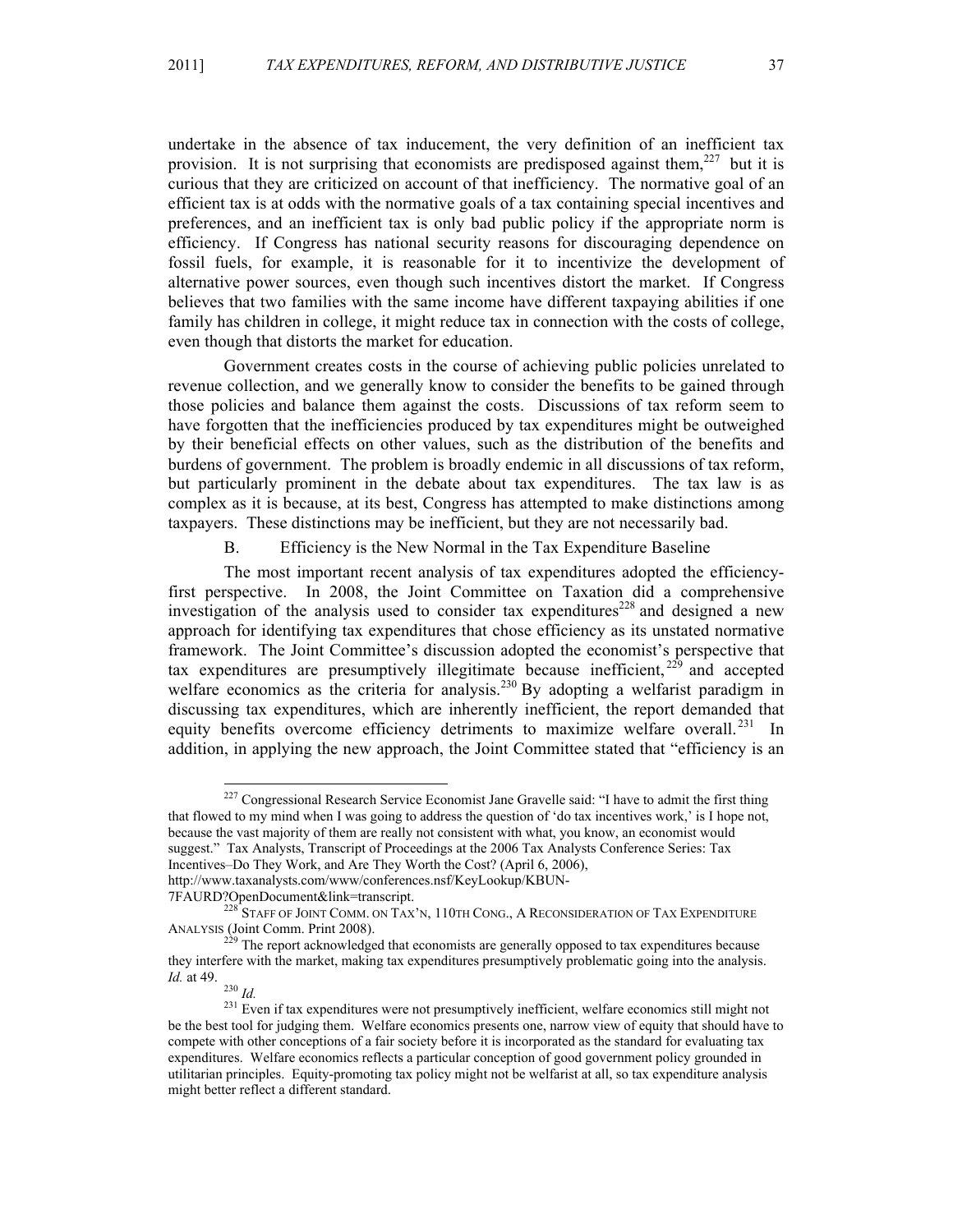inherently more neutral construct than is equity<sup> $232$ </sup> in a project in which neutrality was the stated goal.<sup>233</sup>

In the report, the Joint Committee created a new category of tax provisions, which it called "tax-induced structural distortions," that had not existed in prior tax expenditure budgets. It described tax-induced structural distortions as general rules of the Code that "materially affect economic decisions in a manner that imposes substantial economic efficiency costs."<sup>234</sup> By using efficiency costs as the standard, the definition for tax-induced structural distortions makes an efficient tax the hypothetical alternative baseline, replacing the traditional normal (income) tax base that Surrey had designed in compiling the early tax expenditure budgets. In this revised approach, only efficiency matters. Equity concerns for tax-induced structural distortions were completely absent from the Joint Committee's analysis. The Joint Committee defended its choice of efficiency as the sole criterion for analyzing tax-induced structural distortions because it concluded that only its category of "tax subsidies" raises equity issues. It defined tax subsidies as provisions that are "deliberately inconsistent with an identifiable general rule of the present tax law  $\ldots$  and that collect [] less revenue than does the general rule.<sup>2235</sup> The report distinguished the normative framework for tax subsidies from that applicable to tax-induced structural distortions by concluding that the latter are mostly about taxation of capital income where "efficiency goals loom largest."<sup>236</sup>

Applying efficiency as the normative standard is inadequate for tax-induced structural distortions and any other tax provision. Contrary to the Joint Committee's conclusion, the taxation of capital income presents one of the most important equity issues in the tax system; full taxation of capital income would significantly increase the share of taxes paid by the rich. Both tax reform proposals include capital gains and dividends as ordinary income because that treatment is crucial to the overall progressivity of the plans. The Joint Committee offers the distinction between debt and equity as an example of a tax-induced structural distortion.<sup>237</sup> From an efficiency perspective, the law should be consistent in their tax treatment, whether we tax them both in full (or double) or exempt them both from tax. However, from an equity standpoint, it may make a big difference whether we tax them both in full (or double) or exempt them both from tax because the rich and poor are likely to be affected differently, and individuals have different consequences depending on their holdings.

At the other end of the spectrum, if efficiency is neutral and neutrality is the goal in designing taxation, we should expect that norm to spill over into all categories of tax provisions, even those that are designed to address distributional issues. And in fact, the Joint Committee's report was concerned with efficiency in the tax subsidy category. For example, the report noted that there is a connection between the refundable provisions

<sup>&</sup>lt;sup>232</sup> *Id.* at 42.<br><sup>233</sup> *Id.* 234 *Id.* at 10. For the only tax expenditure budget to implement this approach, *see* STAFF OF JOINT COMM. ON TAX'N, 110TH CONG., ESTIMATES OF FEDERAL TAX EXPENDITURES FOR FISCAL YEARS 2008-2012, at 7 (Joint Comm. Print 2008).

 $^{235}$  STAFF OF JOINT COMM. ON TAX'N, 110TH CONG., A RECONSIDERATION OF TAX EXPENDITURE ANALYSIS 9 (Joint Comm. Print 2008).<br> $^{236}$  *Id.* at 42.

 $^{237}$  *Id.* at 41.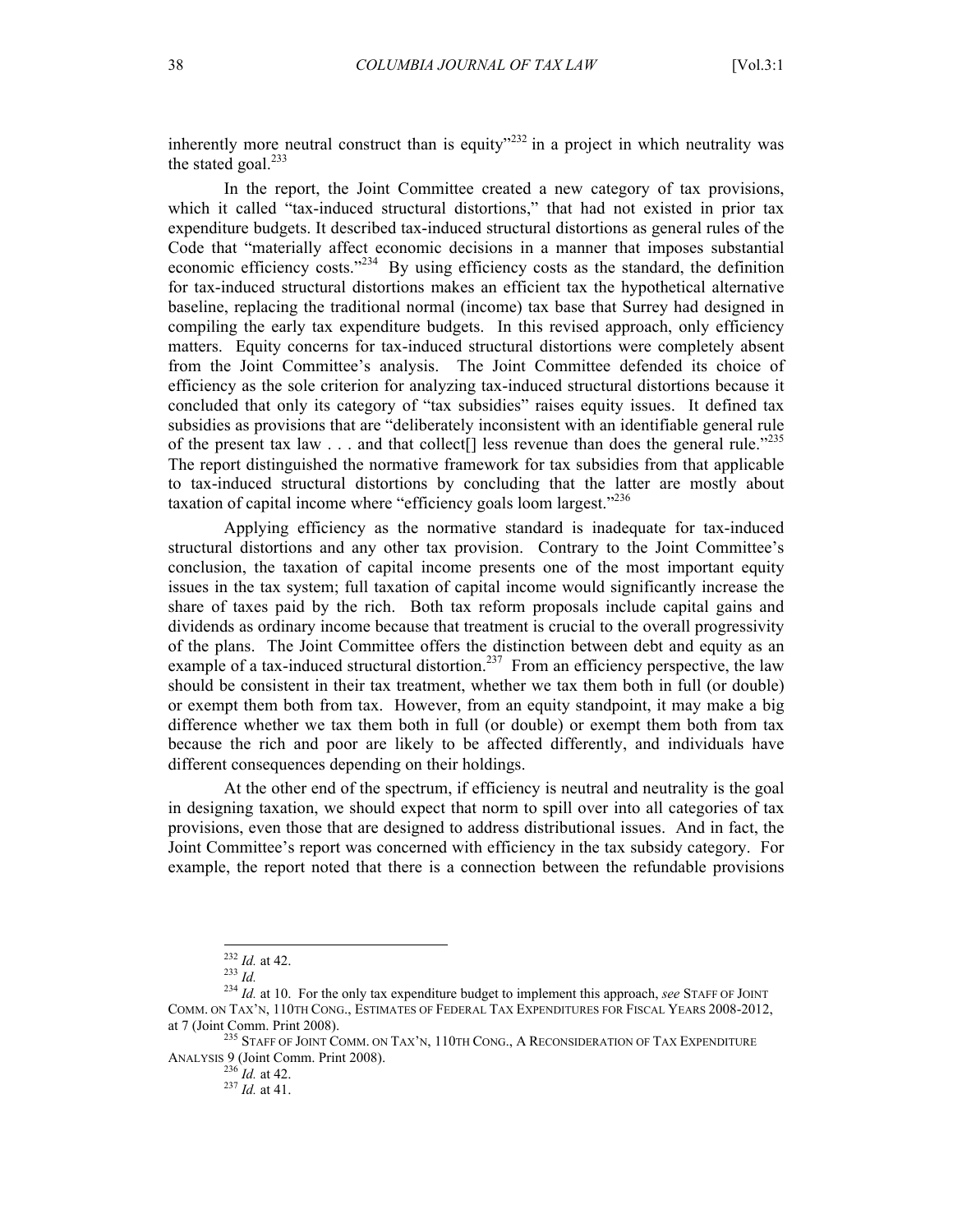(like the EITC and child credit) and income distribution, but it was primarily concerned with targeting and incentives,  $238$  both of which are efficiency concerns.  $239$ 

C. Tax Expenditures Affect the Fairness of the Tax Rates

The privileging of efficiency over equity constricts the analysis of tax expenditures to focus too narrowly on the definition of the tax base. Tax expenditures, along with rates and exemptions, must be part of a discussion of overall tax progressivity. In a debate about tax fairness, the effects of tax expenditures on relative burdens must be made apparent. Redistributive tax expenditures reflect other concepts of justice that might not be wealth-maximizing, but deserve serious consideration as public policy goals. For example, the earned income tax credit may be best understood as a basic guaranteed minimum for productive members of society,<sup>240</sup> the education credits may be best understood as providing equal opportunity for economic success,  $241$  and the exclusion for health insurance may be best understood as an elevated public value in bodily integrity that is more important than protecting individual property interests. These provisions may also produce positive economic effects, but even if they do not, they might be good public policy.

In addition, some tax expenditures may be best understood as a legitimate part of the rate structure, rather than as a problem in the tax base. Rates are uniformly treated as part of the general rules of the Code, so that the existing rate schedule at any time is part of those rules and never a tax expenditure.<sup>242</sup> Therefore, rate changes over time would never appear in the tax expenditure budget. Rates are about individuals and their burdens, so they need to be evaluated on those terms. The efficiency norm is inapt as applied to decisions about the effective rates of tax that individuals bear. Efficiency may be relevant to setting marginal rates,<sup>243</sup> but policymakers must set effective rates as well as marginal rates.

This may be the best way to conceptualize the role of the earned income tax credit in the system overall, since it allows the lowest-income workers to enjoy a negative rate of tax. Similarly, the child tax credit may be about adjusting burdens on families with children. The negative tax expenditures that have recently appeared in the tax expenditure budgets may also be best understood as part of the structure of distributing burdens to individuals. These negative tax expenditures include the phaseout of the personal exemption and the double taxation of corporate income. Designating the phaseout of the personal exemption as a negative tax expenditure in the budget, as the Joint Committee did in its report,<sup>244</sup> suggests that high-income taxpayers subject to that phaseout are being overtaxed. But that phaseout could be understood instead as part of the rate structure, as the Joint Committee treated the personal exemption and standard deduction as zero-bracket amounts.<sup>245</sup> If rates are outside tax expenditure analysis, as this

<sup>&</sup>lt;sup>238</sup>*See id.* at 6.<br><sup>239</sup> Efficiency and equity are related in that inefficiencies can sometimes change the distribution of tax benefits. *See* Bittker, *supra* note 133, at 744. 240 It is an alternative to the minimum wage. *See* Daniel Shaviro, *Minimum Wage, the Earned* 

*Income Tax Credit, and Optimal Subsidy Policy*, 64 U. CHI. L. REV. 405, 408 (1997).<br><sup>241</sup> This is what Professor Repetti considers the core normative value in our system. *See* Repetti, *supra* note 216, at 1131.

<sup>&</sup>lt;sup>242</sup> See SURREY & MCDANIEL, *supra* note 35, at 3.<br><sup>243</sup> This is what the optimal tax model determines.<br><sup>243</sup> STAFF OF JOINT COMM. ON TAX'N, 110TH CONG., ESTIMATES OF FEDERAL TAX EXPENDITURES FOR FISCAL YEARS 2008-2012, at 37 (Joint Comm. Print 2008). <sup>245</sup> *Id.*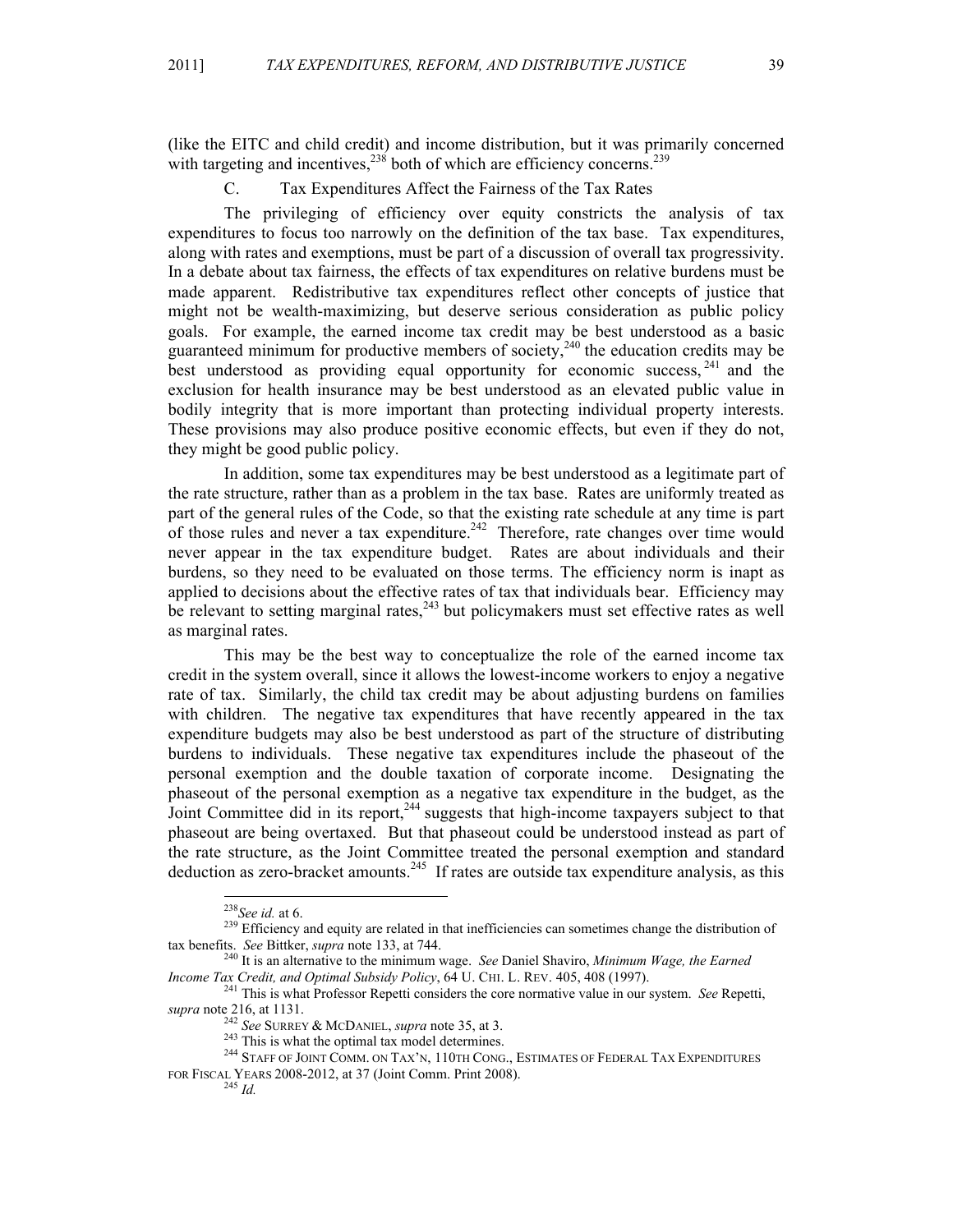approach suggests, and the personal exemption is a matter of rates, then its reduction is not a negative tax subsidy, but an increase in rates. While that rate increase may be hidden from public scrutiny by its design as an exemption phaseout, it is still essentially a rate adjustment. Because tax expenditure analysis treats rates as distinguished from the base, it is important to properly identify rate elements and base elements. Reduced rates on particular investments are subsidies to those investments, but increased rates to particular individuals are simply rates. The phaseout of exemptions is about burdens on individuals on account of their total income, so it should be treated as part of the rate structure, where fairness controls.

### VI. REFORM MUST HEED THE LESSON OF TAX EXPENDITURE ANALYSIS

Repealing all tax expenditures misunderstands the demands of tax expenditure analysis—that policymakers consider each tax expenditure to decide whether the policy is desirable and whether the mechanism is the best one for carrying out that policy.<sup>246</sup> Surrey's key insight—that spending through the tax code is the same as direct spending—has gained widespread acceptance, even among those who might prefer to see these provisions as simple tax cuts.<sup>247</sup> Lawmakers who frame their favorite policies as tax provisions clearly understand the equivalence, and the academic literature generally treats it as a fact.<sup>248</sup> Tax expenditure analysis has been singularly powerful in providing reasoning to critics of tax incentives across the political spectrum; such critics regularly argue that tax expenditures should be subject to the same scrutiny as direct expenditures, if not repealed.<sup>249</sup>

The Fiscal Commission Report is inconsistent in its adoption of tax expenditure analysis. While it identifies tax expenditures as spending, it fails to subject them to the standards for spending reductions that it applies to direct spending in the rest of the report, contrary to the central lesson of tax expenditure analysis. Undifferentiated repeal of tax expenditures fails to do the rigorous work that Surrey's key insight demands. The Commission engages in a much more thoughtful and measured approach to cutting discretionary spending and entitlement spending than it does for tax-based spending. Instead, the report seeks to eliminate spending through the tax law simply because it is administered through the tax law. This is not a consistent or principled approach to cutting spending and it misunderstands what tax expenditure analysis demands.

If we are to take the lessons of tax expenditure analysis to heart and analyze tax expenditures on the same terms as direct spending, we need to understand that repealing

<sup>&</sup>lt;sup>246</sup> See SURREY & McDANIEL, *supra* note 35 (arguing that cutting tax expenditures are the best way to reduce government spending); Fleming & Peroni, *supra* note 187, at 444-45.

 $^{247}$  See, e.g., Feldstein, supra note 182; See also Mankiw, supra note 182.<br><sup>248</sup> David Weisbach and Jacob Nussim offer a framework for considering federal programs that dispenses with the tax expenditure methodology, but adopt this key component as part of the starting point because they consider how to determine when the tax law is the appropriate vehicle for a spending policy. Weisbach & Nussim, *supra* note 51, at 958. Edward Kleinbard considers how the budget process can be improved through this insight. *See* Kleinbard, *supra* note 100. I considered the constitutional implications of this insight. *See* Sugin, *supra* note 98. The Treasury's 2007 Budget moved beyond the taxing/spending analysis to compare tax expenditures to regulation. *See* OFFICE OF MGMT. & BUDGET, ANALYTICAL

PERSPECTIVES, BUDGET OF THE UNITED STATES, FISCAL YEAR 2007, at 300-302 (2006). <sup>249</sup> *See, e.g.*, Bruce Bartlett, *Spending Through the Tax Code*, FORBES.COM (May 28, 2010), http://www.forbes.com/2010/05/27/finance-economy-tax-code-opinions-columnists-brucebartlett\_print.html; CITIZENS FOR TAX JUSTICE,JUDGING TAX EXPENDITURES 4 (2009), *available at*  http://www.ctj.org/pdf/judgingtep1109.pdf; GEN. ACCOUNTING OFFICE, GAO/GGD/AIMD-94-122, TAX EXPENDITURES DESERVE MORE SCRUTINY 2 (1994), *available at* http://archive.gao.gov/t2pbat3/151813.pdf.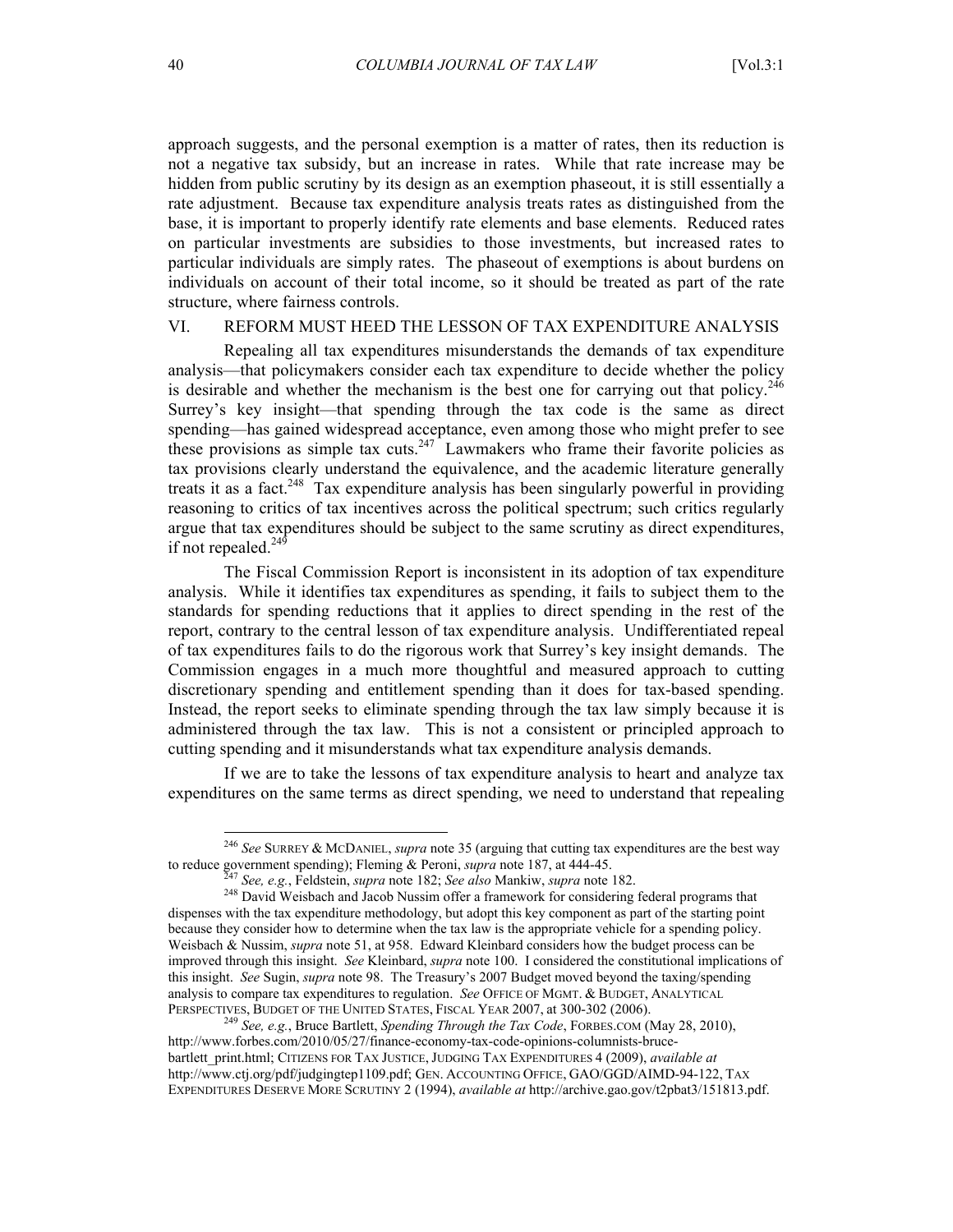tax expenditures will not produce the \$1 trillion in revenue that tax expenditures currently cost. This is true for a variety of reasons. First, a tax expenditure may carry out a policy that Congress will want to replace with a direct spending program. Second, the revenue cost of tax expenditures cannot be added up to produce a total revenue loss (or recoupment) because tax expenditures may interact in a way that misstates total revenue loss when aggregated.<sup>250</sup> Third, scoring of tax expenditures may be mistaken because of projected behavioral effects. Fourth, tax expenditures in the form of exclusions and deductions are dependent on tax rates, which would be lower in a Code without any tax expenditures.

Tax expenditures differ from each other because they reflect different spending policies, and consequently cannot be treated as monolithic. Rather than repealing all tax expenditures, it might be helpful to categorize tax expenditures along the lines of the following four categories: (1) modifications to the base that reflect reasonable differences about the ideal baseline, such as provisions that make the system more consumption-tax like and less income-tax like; (2) provisions that correct market failures or cognitive biases of taxpayers; (3) giveaways to powerful interests and special constituents; and (4) provisions that adjust levels of disposable real income of individuals. Each statutory provision demands categorization and then analysis on its own terms. Only the provisions in Category 3 are clear candidates for quick repeal.

Category 1 may be the least appropriate to place on the reform chopping block because these provisions most closely resemble the ones that we treat as integral to the tax system.<sup>251</sup> These are provisions that make the tax system a hybrid incomeconsumption tax, and they are in the Code because there is no consensus on an ideal tax base. The baseline in the tax expenditure budget does not represent an ideal to achieve, but rather a reference for information. The provisions in the Code that provide tax benefits to retirement savings, such as  $401(k)$  plans and Roth IRAs, as well as the deductions for capital investment,  $^{252}$  fit into this category. While they may be characterized as tax expenditures, their function in the law is to modulate the income base. There is no shortage of debate on what the best tax base is, and calling these provisions tax expenditures and repealing them on that ground ignores the much more substantive discussion of this issue taking place in the academic literature.<sup>253</sup>

Elimination of the provisions that fall in Category 2 could undermine the growth goals that are so prevalent in the debate about tax reform today.<sup>254</sup> These provisions are designed to improve efficiency, so they should be welcomed by the tax reformers who care most about growth and efficiency. For example, tax benefits for development of alternative energies fall in this category. Individuals fail to account for the environmental and political costs of fossil fuels, but alternative energy is too expensive to compete with the artificially low price of fossil fuels. Tax benefits for alternative energies alter the market price to make such energies more competitive. Correcting market failures improves efficiency, so provisions that fall into this category should not be repealed in the quest for efficiency.

<sup>&</sup>lt;sup>250</sup> *See* OFFICE OF MGMT. & BUDGET, *supra* note 44, at 2.<br><sup>251</sup> To borrow from Special Analysis G, these may be elements "necessary to make the tax operational." *See* OFFICE OF MGMT. & BUDGET, *supra* note 97, at 3.

one. See OFFICE OF MGMT. & BUDGET, *supra* note 97, at 3.<br><sup>252</sup> I.R.C. §§ 168(k), 179 (West Supp. 2010).<br><sup>253</sup> The income tax/consumption tax debate is the most enduring in all tax policy. *See, e.g.*, Bankman & Weisbach, *supra* note 221; Sanchirico, *supra* note 221. <sup>254</sup> *See supra* Part V.A.